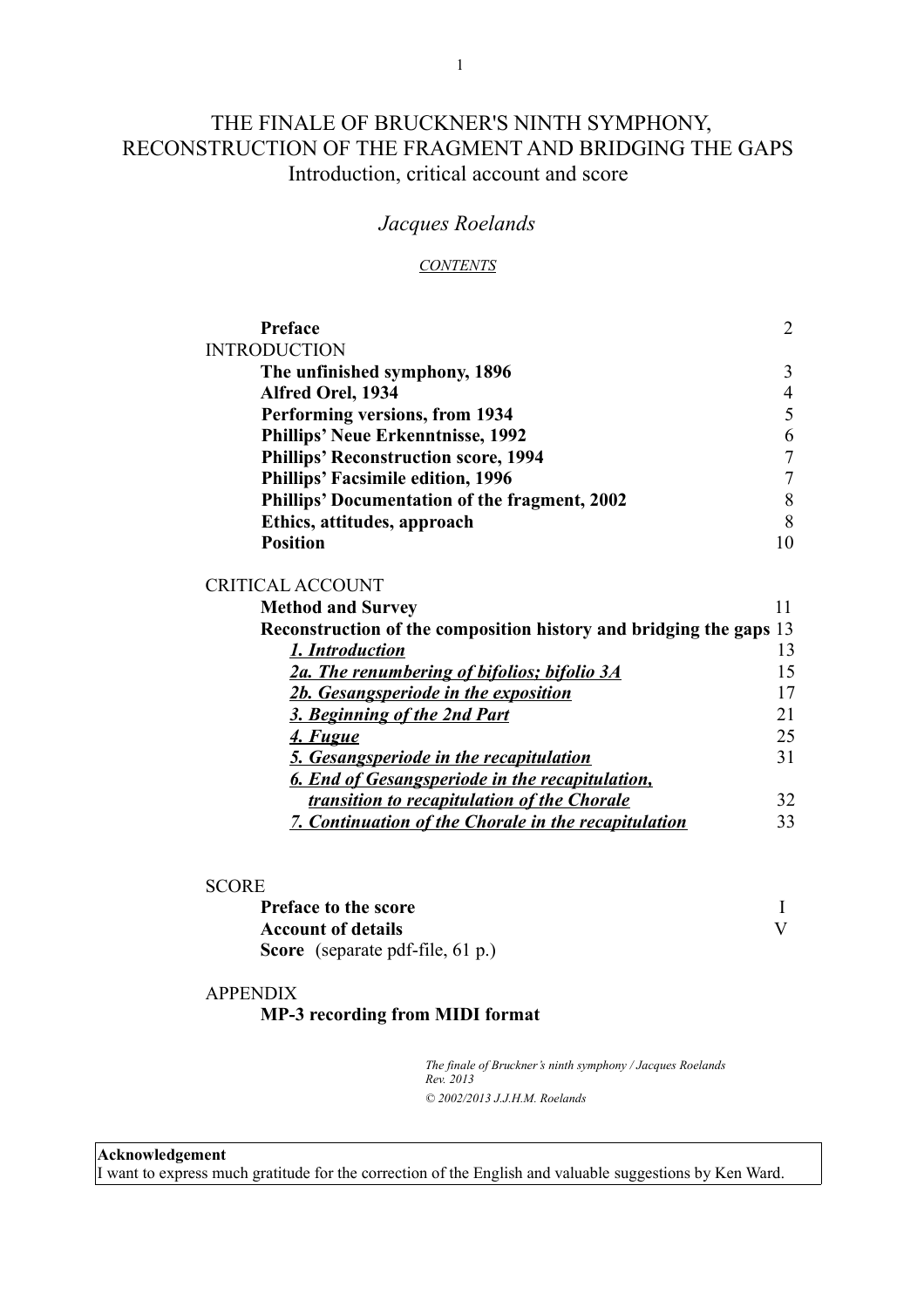# **Preface**

Between 1985 and 2002, I studied the incomplete Finale of Anton Bruckner's Ninth symphony, resulting in a score with introductory texts and critical account. It was a reaction to the two most important performing versions of the eighties: that by William Carragan from [1](#page-1-0)983/84<sup>1</sup> and that by Niccola Samale and Giuseppe Mazzuca from 1985/86<sup>[2](#page-1-1)</sup>, further developed by Samale, John Alan Phillips, Benjamin-Gunnar Cohrs and Mazzuca in 1992, slightly revised in 1996<sup>[3](#page-1-2)</sup>. Grateful for the possibility to hear the work in performance, and with admiration for the underlying philological investigations, I was at the same time dissatisfied with the solutions presented in these versions for the gaps in the preserved manuscript material and even more with the added codas in Bruckner's style. This dissatisfaction was my main incentive. I felt the need to investigate the facts for myself. As I thought – and think now - that there are insufficient sources for the coda of the Finale, I did not and do not intend to reconstruct or compose a coda, and therefore the present work is restricted to the reconstruction of the last preserved score fragments and to find the best solutions for the remaining gaps. The goal was to accomplish a continuous score, leaving the problem of the coda open, but staying as close as possible for practical use to the last transmitted state of Bruckner's manuscript.

In July 2003 an article by this author was published in *The Bruckner Journal,*[4](#page-1-3) which was a synopsis of his results. It contained reviews and comparisons of the performing versions of William Carragan, Samale/Mazzuca (S/M) and Samale/Phillips/Cohrs/Mazzuca (S/P/C/M) and of Alfred Orel's and John Phillips' work on the Finale. It included a short account and musical examples of *all* my bridgings of the gaps. Only a short remark was made about the coda.

Since 2003 there have been new developments. In 2004 and 2006 Samale and Cohrs  $(S/C)^5$  $(S/C)^5$  have revised the S/P/C/M-score from 1992/199[6](#page-1-5), and in 2006<sup>6</sup> and 2010 Carragan has revised his score from 1983. Then, there is a new version by Sébastien Letocart from 2008.<sup>[7](#page-1-6)</sup> In 2012 the reunited committee of four presented their last score (in fact S/C with the coda revised again), performed by the Berliner Philharmonic conducted by Simon Rattle, as definitive.

What follows is an up-dated review of the problems of the Finale of Bruckner's Ninth symphony as I see it now, and an account of the decisions I made for my score. The 2003 article was in a short form, here is my complete argumentation.

This score is based on Bruckner's manuscripts, but I am very aware of the history of investigation, therefore in the Introduction as well as in the Critical account the work of Orel and Phillips will be reviewed. To compare again the now existing performing scores is however not my intention here. I will merely mention the instances where – in problematic passages – I came to the same conclusions as the authors of other performing versions.

- <span id="page-1-0"></span>1 William Carragan et al*. Anton Bruckner Ninth Symphony: Finale. Notes and Essays,* 1984. abruckner.com. – articles in English.
- <span id="page-1-1"></span>2 Nicola Samale, Giuseppe Mazzuca *Anton Bruckner Finale della IX sinfonia, ricostruzione, partitura*. Milano, Ricordi, cop. 1986. Abbrev. **S/M**
- <span id="page-1-2"></span>3 Nicola Samale, John A. Phillips, Benjamin-G. Cohrs und Giuseppe Mazzuca *Anton Bruckner IX. Symphonie dmoll. Finale. Rekonstruktion der Autograph-Partitur nach den erhaltenen Quellen. Aufführungsfassung. Studienpartitur vorgelegt von John A. Phillips*. Adelaide, cop. 1992. Abbrev. **S/P/C/M**
- <span id="page-1-3"></span>4 Jacques Roelands *The Finale of Bruckner's Ninth: an alternative vision*. In: *The Bruckner Journal*, Vol. 7:2 (2003) 13-32
- <span id="page-1-4"></span>5 Nicola Samale, Benjamin-Gunnar Cohrs *Anton Bruckner IX. Symphonie d-Moll. Finale (Unvollendet). Vervollständigte Aufführungsfassung Samale-Phillips-Cohrs-Mazzuca (1983-1991) Kritische Neu-Ausgabe (1996-2004).* Bremen, Rom, 2004. Abbrev. **S/C**
- <span id="page-1-5"></span>6 William Carragan *Bruckner's last words,* 2007*.* abruckner.com. – articles in English
- <span id="page-1-6"></span>7 Sébastien Letocart *Ma réalisation du Finale de la 9ème symphonie d'Anton Bruckner.*, cop. 2010. abruckner.com. – articles in French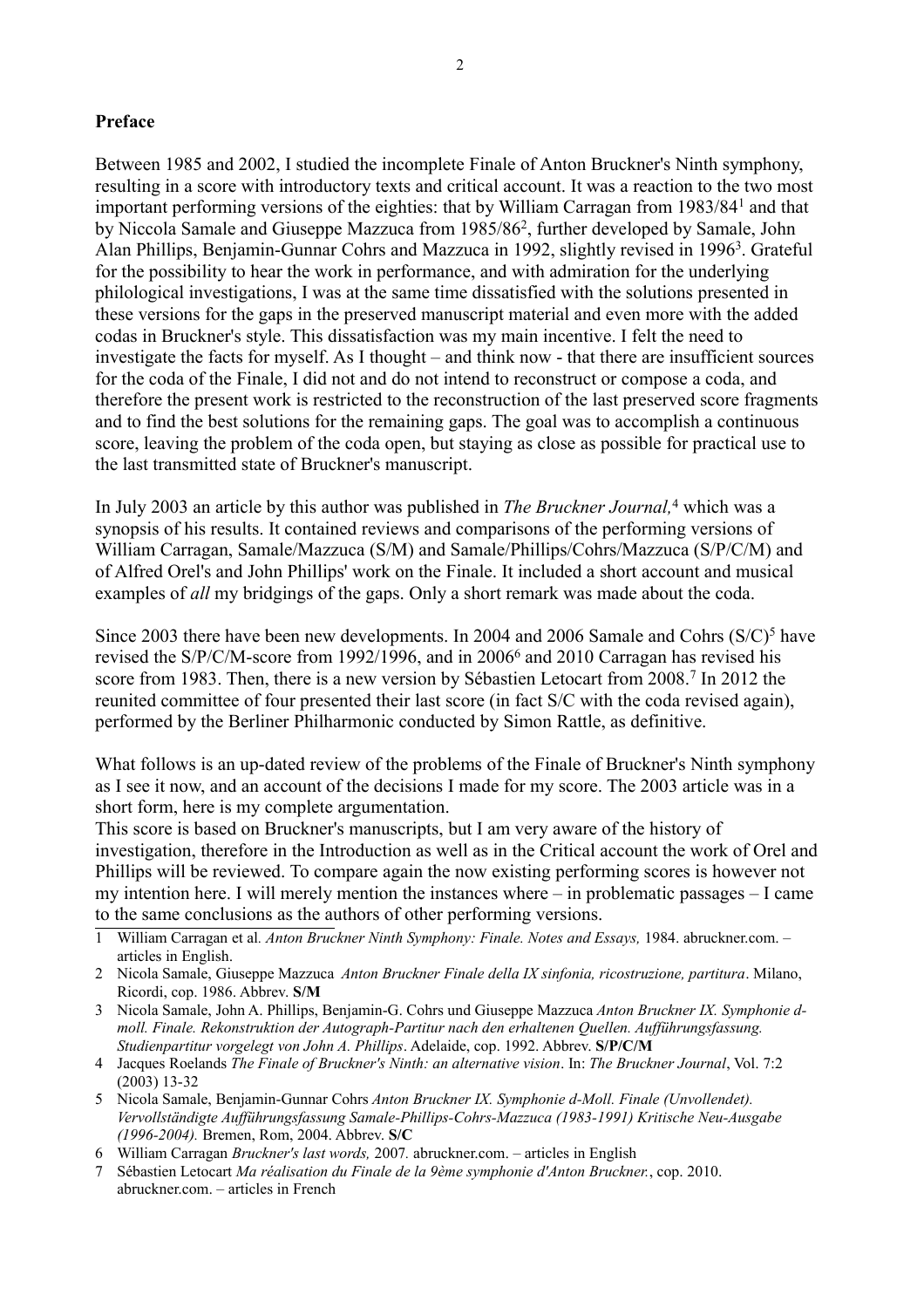#### INTRODUCTION

### **The unfinished symphony, 1896**

*"Three movements of my ninth symphony are already finished, the first and second already completely, I only have to add some nuances in the third movement. With this symphony, I charged myself with a heavy task. I should not have done it, at my advanced age and with my sickliness. [...] If I should die before the completion of the symphony, then my Te Deum should be used as fourth movement. I already decided so and made arrangements for it."* In this way, Anton Bruckner in his last lecture<sup>[8](#page-2-0)</sup> on 5 November 1894 in Vienna University spoke about his last symphony. In no way do these words mean that he gave up work on the last movement. He seems to have investigated several possibilities for a transition from the Finale music to his *Te*  Deum, but after that he continued work on the purely instrumental Finale.<sup>[9](#page-2-1)</sup> At his passing away at the age of 72 on 11 October 1896, he left a great amount of score bifolios and sketches. We have now the disposal of 349 pages of manuscript material. Maybe some lost leaves are in private possession.[10](#page-2-2) (A tantalizing feeling.) In view of his illness, this amount of material is astonishing and shows his will to complete the work and, most important, the content testifies to an unbroken creative strength of mind. The cause why the work remained unfinished was not a shortcoming imagination but the biographical facts of illness and death. There can be no doubt that Bruckner did not want to leave a three-movement symphony. In addition, his wish to use his Te Deum as fourth movement shows that even this solution of necessity was better in his eyes than to close with the Adagio. The predominating reception and performance practice throughout the 20th century till today however, has made us accustomed to a tripartite work closing with the serene end of the Adagio. Maybe later examples of a soft symphony ending<sup>[11](#page-2-3)</sup> were inspired by this distortion of Bruckner's intention. The truth is that the work was conceived, as all other Bruckner symphonies, in four movements with a very powerful Finale – that remained unfinished. Therefore, seeing the Adagio as Bruckner's last 'precisely articulated word'[12](#page-2-4) should not be dismissed, because a performable Finale only exists through intervention of others.

It must be stressed that unfortunately and tragically the Finale of Bruckner's ninth symphony *not only was not finished by the composer, but is also partly lost* by irresponsible conduct with respect to the manuscripts he left. The sad story of the dispersion and the partial disappearance of Bruckner's last musical work is not reviewed here. For an account of this see, for instance, the article *Neue Erkenntnisse zum Finale der neunten Symphonie Anton Bruckners*, especially p. 140-147 *Überlieferung der Fragmente,* by John A. Phillips[13](#page-2-5) and his *"Für die IX. ist gesorgt."* Phillips' *Neue Erkenntnisse* will be reviewed below in a separate paragraph.

<span id="page-2-0"></span><sup>8</sup> Göllerich/Auer *Anton Bruckner, ein Lebens- und Schaffensbild*, 1922/37 IV/3, 445-446. The account is based on Ernst Schwanzara. The words "and made arrangements for it" were possibly added by Auer. The date of 12 November named bij Auer is wrong. See John Phillips *The facts behind a 'legend': the Ninth Symphony and the Te Deum.* In: *Perspectives on Anton Bruckner,* ed. Howie, Hawkshaw, Jackson, 2001, 270-281, n. 11 and 12.

<span id="page-2-1"></span><sup>9</sup> John Phillips *The facts behind a 'legend'.* The vi-des in the second part of the score are possibly connected to this transition. See below paragraph 6.

<span id="page-2-2"></span><sup>10</sup> John A. Phillips *"Für die IX. ist gesorgt" Einige Erlaüterungen zum Editionsprojekt Neunte Symphonie in der Bruckner-Gesamtausgabe – und wie es dazu kam.* In: *Bruckner Jahrbuch 1997-2000*, Linz 2001, 20 "Heute noch kreisen Fragmente durch private Hände."; and S/C 2004, 15, 111

<span id="page-2-3"></span><sup>11</sup> Besides Gustav Mahler and Pyotr Ilyich Tchaikovsky, between others, also Karl Amadeus Hartmann composed soft symphony endings.

<span id="page-2-4"></span><sup>12</sup> Thomas Röder *Review* of: Metzger, Riehn (ed.) *Bruckners Neunte im Fegefeuer der Rezeption,* München, 2003 (Musik-Konzepte). In: *Die Musikforschung,* vol. 59 (2006) 285-286. "Adagio-Finale als letztem stimmig artikulierten Wort"

<span id="page-2-5"></span><sup>13</sup> John A. Phillips *Neue Erkenntnisse zum Finale der Neunten Symphonie Anton Bruckners.* In: *Bruckner Jahrbuch 1989/90*, 1992. 115-203. Abbrev. **N.E.**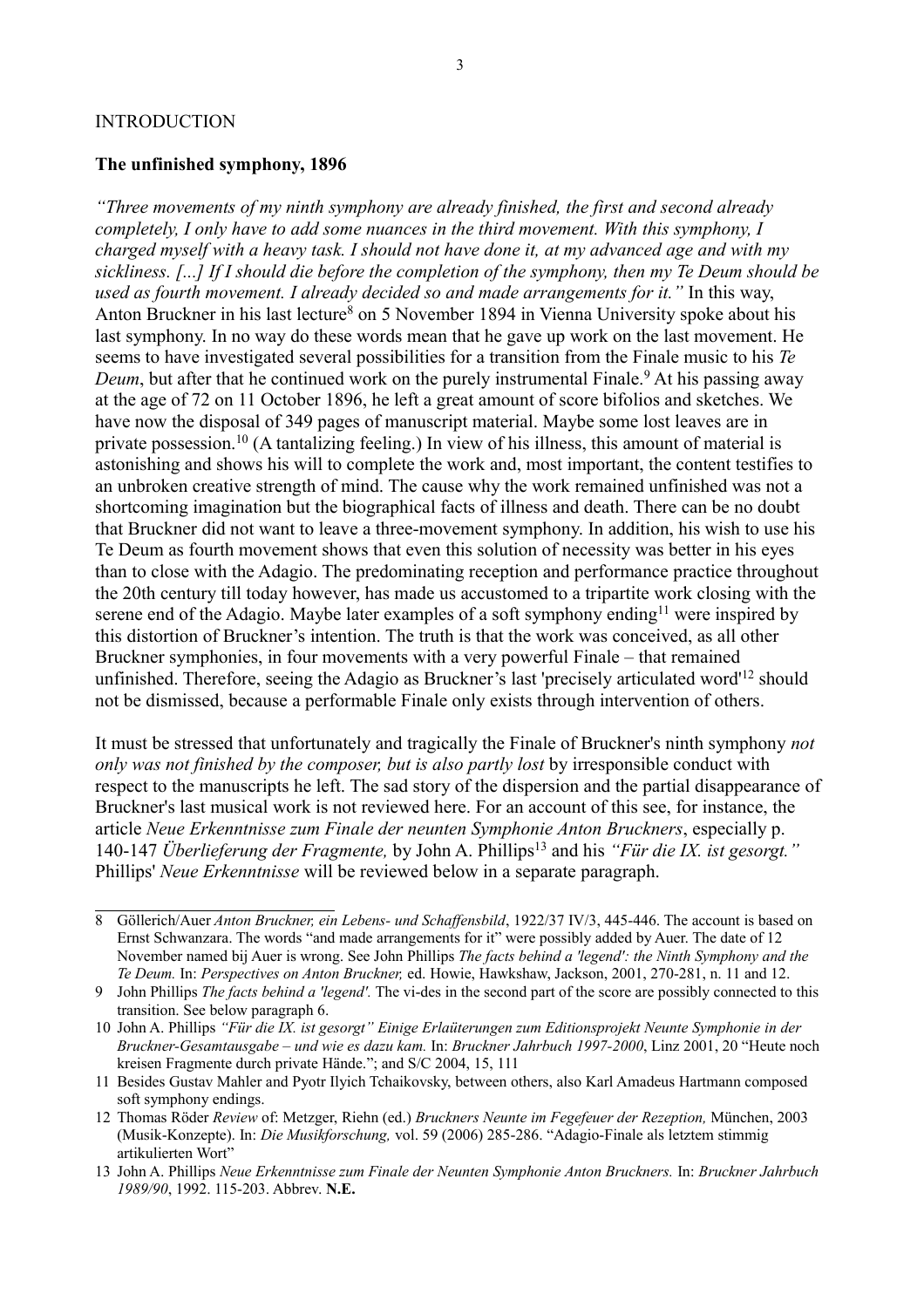# **Alfred Orel, 1934**

In 1934, Alfred Orel published the symphony in the (first) *Bruckner Gesamtausgabe*. Until then, it was only known in Ferdinand Löwe's reworking from 1903 of the first three movements. In Orel's foreword, *Entwürfe und Skizzen zur IX. Symphonie[14](#page-3-0) (Drafts and sketches for the IXth symphony)*, the then known material for the Finale was published for the first time, together with drafts for the finished movements and the discarded Trios. Already this first source publication, in the form of transcriptions, shows clearly that the composition of the fourth movement was in an advanced state. There is much more than drafts and sketches. Many, often fully orchestrated, pages of a score *in statu nascendi* are extant. Unfortunately, not only the closing is absent, but the rest of the score is not complete either. Portions are missing, resulting in six (or, in another interpretation, seven) gaps.

For his scores, Bruckner used music paper in the form of bifolios (German: *Bogen*). A bifolio has four pages. Bruckner numbered the bifolios belonging to the score consecutively on the first page. These numbered score bifolios were not gathered in quires but laid one on top of the other. When he wanted to revise a passage, he often replaced a whole bifolio by a new one. Many replaced bifolios are preserved and at several places we have no 'definitive' last state, only one or more replaced bifolios stemming from earlier stages of composition.

Orel gives first the transcription of the sketches and particello drafts and after that of the numbered score bifolios. Bruckner and later his assistant of that time, Anton Meißner, used to prepare piles of music paper with key signatures, instrument names and measure rules, mostly for 16 measures on a bifolio. When most of a pile had been used, a new pile was prepared but not in exactly the same manner. In this way originated small differences, especially in the layout of the strings. The analysis of the composition process – successive stages of the same passages and the joining of successive bifolios – reveals the distribution in the score of bifolios from the different piles and their chronology. Orel discerned five piles and gave them the letters A-E. He speaks of 'version' (*Fassung*) A-E. Version F refers to some bifolios of another *type of paper*, mostly prepared on the manner of pile  $D$  and  $E$ .<sup>[15](#page-3-1)</sup> All other bifolios, with the exception of bifolio 1A (not known by Orel), are written on one type of paper. Already Orel himself clearly indicated that many bifolios from earlier 'versions' were retained in later 'versions', but the fiction that Bruckner wrote five or six different versions (of the whole piece) has been even now, with all this information available, not completely defeated. Probably, until decades after World War II, almost nobody (with the possible exception of Arthur D. Walker<sup>[16](#page-3-2)</sup>) ever read carefully and understood Orel. In fact, the emerging manuscript score is the result of one continuous composition process in which bifolios were replaced when adaptations made it necessary. Often pencil changes in a bifolio precede the replacement of it. There is no difference here from Bruckner's normal composition procedure. The fragmentation originated only from after his death.

The presentation of the bifolios in Orel's work is based on the different types of bifolio preparation, so in principle it is chronological. He starts with the bifolios with preparation  $A^{17}$  $A^{17}$  $A^{17}$ and so forth until E and F. Therefore, and because all the replaced bifolios are presented as well, the presentation does not form a continuous score. His table on p. 127\* *Survey and sequence of* 

<span id="page-3-0"></span><sup>14</sup> Alfred Orel *Anton Bruckner, Entwürfe und Skizzen zur IX. Symphonie. Sonderdruck aus: A. Br. Sämtliche Werke 9. Band; IX. Symphonie d-moll.* Wien, 1934

<span id="page-3-1"></span><sup>15</sup> Phillips N.E. 134 and in his later publications

<span id="page-3-2"></span><sup>16</sup> N.E. 150; See below, paragraph Performing versions. A.D. Walker

<span id="page-3-3"></span><sup>17</sup> But not consistently. The bifolios A that contain the chorale exposition, which stayed valid, were presented between the bifolios B; etc.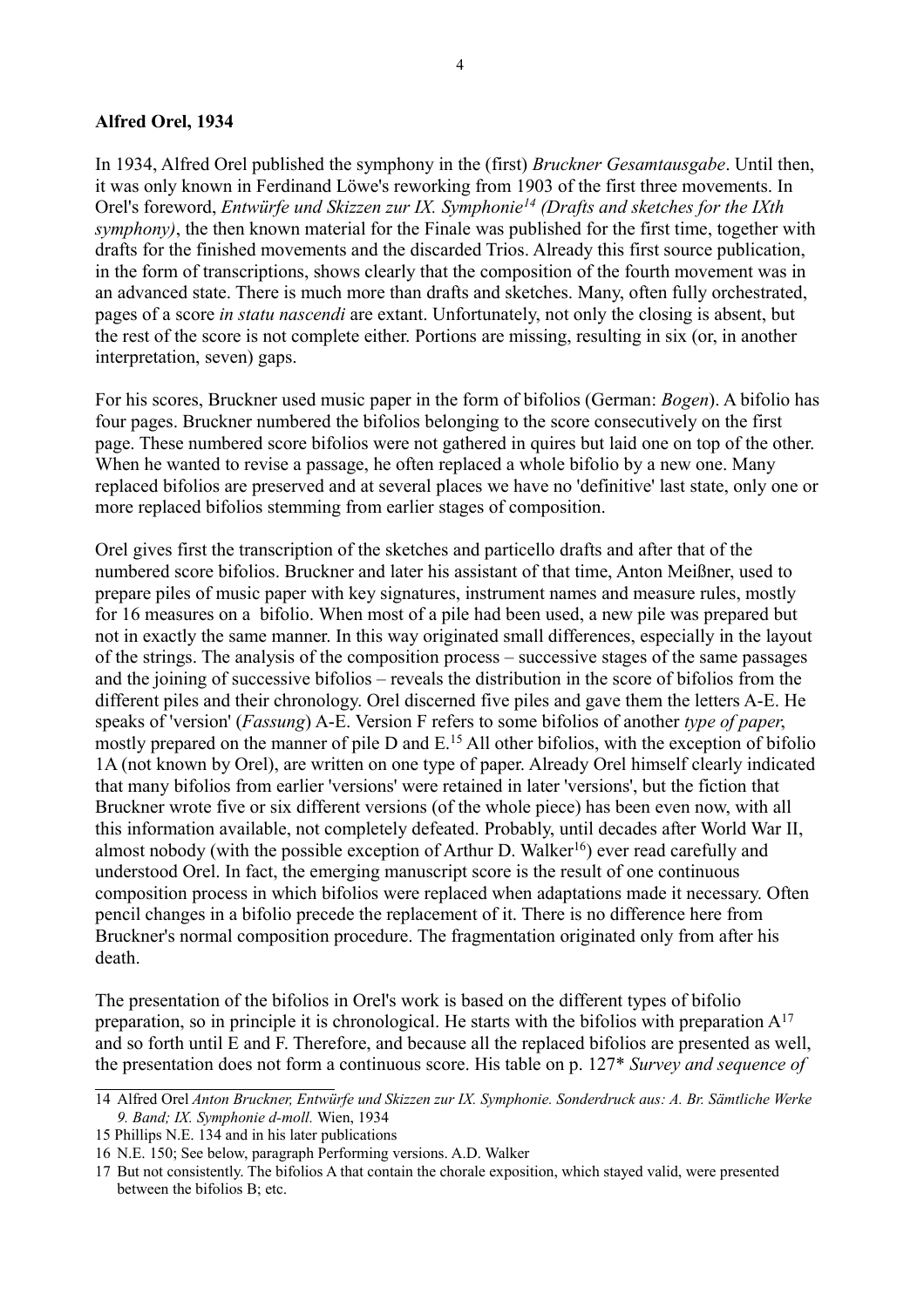*the preserved score draft material*[18](#page-4-0) shows by means of arrows the preservation of earlier bifolios in later 'versions'. On the other hand, new ones from later piles replaced many bifolios, so that in the last composition stage bifolios from, for instance, pile E occur not only in the later parts of the score but also in the first part and the development.

Orel's publication contains faults and misinterpretations. The most obvious is the wrong placing of the last preserved bifolio, his number  $21E^{19}$  $21E^{19}$  $21E^{19}$ . The numbering of bifolios is confusing. The omission of staves with notated measure rests, in some places, has led to misunderstandings as well.<sup>[20](#page-4-2)</sup> Nevertheless, if one takes the unfortunate term 'version' not too strictly, Orel affords – especially in his explanatory texts – a deep insight in the genesis of Bruckner's Finale. It is fascinating to see the origin of the main musical thoughts, a first draft of the exposition and one of the development and the hard work to achieve a definitive form. By way of conclusion, Orel gives on p. 128\*-139\* his interpretation of the last preserved state of the whole piece in the form of a short score on four staves (*Übersicht[sparticell]).* A study of Orel, although not conclusive, remains useful**.** 

# **Performing versions, from 1934**

Since 1934, quite a number of attempts have been made to construct a performing version. Paul-Gilbert Langevin<sup>[21](#page-4-3)</sup> in 1977, refers to the versions of Fritz Oeser, Ernst Märzendorfer and Edward D.R. Neil/Giuseppe Gastaldi. A short description of all versions until 1987 is to be found in *Der Finalsatz der neunten Symphonie Anton Bruckners* by Cornelis van Zwol.<sup>[22](#page-4-4)</sup> He mentions twelve attempts. A more extensive review of all these scores was given by John A. Phillips as part of *Neue Erkenntnisse zum Finale der neunten Symphonie Anton Bruckners.*[23](#page-4-5) Again more extensive is the review by Cohrs and Phillips of fourteen performing versions (inclusive of Phillips' *Documentation of the Fragment)* in *Bruckners Neunte im Fegefeuer der Rezeption.*[24](#page-4-6) Here follows only a short survey of performing versions, based on these three descriptions. Most stay close to Orel, inclusive of his faults. Some give only the exposition (Fritz Oeser, 1940<sup>[25](#page-4-7)</sup>; in 1950 there has been a performance in Wiesbaden of the exposition in Oeser's version with a transition to the Te Deum<sup>[26](#page-4-8)</sup>) or perform simply the fragments without attempts to completion (Hans-Hubert Schönzeler, 1974; Peter Ruzicka, 1976, with some added orchestration). Two are piano versions that also start from Orel (Else Krüger, 1934; Hans Ferdinand Redlich, 1948). In others, fragments are placed next to each other without connection or with short bridges, but without understanding of Orel's method and without any attempt to take into consideration Bruckner's metrical periods (Edward D.R. Neil/Giuseppe Gastaldi, 1962; Hein 's Gravesande 1969). Others neglect the period building as well, but include far too much free additions (Ernst Märzendorfer, 1969; Marshall Fine, 1979. Here Peter Gülke's<sup>[27](#page-4-9)</sup> handsome term

- <span id="page-4-7"></span>25 Also performed 18 June 1942 for the Dutch radio together with the two discarded Trio's. Omroep-Symphonieorkest cond. by Hermann Abendroth
- <span id="page-4-8"></span>26 Fritz Oeser *Bruckner Symphony Nr. 9.* 1950. Introduction to the concert in Wiesbaden. abruckner.com – old articles in German
- <span id="page-4-9"></span>27 Peter Gülke *Rom, 11. und 12. Mai 1987: Bruckner-Symposion.* In: *Die Musikforschung*, Vol. 41:3 (1988), 243; Peter Gülke. *Vollendet – unvollendet.* Referat 1987 Symposion Rome. Cited in: N.E. n. 157

<span id="page-4-0"></span><sup>18</sup> Orel 127\* *Eine Übersicht über das erhaltene Material an Partiturentwürfen […] und deren Einordnung.*

<span id="page-4-1"></span><sup>19</sup> Orel sees the problem, but not the solution, p. 128\*

<span id="page-4-2"></span><sup>20</sup> Orel explicitly indicates that he omit staves without notes *or measure rests*, p. 76<sup>\*</sup>. At bifolio 1<sup>d</sup>C: "rests in all not playing instruments." p. 89\*

<span id="page-4-3"></span><sup>21</sup> Paul-Gilbert Langevin *Anton Bruckner - Apogée de la symphonie*. 1977, 196/197. The book contains essays on the finale by Langevin, E.D.R. Neil and Harry Halbreich.

<span id="page-4-4"></span><sup>22</sup> Cornelis van Zwol *Der Finalsatz der neunten Symphonie Anton Bruckners.* In: *Bruckner Jahrbuch 1987/88,* 31- 38

<span id="page-4-5"></span><sup>23</sup> N.E. 147-154

<span id="page-4-6"></span><sup>24</sup> Heinz-Klaus Metzger, Rainer Riehn (ed.) *Bruckners Neunte im Fegefeuer der Rezeption.* München, 2003 (Musik-Konzepte), 50-74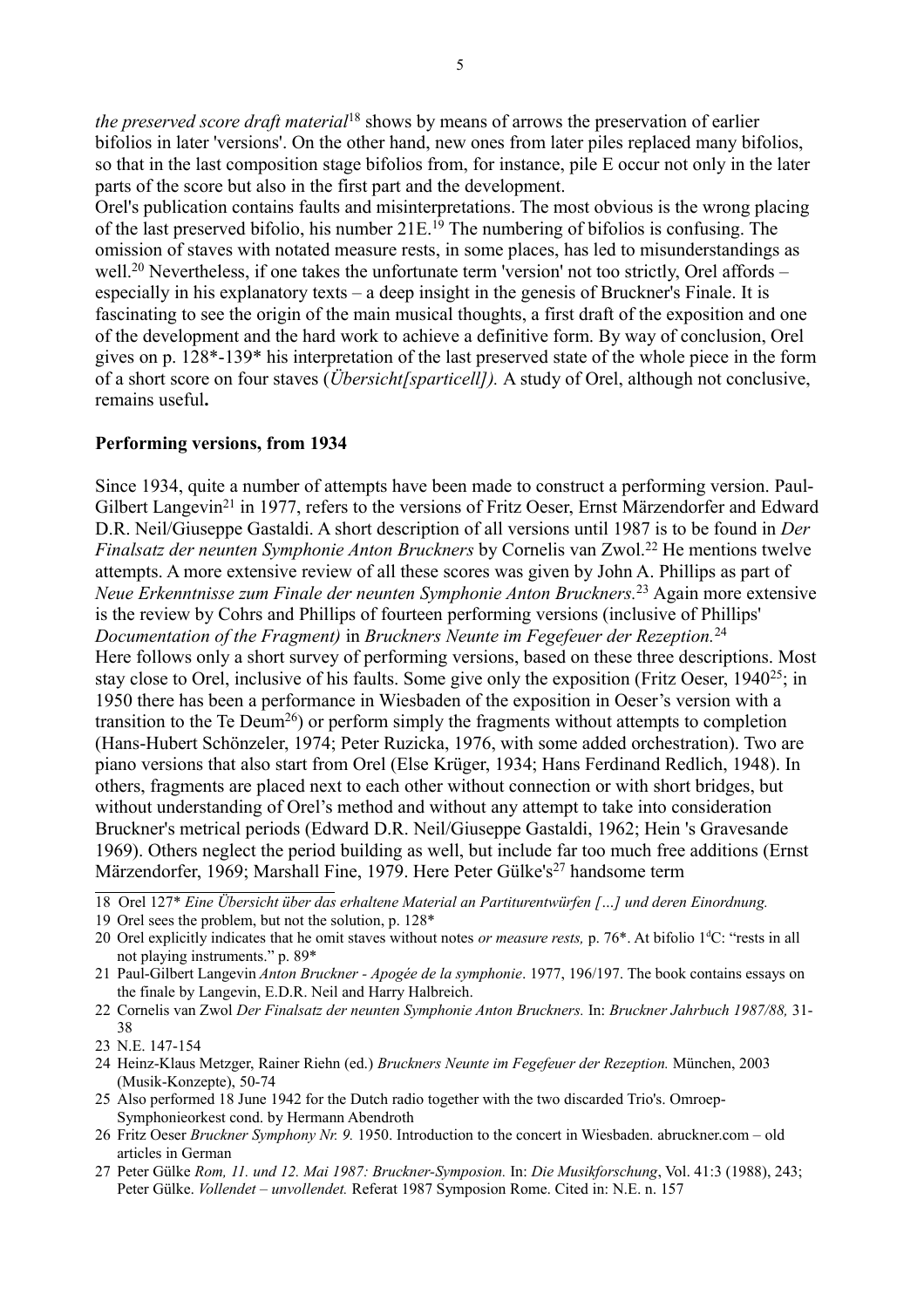*"Drauflosbrucknern" (Brucknerising away)* is appropriate. In general, some of these older versions give instrumental additions where Bruckner wrote whole measure rests for non-playing instruments. This can be due to Orel's incidental leaving out of staves with measure rests, but probably more to bad reading.

The version by Arthur D. Walker, 1965/70, is a serious but incomplete attempt. Lacunae were not filled in; he tries to reconstruct the bifolios  $13a^{\circ}$ E and  $13^{\circ}$ <sup>b</sup>E<sup>[28](#page-5-0)</sup> at the start of the development. He is the first to take account of Bruckner's numbered period structuring.<sup>[29](#page-5-1)</sup>

There is no need to go deeper into these older versions. None includes a detailed account of the method used for reconstruction. Since the work of Samale and Phillips et al., versions merely based on Orel are obsolete.

Only from about 1980 the manuscripts themselves were studied anew. The new performing versions of William Carragan, Samale/Mazzuca<sup>[30](#page-5-2)</sup> and Nors S. Josephson, all with added codas, were the result. Carragan's first score is from 1983. In the renewed version from 2006, he has integrated bifolio  $31E/32$  $31E/32$ " (Orel's misunderstood  $21E$ ), yet in some other places<sup>31</sup> Orel's deficiencies still play a role, but his Finale is agreeably unassuming. Nors S. Josephson based his score, completed in 1992, on Orel and photocopies of the manuscripts. The performing score of 1985/86 by Nicola Samale and Giuseppe Mazzuca (S/M) was the first step of a complicated history. A reproduction of Samale's manuscript, which uses a smaller font for all added notes and gives an indication of the sources, was published by Ricordi, Italy.[32](#page-5-4) This score contains, after several revisions, 711 measures. From 1990, Samale in cooperation with Benjamin-G. Cohrs and John A. Phillips studied for the first time since Orel *all* the material, not only what is necessary for a performing version. So, in 1992 a new version of S/M was presented: S/P/C/M.<sup>[33](#page-5-5)</sup> It has 687 measures. In 1996 it was slightly revised.[34](#page-5-6) After that, Samale and Cohrs went on making revisions, but Phillips did not want to follow them, because it involved changes in his reconstruction. In 2004, Samale and Cohrs published their new version,<sup>[35](#page-5-7)</sup> again revised in 2006 (S/C). In 2012 Phillips, Samale, Cohrs and Mazzuca presented the last version of S/P/C/M, similar to S/C with the coda revised again. And, since 2008 there is the version by Sébastien Letocart,<sup>[36](#page-5-8)</sup> also with added coda.

# **Phillips' Neue Erkenntnisse, 1992**

The *Bruckner Jahrbuch* 1989/90, published in 1992, contains the – already mentioned – momentous article *Neue Erkenntnisse zum Finale der neunten Symphonie Anton Bruckners* by John Alan Phillips, which outdated most of the older publications and was a new start. The article describes very convincingly how almost a century of performance practice and reception established a false picture of Bruckner's intentions.[37](#page-5-9) It deals extensively with the conception and the composition process, the tradition and dispersion of the manuscripts, earlier performing versions, and presents a new discussion of the manuscript material, a methodology and

<span id="page-5-0"></span><sup>28</sup> Compare below Critical account, paragraph 3 Beginning of the 2nd part

<span id="page-5-1"></span><sup>29</sup> N.E. 150; Crawford Howie *Arthur Walker.* In: *The Bruckner Journal*, Vol. 10:2 (2006) 30

<span id="page-5-2"></span><sup>30</sup> A venture by Samale and Mazzuca inspired by the reading of P.-G. Langevin. N.E. 152

<span id="page-5-3"></span><sup>31</sup> End Gesangsperiode; start  $2^{nd}$  part. In the start of the  $2^{nd}$  part and in the end of the recapitulation of the Gesangsperiode Carragan takes much composer's freedom.

<span id="page-5-4"></span><sup>32</sup> *Ricostruzione ...partitura* S/M. See note 2

<span id="page-5-5"></span><sup>33</sup> *Aufführungsfassung* S/P/C/M. See note 3

<span id="page-5-6"></span><sup>34</sup> For a review of the main differences between Carragan (1983), S/M and S/P/C/M, see: Jacques Roelands *The finale of Bruckner's Ninth*. In: *The Bruckner Journal*, Vol. 7:2 (2003) 13-32.

<span id="page-5-7"></span><sup>35</sup> S/C *Kritische Neuausgabe,* 2004. Phillips distanced himself from this new edition. See Preface, 99

<span id="page-5-8"></span><sup>36</sup> Sébastien Letocart *Ma réalisation du Finale de la 9ème symphonie d'Anton Bruckner*, cop. 2010

<span id="page-5-9"></span><sup>37</sup> The same opinion already in Hans F. Redlich *The finale of Bruckner's ninth symphony.* In: *The monthly musical record,* 1949, 143-149. "Rarely has the posthumous work of a great composer been treated by posterity with such persistent unfairness as Bruckner's last symphony." The sentence was the motto of *Neue Erkenntnisse.*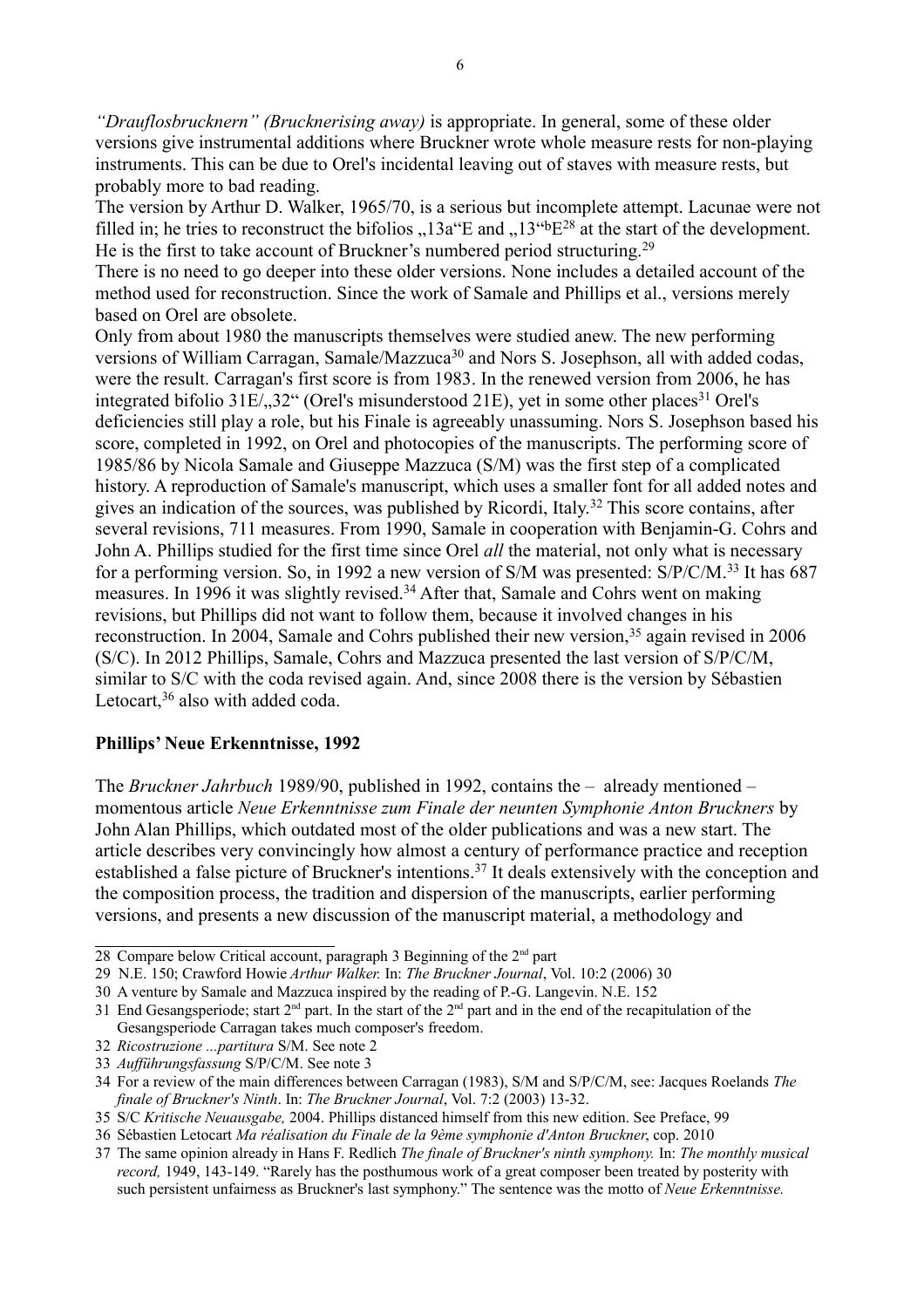terminology and a description of the new reconstruction and completion of the Finale by S/P/C/M, 1992, of which Phillips was one of the authors. His views in *Neue Erkenntnisse* return and are elaborated in his later publications.

#### **Phillips' Reconstruction score, 1994**

In 1994 (60 years after Orel!) the new reconstruction of the incomplete Finale by John Phillips<sup>[38](#page-6-0)</sup> was published in the *Bruckner Gesamtausgabe.* An intended but never completed critical text on which Leopold Nowak was working in 1934/35 and which sought to correct Orel's deficiencies was the original basis. The Phillips-reconstruction<sup>[39](#page-6-1)</sup> is however in the first place the fruit of his cooperation with Samale, Mazzuca and Cohrs for their 1992 joint performing version<sup>[40](#page-6-2)</sup> and this, as we saw, builds on the Samale/Mazzucca performing version from 1986. By that, the reconstruction score stays very close to the S/P/C/M performing version. It is an admirable publication that solves more of the puzzle than Orel already did. Phillips confirms that Orel's paper piles A-E were used in this order, but discarded the equation paper pile = version. Of the bifolios, he transcribes always the last version that was transmitted. This selection is in itself an interpretation of the manuscript material. The result is a continuous orchestral score, be it in some places showing only drafts and with gaps in the form of empty pages. (Orel, as we saw, gave his interpretation as *Übersichtsparticell* on four staves*.*) The page turning is the same as in the manuscript bifolios. Phillips' introduction gives important background knowledge and is attended with tables of the sources, of the chronology of the bifolios in the composition history (building on Orel's *Survey and sequence of the preserved score draft material)* and of the reconstruction of the last existing composition stage. The last two tables were already published (with slight differences) in *Neue Erkenntnisse.*[41](#page-6-3) The reconstruction is Bruckner's orchestral score as far as it is accountable from the manuscripts. Many of Orel's faults and shortcomings are corrected. Here it must be emphasized that a performing version which pretends to rest upon philology of the manuscripts cannot neglect Phillips' *Reconstruction.*[42](#page-6-4) Of course, there can be discussion about some points in the *Reconstruction*. In my *TBJ* article from 2003 were different interpretations, some of which then appeared in the Samale/Cohrs version of 2004.[43](#page-6-5) Below, in the 'Critical account', the differences in my interpretation, compared with Phillips, will be reviewed again.

#### **Phillips' Facsimile edition, 1996**

The *Reconstruction* refers to the *Facsimile edition*,<sup>[44](#page-6-6)</sup> which was published by Phillips two years later, in 1996. It appears that since 1934 some lost pages were found. Unfortunately, these fill none of the gaps. As Orel, the *Facsimile edition* presents first the drafts and particello sketches,

<span id="page-6-0"></span><sup>38</sup> John. A. Phillips *Anton Bruckner IX. Symphonie d-moll. Finale (Unvollendet) Rekonstruktion der Autograph-Partitur nach den erhaltenen Quellen. Studienpartitur (Anton Bruckner Sämtliche Werke – zu Band IX).* Wien, 1994. Abbrev. **Reconstr.** N.B. Phillips uses the abbreviation A.-P., from Autograph-Partitur.

<span id="page-6-1"></span><sup>39</sup> The second part of *Neue Erkenntnisse* (5. *Neubewertumg, 6. Methodologische Bemerkungen, 7. Ergänzung und Rekonstruktion)* anticipates the Reconstr.

<span id="page-6-2"></span><sup>40</sup> Reconstr. p. XII

<span id="page-6-3"></span><sup>41</sup> Some of these tables also in the CD-booklet to the world premiere recording of the S/P/C/M score from 1992 by the Bruckner Orch. Linz, cond. Kurt Eichhorn. *Towards a reassessment of Bruckner's ninth.* And in the introduction to that score.

<span id="page-6-4"></span><sup>42</sup> In 1999 a revised edition of Phillips' *Reconstruction* was published*,* in which unfortunately some printing errors were not improved. Those on p. 16, 91, **94**, **96**, 116 could cause misunderstanding.

<span id="page-6-5"></span><sup>43</sup> In short: An 18-measure lost bifolio  $\left[0.4\right]^{\alpha}$  with as consequence the leaving out of SVE  $\left[0.4\right]^{\alpha}$ , Restored 4<sup>th</sup> period of inverted introduction motif in the development, followed by rests (begin of lost bifolio  $[14/15^{\circ}$ ); Metrical groups in the gap in the fugue and information from Scheme 4 (Fugue). See Figure 4 in the present work, p.27.

<span id="page-6-6"></span><sup>44</sup> John. A. Phillips *Anton Bruckner IX. Symphonie d-moll. Finale (Unvollendet) Faksimile-Ausgabe sämtlicher autographen Notenseiten (Anton Bruckner Sämtliche Werke – zu Band IX).* Wien, 1996. Abbrev. **F.E.**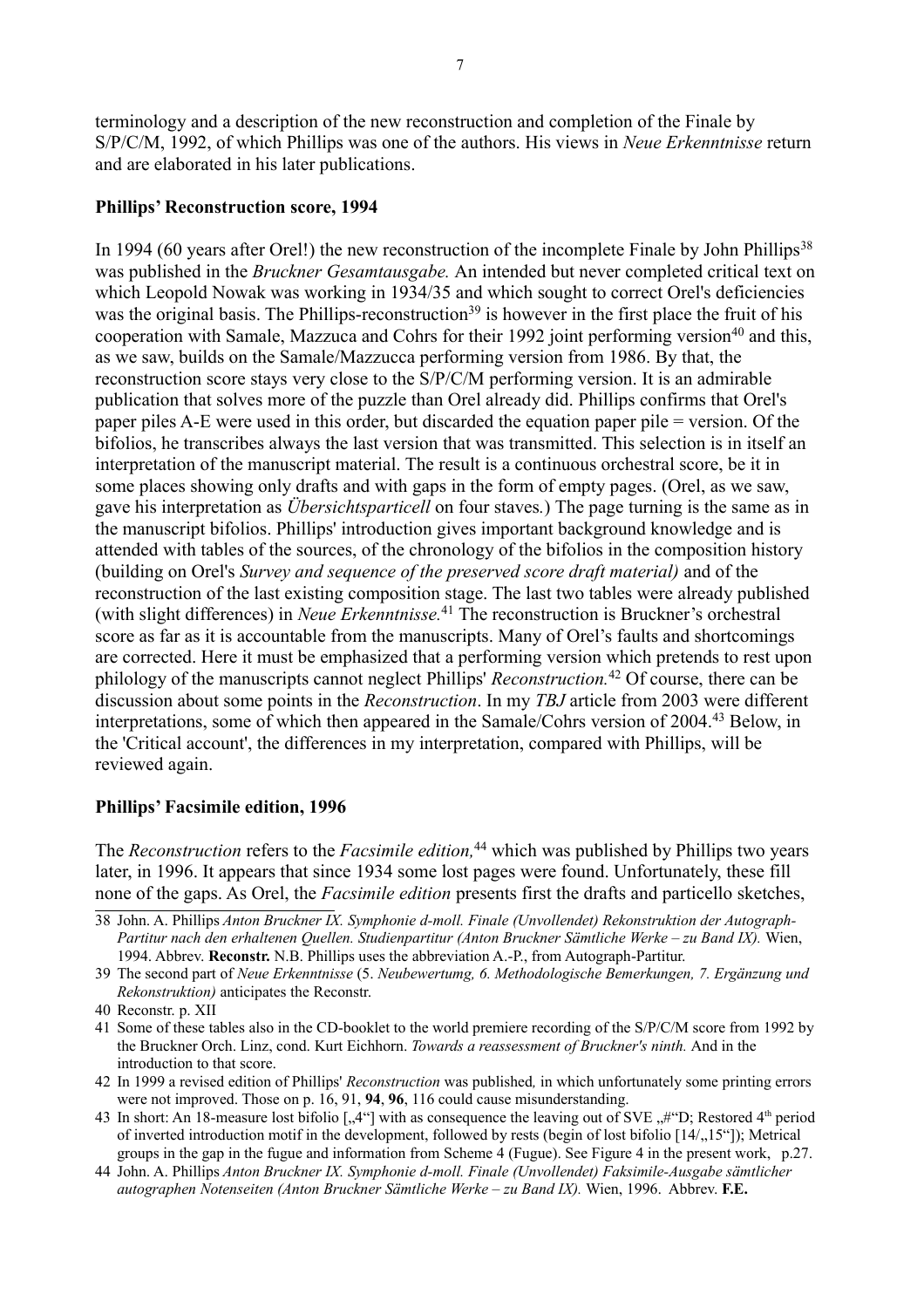that is all that is not written on prepared score bifolios. Phillips uses the term *Particellskizzen / particello sketches*. After that follow the bifolios as numbered by Bruckner, sometimes with an inferred or conjectural number by Phillips. The bifolios are ordered following their place in the score, while Orel presented successively the *Fassungen* A-F (in most cases). A number of the bifolios are so-called SVE: *Satzverlaufsentwürfe / Continuity drafts.* Preceding the elaboration, Bruckner used the existing stock of prepared bifolios also to sketch the continuity of some passages. Often in the SVE only the first violin was filled in. A lot of these SVE were numbered and some can be regarded as intended score bifolios that were not further elaborated. The SVE are easy to distinguish from the particello sketches, which contain in a fast and lively handwriting the first inspirations and the first elaboration on 3-5 staves.

The edition gives information about the types of paper that were used, the transmission of the manuscripts and their present library shelfmarks. Phillips confirms<sup>[45](#page-7-0)</sup> explicitly the rightness of the chronology of the paper piles A-E, found by Orel. He inserts Bruckner's bifolio numbers and Orel's letters for the bifolio preparation in an elaborated system that takes into consideration the renumbering by Bruckner of many bifolios. A concordance with Orel's numbering is included. Phillips uses his number system consistently in all of his publications on the Ninth Finale and it will be followed in the present publication. See below the 'Critical account'.

# **Phillips' Documentation of the fragment, 2002**

Next in the series of publications by John A. Phillips was the *Documentation of the fragment*<sup>[46](#page-7-1)</sup>, meant to *"present the surviving fragments of the score and, as far as can be established philologically, reconstruction of its missing sections in a practical, performable version [...]"* with joining text. Already the LP and CD of Yoav Talmi's performance of Carragan's first version included a recording of the original fragments. This was however not complete because the last fragment (Bifol.  $31E/32$ " - this is Orel's misunderstood Bifol. 21E) was not yet taken in consideration. There are more differences with the *Documentation* because Carragan's reconstruction is not the same. In Phillips' *Documentation* one has to be aware of the slipping in of some additions and interpretations in small type from the Samale/Phillips/Cohrs/Mazzuca completion.[47](#page-7-2) This gives the *Documentation* a somewhat hybrid character. It includes again surveys of the sources and genesis of the Finale and an introduction into the intent of the publication.

# **Ethics, attitudes, approach**[48](#page-7-3)

Very different attitudes towards incomplete music works are possible. Some commentators are totally against any interference with incomplete works. Manfred Wagner<sup>[49](#page-7-4)</sup> has the most fundamental objections. He defends the sovereignty of the creative process, that no one else than the author can fully fathom. Therefore, completing attempts are *'obsolete, morally reprehensible and artistically unacceptable'*. In literature, nobody would think of it and in art, the accent lies on preserving instead of restoration. More about Wagners standpoint towards Bruckner's Finale fragment follows below.

Colin Matthews mentions in two articles<sup>[50](#page-7-5)</sup> the even more rigid position of Theodor Adorno, who

<span id="page-7-2"></span>47 The most striking is in the start of the development: diminution of chromatic descent before  $13E/14$ "

- <span id="page-7-4"></span>49 Manfred Wagner *Das Finale aus der Sicht von Kritikern – einige grundsätzliche Anmerkungen.* In: Metzger, Riehn (ed.) *Bruckners Neunte im Fegefeuer der Rezeption.* München, 2003 (Musik-Konzepte), 210-214
- <span id="page-7-5"></span>50 Colin Matthews *The tenth Symphony and artistic morality.* In: *Muziek & Wetenschap, vol. 1, nr. 5 (1995/96),*

<span id="page-7-0"></span><sup>45</sup> Reconstr., XXXVI; F.E., XX "... dass sie auch hauptsächlich in dieser Reihenfolge verwendet wurden."

<span id="page-7-1"></span><sup>46</sup> John A. Phillips *Anton Bruckner IX. Symphonie d-moll. Finale (Unvollendet) Dokumentation des Fragments.* Wien, 1999/2002. Abbrev. **D.Fr.**

<span id="page-7-3"></span><sup>48</sup> This paragraph and the next two are an adaptation of my *Doing justice to Bruckner* In: *TBJ*, Vol. 10:2 (2006) 16- 19.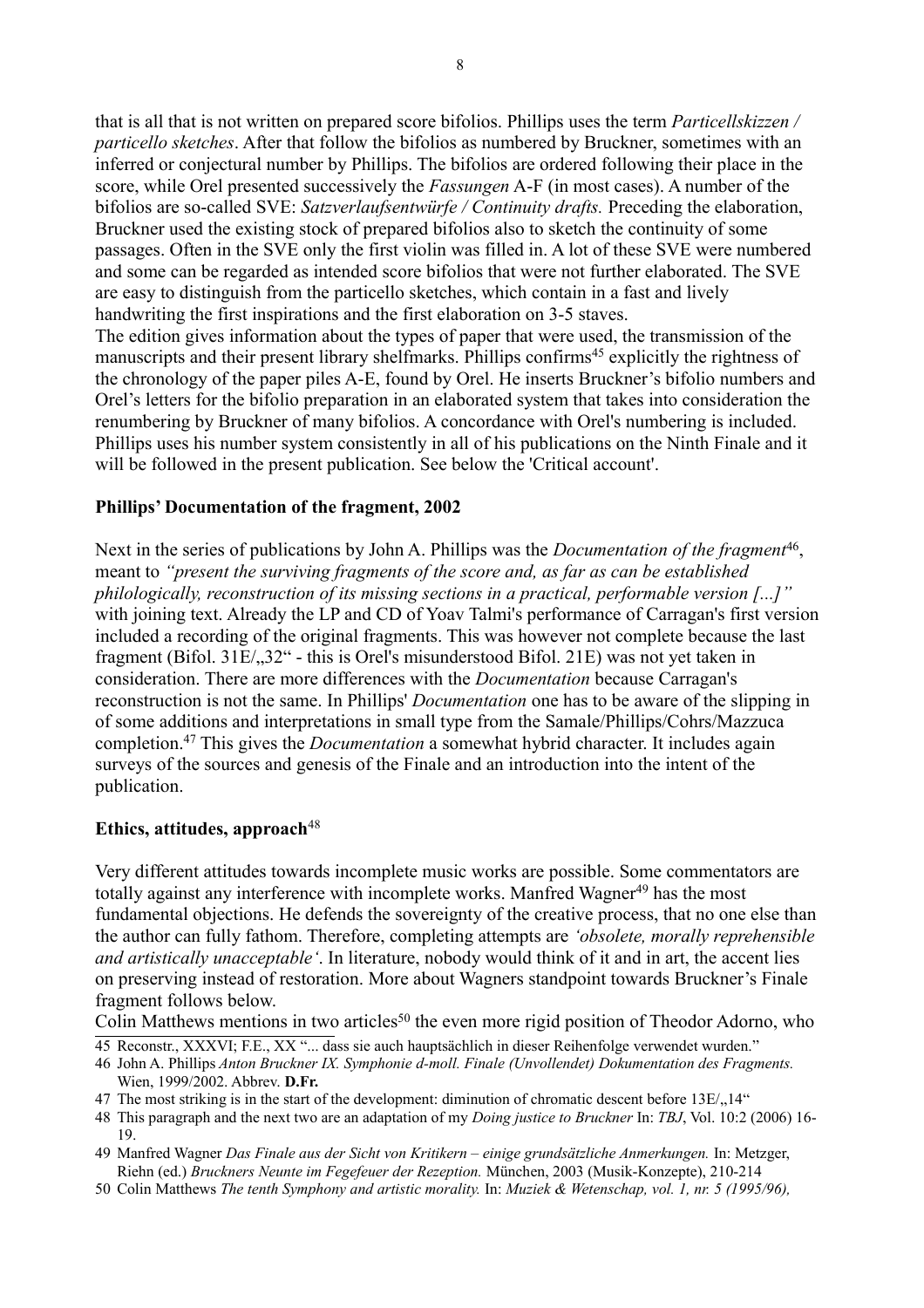wanted to reserve incomplete works for a circle of experts and file them away as being a danger to the public. Matthews calls it a monstrous proposition. On the contrary, the fact that without musicological realization important incomplete works would remain unknown should be a reason to venture on attempts to realize them and share the results. Matthews assisted Deryck Cooke in his work on Mahler's Tenth symphony. Cooke had the conviction that "*the substance of the Tenth is there in the manuscript, even if its finished texture and sonority are not."* And, in the words of Matthews, the incompleteness is no excuse to withhold the music. What we should hear is what the composer left. Cooke stressed however that his realization is not a reconstruction or a completion; it is not Mahler's Tenth symphony.

An attitude towards incomplete music is not an abstraction but is always connected with the specific problems of the work in hand. The Mahler work was visible as a whole, either in sketch, particello or draft orchestral score and with the Adagio in an advanced state. To stay with symphonies, Elgar's Third is a very different case. Here there is no overall continuity, so "*to hear what the composer left"* is not enough for a performance score. Anthony Payne's score is therefore even less Elgar's symphony than Cooke's score is Mahler's Tenth. It is correctly named: *The sketches for Symphony no. 3, elaborated by Anthony Payne*, or the Elgar/Payne Symphony. As such, it is a successful work. The incomplete Schubert symphony no. 10 poses problems comparable with Mahler. The source is a piano score in fragments with reference signs indicating their order, and with some indications for orchestration. In the words of Brian Newbould the realization was "*fraught with problems"*. Here, Schubert's death was the reason for incompleteness. His earlier symphonic attempts were overtaken by his own rapid development. Newbould calls his performing version "*necessarily speculative, even as it aims to preserve the spirit of the conception as Schubert left it, spurning any temptation to revise it on his behalf"*, but the alternative is that Schubert's last thoughts would "*remain ink-and-paper fossils".*[51](#page-8-0)

Using the same material, Luciano Berio in his *Rendering* acted in a totally different way. Berio was very much opposed to musicological completions. He used Schubert's fragments to imbed them in his own musical background. He compared his method with the way frescos are restored, without completion of destroyed parts, only adding plaster in the empty places. Berio's plaster is very personal and therefore *Rendering* is a comment, he called it his love letter to Schubert. It is however (and on purpose) not an attempt to realise Schubert's intentions, or to reconstruct or complete Schubert's work. Berio's standpoint is that history cannot be restored, and therefore he does not try to evoke the illusion of the lost work of art.<sup>[52](#page-8-1)</sup> To recreate incomplete music as a work of his own is the privilege of the real composer.<sup>[53](#page-8-2)</sup>

Bruckner's last Finale is a special case because the work not only was incomplete at the death of the composer, but also material disappeared later. Once, the work was an entity, albeit not finished. What we have is the remainder of a score in progress. That Bruckner wanted to finish the Ninth and had in his mind a clear concept of the Finale, is certain. What are the possible approaches towards *this* unfinished work?

Robert Simpson wrote about the unfinished Bruckner Finale: *"If Bruckner had finished it, it would have been in his own terms, in the language he was conditioned to use in his own time. For later composers or scholars it is a problem of pastiche, since they perforce are conditioned* 

<span id="page-8-0"></span>*<sup>303-319;</sup> Elgar/Payne Symphony no. 3, A justification, (1997).* www.elgar.org.

<sup>51</sup> Brian Newbould S*chubert's other unfinished symphonies* (1997), Scottish Chamber Orchestra / Sir Charles Mackerras, Hyperion. (CD booklet)

<span id="page-8-1"></span><sup>52</sup> Reinhard Schulz *Nur horchen, immer ins Neue hinein.* In: *NMZ,* Vol. 52, nr. 7-8 (2003), 33-34; Norbert Bolin *''...eine Welt verändern'', Luciano Berio: Rendering (nach Schubert) per orchestra;* WDR/Kölner Rundfunk Symphonieorchester, (1998) (program booklet)

<span id="page-8-2"></span><sup>53</sup> Besides that, there is no objection to reworkings that are presented as such, for instance Von Einem's *Bruckner Dialog*, that uses only the musical material of the chorale. Peter Jan Marthé however has the presumption that his new Finale from 2006 would be directly inspired by Bruckner's spirit.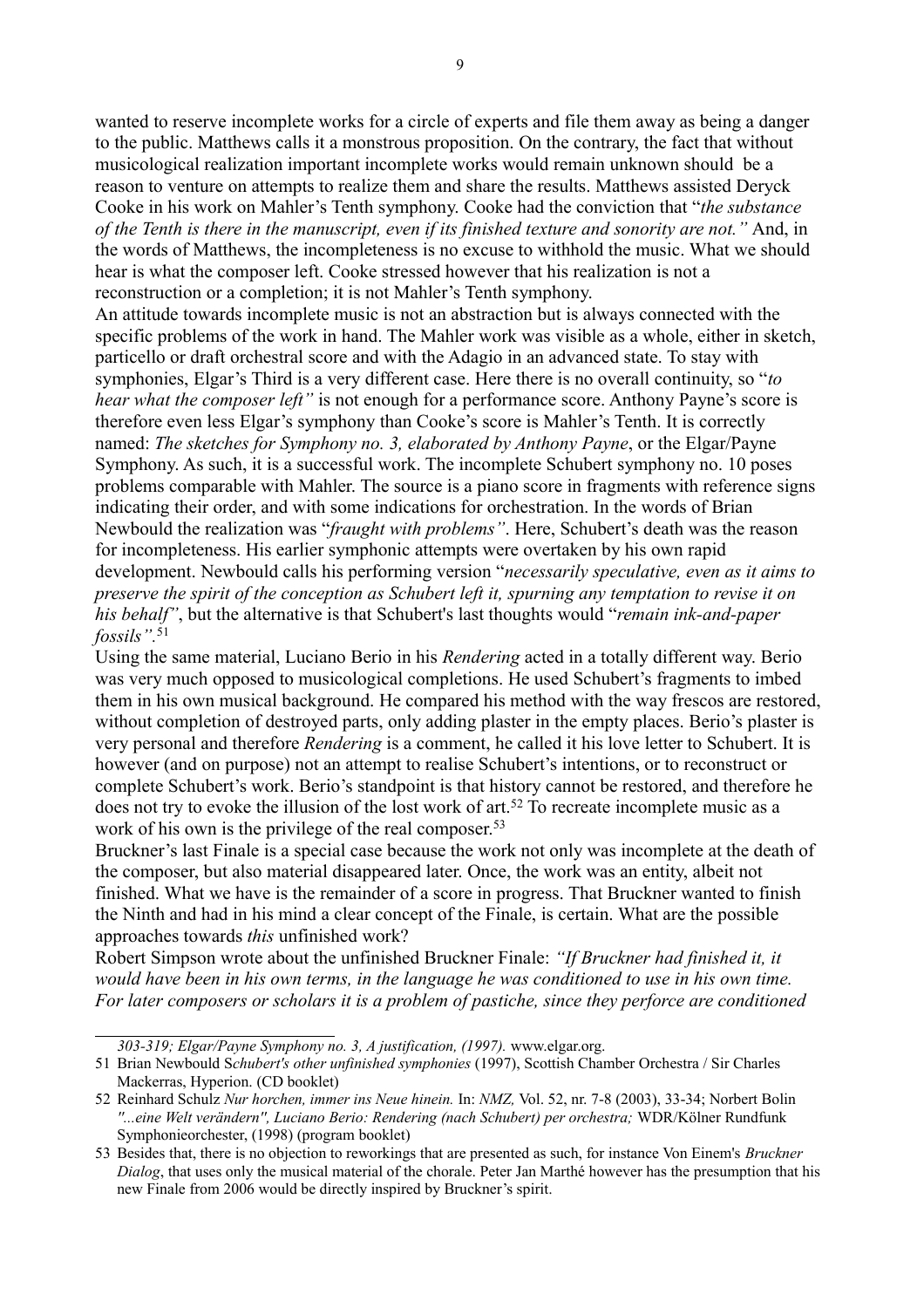*by a different epoch.* "<sup>[54](#page-9-0)</sup> In Manfred Wagner's opinion as well,<sup>[55](#page-9-1)</sup> specifically in the case of Bruckner, completions can only reflect the way of thinking of the author of the completion, and not the composer's own constructive thinking. There is no immanent logic in the sense of musicological causality<sup>[56](#page-9-2)</sup> and different versions of his works based on the same material have a very different but in each case very understandable Bruckner-logic. Wagner only accepts performing the fragment as it is.

In 1974, Hans-Hubert Schönzeler who saw completion by others as sacrilege and presumption, performed the piece as it was handed down, following Orel, without any interference. Yoav Talmi for the first time recorded, besides Carragan's completion, the last composition stage of the fragments in Carragan's vision of 1983. In 2002, Nikolaus Harnoncourt performed, without the coda sketches**,** Phillips' *Documentation of the fragment.* Peter Hirsch made in 2003 a beautiful recording of the fragments only.

 At the other end of the spectrum are the complete scores with added coda – Carragan, Josephson, the sequence S/M, S/P/C/M, S/C, and Letocart. These codas incorporate in different ways sketches that probably Bruckner meant for his coda.<sup>[57](#page-9-3)</sup>

# **Position**

Between these approaches, I take a middle position. Although, in principle, Berio, Simpson and Wagner are right – lost history cannot be restored and completion 'in the style of' cannot bring it back – the total rejection of any realization for performing, beyond what is in the composer's hand, is not my position. Above all, I wished to understand how the fragments fit in the context of a completed structure. To hear what the composer left (Matthews), or in this case what is handed down, is not enough because of the fragmentation. *To understand the piece, we have to bridge the gaps.* The fact that the manuscripts did once form an uninterrupted, although not finished, score and the fact that for all the lacunae except one at least some material by Bruckner exists give some justification for an attempt to reconstruct the continuity. As Newbould in Schubert, I wanted to resist the temptation to revise Bruckner's work on his behalf. John Phillips also represents this position in *Neue Erkenntnisse: "A completion shouldn't try to appropriate the prerogatives of the composer; in that case the completion becomes an 'adaptation'. The performing version of an 'incompleted' work shouldn't go further than to make possible a realization in sound and by doing so to offer a representation conforming to the original intention, though it be only approximately."*[58](#page-9-4)

I wanted to stay as close as possible to what we have from Bruckner's manuscript and only make a completed structure till the point were there is a lack of preserved material, that is after the last preserved numbered bifolio. To use the coda sketches with the intent of partial reconstruction implies so much speculation that, in my eyes, it unavoidably becomes a Bruckner imitation that

<span id="page-9-0"></span>54 Robert Simpson *The Essence of Bruckner,* rev. ed, London 1992, 226-227

- <span id="page-9-2"></span>56 Indeed, Bruckner resists overall analysis to a great extent. See Julian Horton *Bruckner's symphonies*, Cambridge, 2004, 260 "Schenkerian theory, Schoenbergian concepts of motivic logic, *Formenlehre* models of sonata design and their distortion, and functional conceptions of chromatic harmony all buckle under the strain of encompassing Bruckner's symphonic style." See also the review by Julian Horton of Friedrich Stocken *Simon Sechter's fundamental-bass theory and his influence on the music of Anton Bruckner.* In: *TBJ*, Vol 16:2 (2012) 29-34.
- <span id="page-9-3"></span>57 Joan Schukking *Reflections on the reconstruction of the coda for the final movement of Anton Bruckner's 9th symphony* In: *The Bruckner Journal* Vol. 17:2, july 2013, 16-25.
- <span id="page-9-4"></span>58 N.E. 148 "Eine Komplettierung sollte nicht versuchen, sich die Vorrechte des Komponisten zu eigen zu machen; wenn dies geschieht, wird die Komplettierung zu einer "Bearbeitung". Die Aufführungsfassung eines "unvollendeten" Werkes sollte eher nur soweit gehen, dessen klangliche Realisation zu ermöglichen und dadurch, wenn auch nur andeutungsweise, eine Vorstellung dessen anzubieten, was der ursprünglichen Intention entspricht."

<span id="page-9-1"></span><sup>55</sup> Manfred Wagner *Bruckner Symphonien 5 & 9 Finale,* Radio Symphonieorchester Frankfurt/Eliahu Inbal, Teldec 1987. (CD booklet)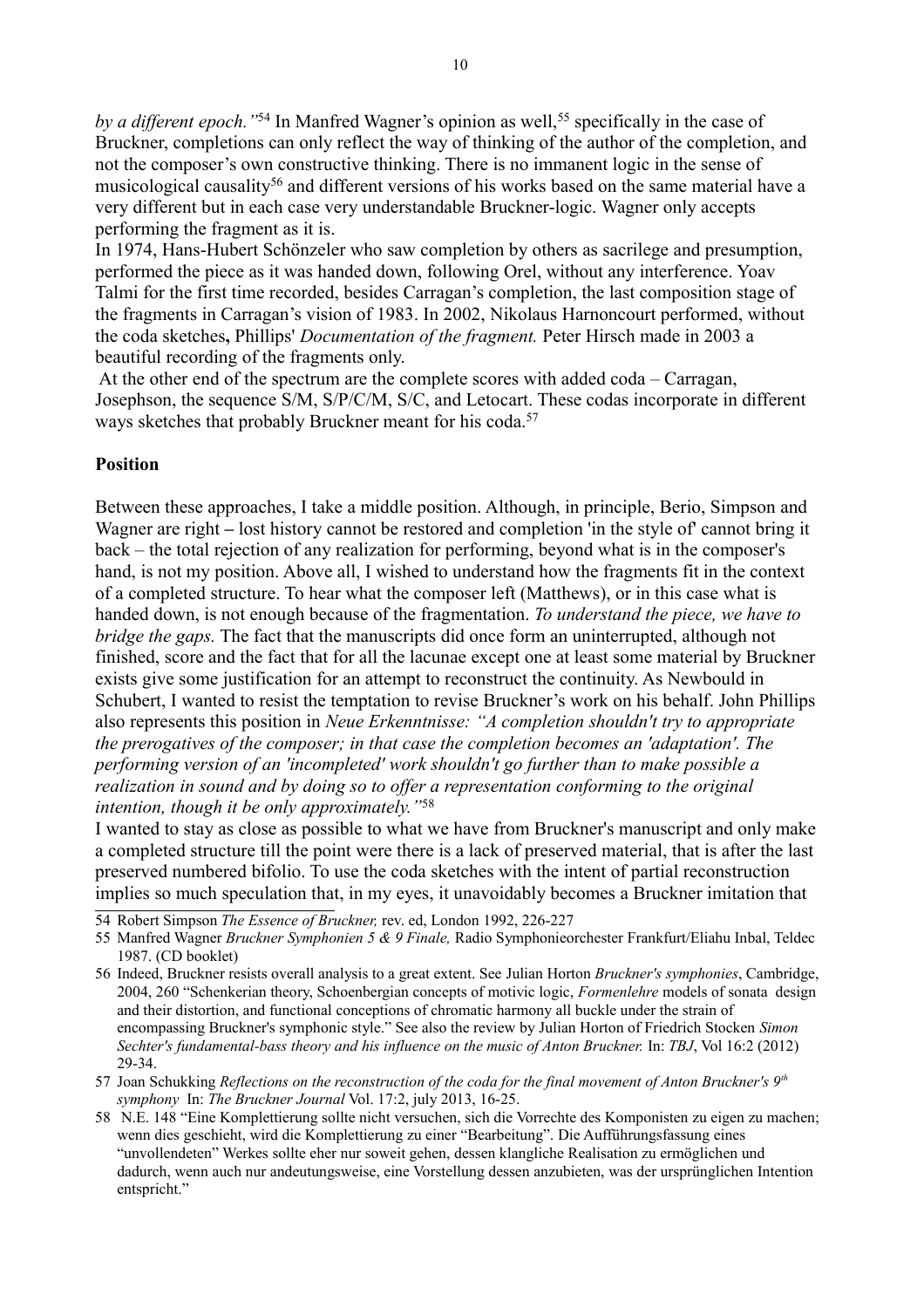must lack conviction and necessity. Only a creative composer, free of any deliberate intention to imitate Bruckner, could solve the problem, with or without utilization of the sketches. Only convincing music can put an end to endless discussions.<sup>[59](#page-10-0)</sup>

It will be clear that my version does not pretend to present Bruckner's Finale as it would have been after completion by the composer. It is a far more modest attempt than some of the other versions. Once again, in the following I intend to make clear distinctions between what can be known, what is uncertain and what is conjecture.

# CRITICAL ACCOUNT

# **Method and Survey**

Here follows a description of the method that results from the position discussed above, and a short survey of the Finale. Later on, the reconstruction is reviewed in all detail. In reconstructing the continuity of the piece, two items are recurrent. First, the connection of bifolios, SVE, and sketches, according to a logical history of the composition process. Second, Bruckner's famous metrical numbering, which can help to avoid wrong connections.

The first step is a philologically sound reconstruction of the composition history and of the order of the extant score bifolios.<sup>[60](#page-10-1)</sup> There can be little controversy about very much in John Phillips' *Reconstruction*. Already in 2003, I criticized some of his conclusions and therefore my reconstruction is in these points different from his.

In the exposition part of the score, it is necessary to integrate four bifolios from older composition stages between bifolios from the last preserved composition stage. For this, some adaptation is necessary. The adaptation influences only 12 measures in four places in the score. In all four places there are indications from Bruckner. The combination of different stages in a composition in progress is very different from the mingling of versions, complete in itself, of other Bruckner works, done to some extent in the 1930's by Robert Haas. For making a continuous score in this case, it is a necessity.

After reconstruction, the first to be done is to bridge the six remaining gaps in the second part of the score, which is all that comes after the exposition. It means to draw possible outlines in the open parts of the fresco. Bridging the gaps (two are right at the beginning of the second part) is after all for the greater part possible by using the sketches or the so-called continuity drafts. In this way, the continuity in four out of seven missing bifolios can be completely restored and in one bifolio partly, amounting to 59 measures in total. Some conjecture is however unavoidable. For one missing bifolio, we can use an analogy with a discarded bifolio (Bifol. 12C). There remains only one bifolio-gap (the last gap in the score) where no material at all exists. In my score 45 measures had to be added to fill real gaps (not reckoning the absent coda.) The simple and great overall conception, with sharp lines and uncompromising contrasts becomes visible. A series of ever more contrapuntal developmental passages lead to a fugue on the main theme. Unfortunately one of the missing bifolios is in the fugue. The cumulative effect creates momentum for the great culmination in the centre. Bruckner has it collapse in a very unorthodox but effective way, to make place for the return of the *Gesangsperiode*. Of this, only the last part remains uncertain. After that, there is the recapitulation of the *Chorale,* now accompanied by the Te Deum string motif. Then we have the last gap and after that the last preserved bifolio in which the motif from the culmination of the development returns. What follows is uncertain. There is a remarkably clear particello sketch that combines the introduction motif of this Finale and the main theme of the *eighth* symphony, but it is uncertain if the sketch was really intended here, as start of the coda. It could make a great climax but what should follow? I do not see what

<span id="page-10-0"></span><sup>59</sup> Carragan at least states that his coda is his own composition, that uses themes of Bruckner. And Letocart writes: "what would Bruckner have done" [...] is quite simply impossible to know or to guess'

<span id="page-10-1"></span><sup>60</sup> For details, see the Table in Preface to the score, p. II-III.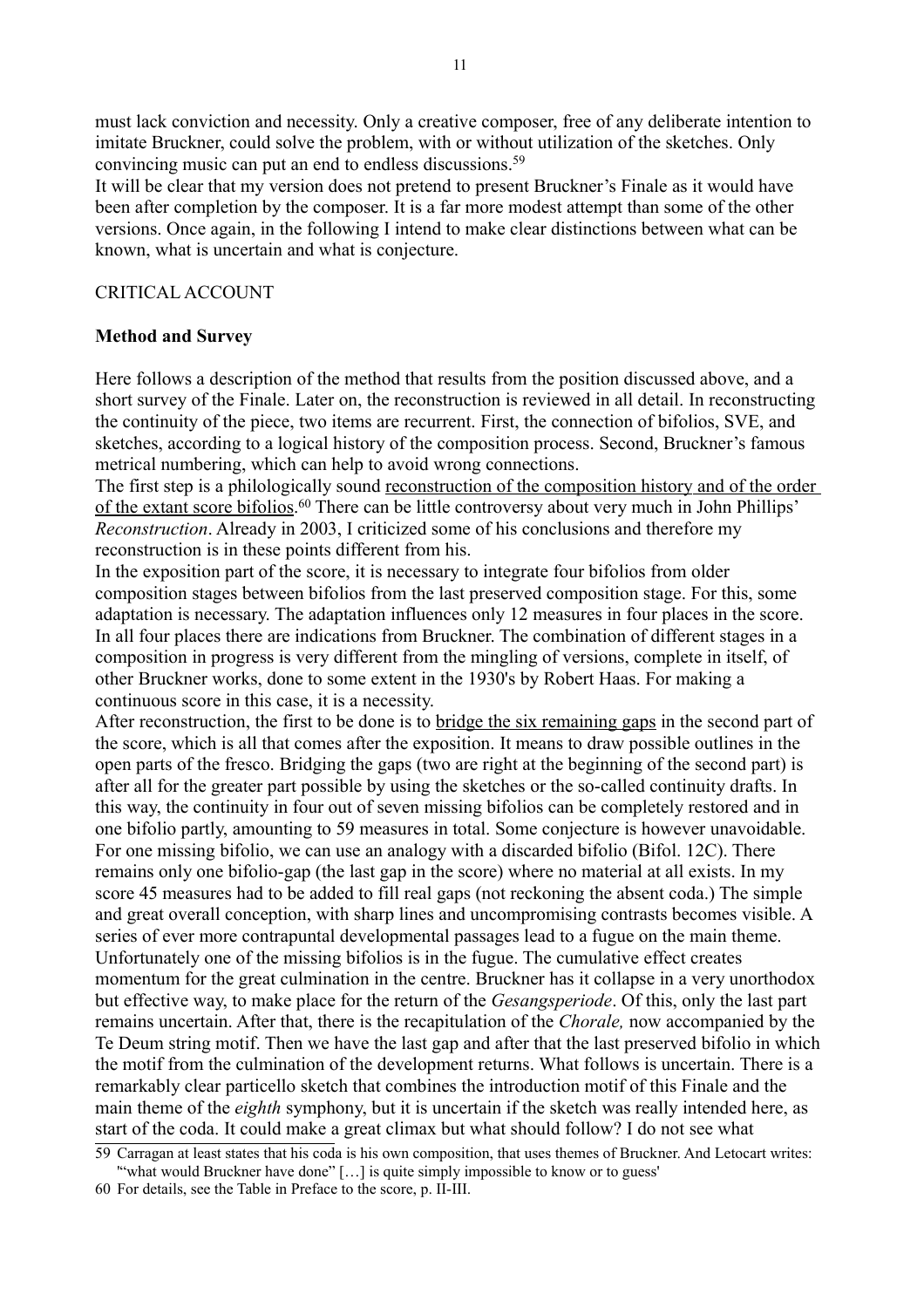Bruckner is up to. Moreover, a connection to the last preserved bifolio can only be made by conjecture. The number of measures to fill in – if the sketch was really intended here – is unknown. We have a double uncertainty. Finally, there are some very difficult to interpret sketches for the coda, without ascertainable coherence. Different conjectural interpretations are possible.

12

Unless unknown sketches or bifolios emerge, we will never know how the symphony ends. There are in the literature some, divergent, utterances of Bruckner<sup>[61](#page-11-0)</sup> about the closing of the symphony. These give us a valuable idea how Bruckner thought about the coda – it should be an Alleluja or a Song of praise – but cannot bring us the real music.<sup>[62](#page-11-1)</sup> A last remark on the coda. Recently Giorgio Battistelli completed Donizetti's Le Duc d'Albe without compromise in style, but as a celebration, in his own musical language. This is in line with my idea of leaving the coda of the ninth symphony – and only the coda – open for a real composer.

After making an uninterrupted whole, we meet the problem of additional instrumentation. How much should be added? My version shows more restraint than other versions towards the transmitted manuscripts. My view about doing justice to Bruckner is that we horizontally bridge the gaps and vertically add some necessary orchestration, both only in such a way that the great line becomes clear, with the least possible interference. The result is not the score as it could have been after completion, but the score that the composer left, made performable.

The scantiness of much of the manuscript material forms one of the arguments to be careful in adding instrumentation. It is not only due to the incompleteness of the material. In those bifolios of the exposition that contain the latest revisions, there are several examples of Bruckner simplifying earlier notations. For instance, he does so shortly after the introductory motif. The first bifolio, although completed, is not definitive but we can use it in a performing score by an instrumental adaptation of the last four measures to the more sober orchestrated first two measures of the next bifolio, where Bruckner removed all the brass of an earlier orchestration. He simplified the last part of the *Gesangsperiode* in the exposition as well. Here he removed the tremolos in the strings and the flute-triplets and only three bowed string parts remained. He also revised the ensuing closing sentence in an utterly elementary sense. In these cases, the measurerests in all other instruments make it clear that this plainness is what the composer eventually wanted.

The mere accentuation of the strings in one passage of the *Gesangsperiode* by only clarinets 2 and 3 is not proved by measure-rests in the other wind instruments, but here we can agree with Phillips that the orchestration is probably complete in all its simplicity<sup>[63](#page-11-2)</sup>. We only need to add the clarinets in four measures of the foregoing bifolio.

In the centre of the *Gesangsperiode* there are two bifolios that are not known in their final state. Several lyrical counterparts in the sketch for the *Gesangsperiode* do not appear in these bifolios. Here, we should at least be aware how our standpoint influences our decision-making. When the conservative point of view results in a consistent score, we can avoid a lot of conjecture. It is quite possible that the final state of the whole *Gesangsperiode* should be plain and severe.

In the *second part*, the uncertainty regarding orchestration is greater than in the exposition. The strings are as good as complete in all bifolios of the last transmitted composition stage, but the

<span id="page-11-0"></span>61 Max Auer *Anton Bruckners letzter behandelnder Artz*. In: *In Memoriam Anton Bruckner*, ed. K. Kobald, Zürich, 1924; See also James Cyphers *Literary sources: in response to Jacques Roelands*. In: *TBJ*, Vol 8:1 (2004) 30-31. My answer in: *TBJ,* Vol. 8:2 (2004) 27-29. Further discussion of the coda in: [Yahoo Anton Bruckner Club message #2701](https://groups.yahoo.com/neo/groups/antonbrucknerclub/conversations/messages/2701)

<span id="page-11-2"></span>63 Reconstr. 29

<span id="page-11-1"></span><sup>62</sup> A different opinion about utilization of this verbal information for a performing version has James Cyphers *Focus on Anton Bruckner. New recordings cast light on Bruckner's ninth symphony.* In: *Naturlaut*, Vol. 2:4 (2004) 12-15. "Highly informed speculation, at the farthest possible remove from fantasy"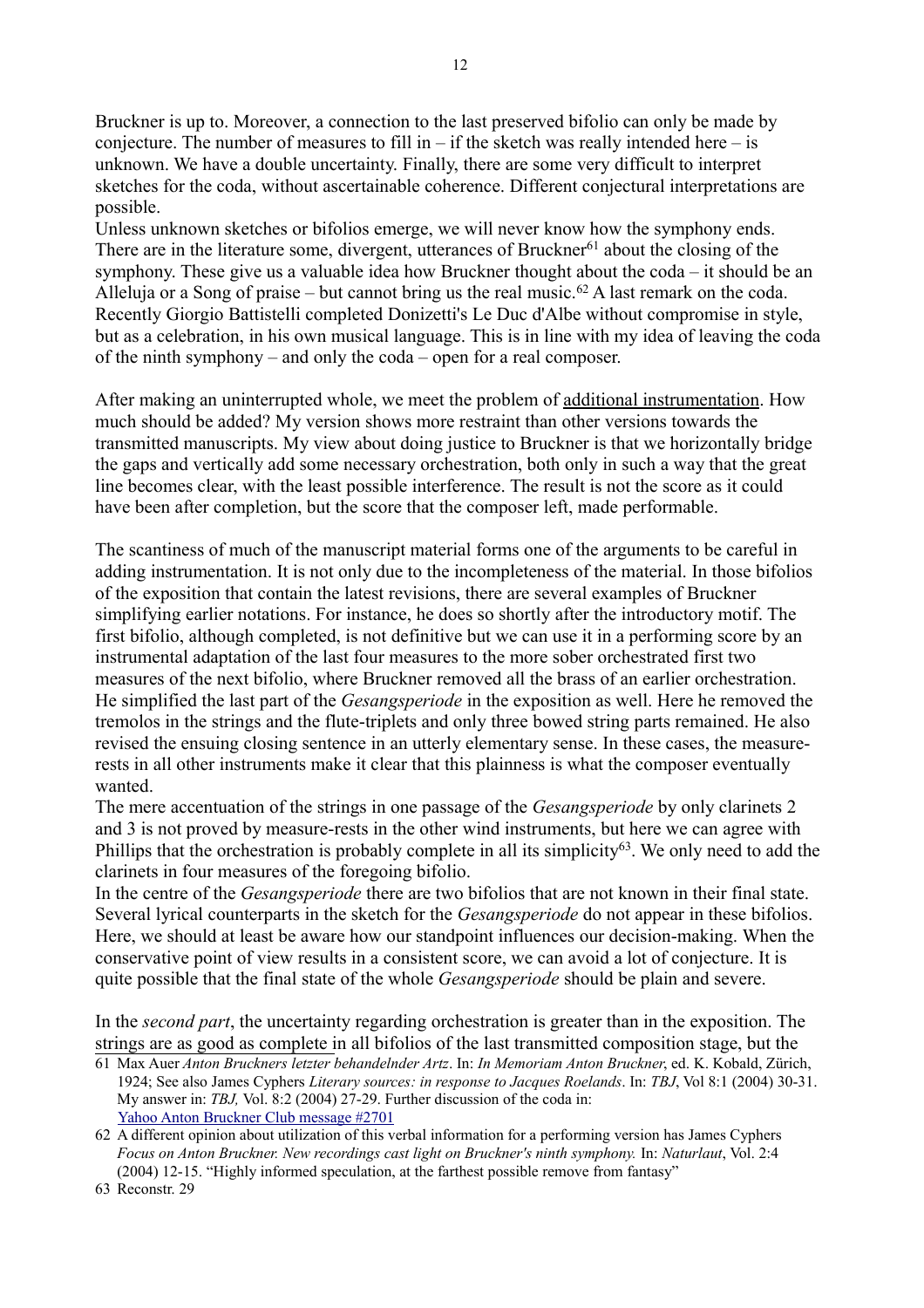portion of completed wind parts becomes gradually less. This is in harmony with Bruckner's normal composing procedure.

After making the best of Bruckner's sporadic indications for the wind in the *second part*, there remain four passages where the overall balance of the work requires heavier orchestration: the last part of the exposition of the main theme which is on the very incomplete bifolio 3A, the great climax in the centre, the so-called *double-unison* which ends the recapitulation of the *Gesangsperiode,* and the recapitulation of the *Chorale.* It is only here that I have gone beyond Bruckner's indications.

# **Reconstruction of the composition history and bridging the gaps**

The bifolio numbers by Bruckner, and Orel's letters for the bifolio preparation are, in Phillips' *Facsimile edition* and *Reconstruction*, the basis for an elaborated system, that is followed here. Some examples can make it clear.

Bg. 1dC means: Bruckner's number 1; the fourth item with the same number and bifolio preparation type C.

Bg. "<sup>2"</sup>E means: Bruckner's number 2, bifolio written after the renumbering; bifolio preparation type E. The renumbering by Bruckner of all the bifolios after no. 3 became necessary because in a late stage he rewrote Bg. 2F on two new bifolios,  $\mathcal{L}^{\prime\prime}$ E and  $\mathcal{L}^{\prime\prime}$ E.

Bg.  $4C/\sqrt{5}$ " means: Bruckner renumbered the bifolio from no. 4 into no. 5; preparation type C. Bg.  $\left[ \cdot, 4 \right]$  means: lost bifolio, supposedly no. 4; written after the renumbering.

SVE ..15<sup>"</sup>E means: *Satzverlaufsentwurf/Continuity draft* with no. 15; preparation type E; written after the renumbering.

 $SVE$ ,  $13<sup>4</sup>BE$  means: the second SVE with no. 13; preparation type E; written after the renumbering.

SVE "13a"E means: as extension inserted SVE with no. 13a; preparation type E; written after the renumbering.

SVE = 13b E means: unnumbered SVE, as extension inserted, *supposed* no. 13b; preparation type E; written after the renumbering. The indication = has the significance 'not numbered'.

# Abbreviations in the following discussion

– Orel: Alfred Orel *Anton Bruckner Entwürfe und Skizzen zur IX. Symphonie. Sonderdruck aus: Anton Bruckner Sämtliche Werke 9. Band; IX. Symphonie d-moll.* Wien, 1934

– N.E.: John A. Phillips *Neue Erkenntnisse zum Finale der Neunten Symphonie Anton Bruckners.* Bruckner Jahrbuch 1989/90

– Reconstr.: John. A. Phillips *Anton Bruckner IX. Symphonie d-moll. Finale (Unvollendet) Rekonstruktion der Autograph-Partitur nach den erhaltenen Quellen. Studienpartitur (Anton Bruckner Sämtliche Werke – zu Band IX).* Wien, 1994 (In publications by Phillips abbreviated as A.-P.)

– F.E.: John. A. Phillips *Anton Bruckner IX. Symphonie d-moll. Finale (Unvollendet) Faksimile-Ausgabe sämtlicher autographen Notenseiten (Anton Bruckner Sämtliche Werke – zu Band IX).* Wien, 1996.

– D.Fr.: John A. Phillips *Anton Bruckner IX. Symphonie d-moll. Finale (Unvollendet) Dokumentation des Fragments.* Wien, 1999/2002.

*1. Introduction* Orel no. 1-3, 5G-H, 20-23, 27, 38-40; N.E. p. 169-170, Tabelle II-III, musical example 21; Reconstr. Tabelle II, p. 1-4; F.E. p. 3-4, 12, 29, 31, 37, 53-107, 111, 115, 119-131, 135; D.Fr. p. X, XI/n. 26, p. XX, XXI/n. 26, p. 1-3, 86-87, 103-104.

Not less than 21 extant bifolios are indicated as no. 1 by Bruckner, or in some cases by Phillips. Most of these are SVE's, some for the greater part empty. There are four considerably elaborated score bifolios and among these,  $1<sup>d</sup>C$  is fully completed. All rests are filled in and on page 1 was written: giltig - valid. Phillips' reconstruction gives rightly 1<sup>d</sup>C, "2"E, "3"E. See **Figure 1**. (Next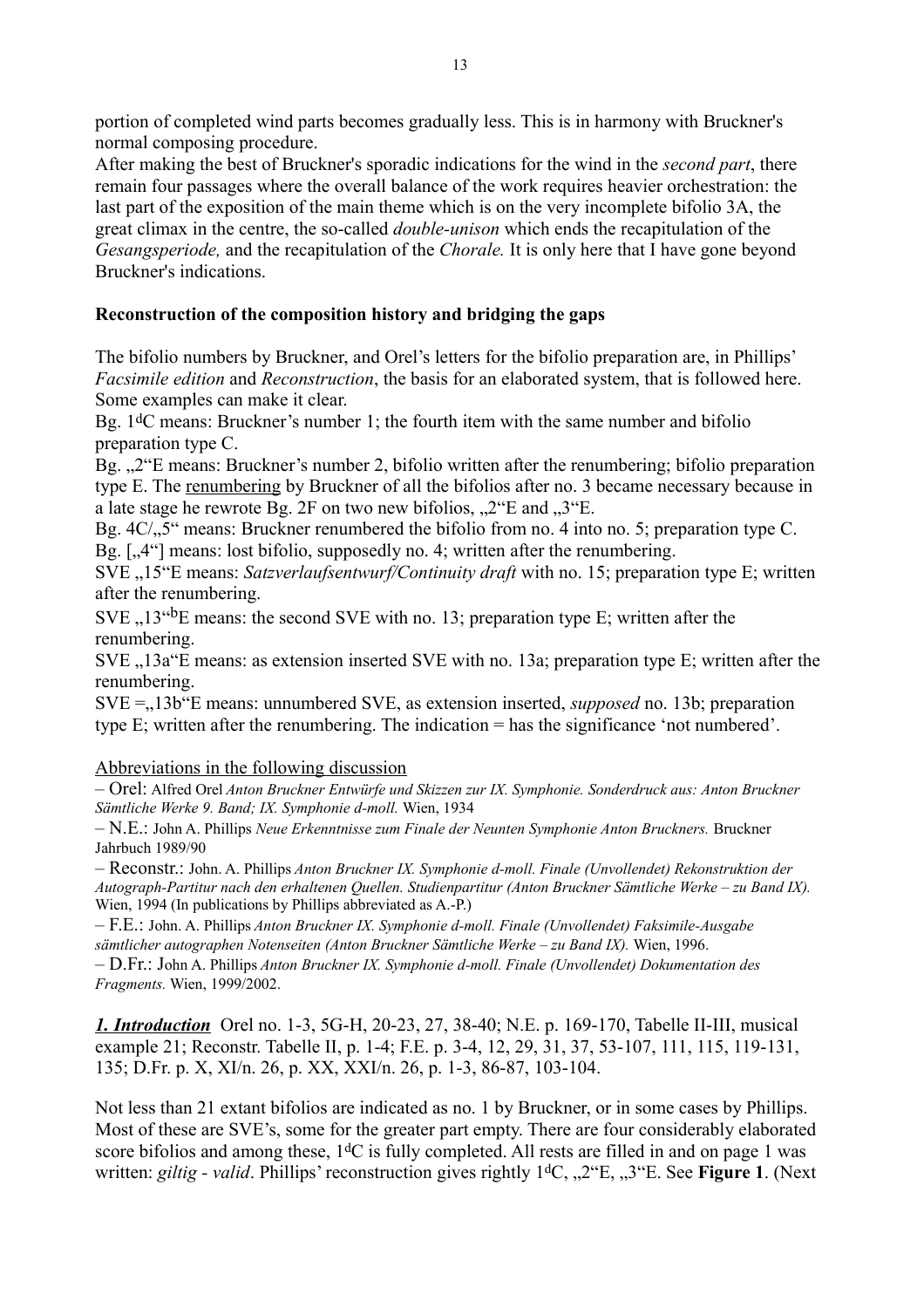page) Regarding the instrumentation,  $1\text{d}C$  does however not coincide with  $\mu$ <sup>o</sup>. The last four measures of 1dC have a sustained chord in the lower brass and bassoon 2/3, a timpani tremolo and doubling of the violoncello in bassoon 1 and horn  $1/2$ . Bifolio  $.2$ "E continues the same section with only strings and the syncopating oboe 1. (**Fig. 1.1**)

|                         | <b>FIGURE 1. INTRODUCTION</b>                       |                                              |                                                                                                                          |
|-------------------------|-----------------------------------------------------|----------------------------------------------|--------------------------------------------------------------------------------------------------------------------------|
|                         |                                                     |                                              | English note-names; German instrument names; $Bfl = B-flat$ , $Fsh = F-sharp$ , etc.                                     |
| 1. Most recent bifolios |                                                     |                                              |                                                                                                                          |
| Harmony                 | <b>CONTRACTOR</b>                                   | DflG $CFsh$ AflD $G-fl^7$ B-fl               |                                                                                                                          |
|                         |                                                     |                                              |                                                                                                                          |
|                         |                                                     |                                              |                                                                                                                          |
|                         |                                                     |                                              | Scorebifolio 1 <sup>d</sup> C------------------------- 24 measures----------------- <sub>-</sub> ,2"E------------>       |
|                         | N.B. Pk.:G Neapol. sixths Hrns, Str. Only           |                                              |                                                                                                                          |
|                         |                                                     | $FL = 1$                                     | Ob, Str., Ob.<br>lower brass                                                                                             |
|                         |                                                     |                                              | Pk., Fag.                                                                                                                |
|                         |                                                     |                                              |                                                                                                                          |
|                         | 2. and 3. (Performing versions) not reproduced here |                                              |                                                                                                                          |
|                         | <b>4. Reconstruction Phillips</b>                   |                                              |                                                                                                                          |
|                         |                                                     |                                              | Scorebifolio $1^d$ C-------------------------- 24 measures-------------------------------->>>>>>                         |
| <b>SVE</b>              |                                                     | SVE $1^e$ E----------16 measures-------      |                                                                                                                          |
| N.B.                    |                                                     | This draft as possible alternative for $1dC$ |                                                                                                                          |
|                         | <b>5. Conclusion</b> See the score measure 1 ff     |                                              |                                                                                                                          |
|                         |                                                     |                                              | Scorebifolio 1 <sup>d</sup> C----- ----------------------24 measures------------------ <sub>-,</sub> 2°E------------->>> |
|                         |                                                     |                                              |                                                                                                                          |
|                         | N.B. First Violin similar to $1dC$                  |                                              | <b>Example 1</b><br>Lighter                                                                                              |
|                         |                                                     |                                              | orchestr.                                                                                                                |
|                         |                                                     |                                              | of $\mathcal{L}^{\prime\prime}E$                                                                                         |
|                         |                                                     |                                              | taken over                                                                                                               |
|                         |                                                     |                                              | for 4 mm.                                                                                                                |

In a later stage, Bruckner crossed out in bifolio  $1<sup>d</sup>C$ , before the last four measures, several measures in the strings and changed the measure numbering in a entangled way. We may conclude that  $1<sup>d</sup>C$  is not definitive. Some of the SVE (not taken into consideration those that contain very little or give a confusing image) are efforts to revise bifolio 1. The bifolio preparation (D and E) points to a late stage, but the content in some cases is much more reminiscent of earlier stages, preceding 1<sup>d</sup>C. Especially the order of measure groups worried the composer and there is a tendency towards groups of three measures, together with shiftings and variants of the introductory motif. Timothy Jackson<sup>[64](#page-13-0)</sup> has showed that for Bruckner the measure numbering was a compositional means to get the gravitational main points in the right place. Phillips too points out *"how important it was for Bruckner to create a clear metrical articulation of the movement start."*[65](#page-13-1) The material is however far from unequivocal and nowhere is a convincing connection with the second bifolio.

Phillips concludes from the SVE, mostly containing 16 measures, that a later version of the introduction on bifolio 1 must have been shorter. He places one of the drafts, SVE 1eE, that contains only the first violin and a few violoncello notes and has an enigmatic measure numbering, in his *Reconstruction* as alternative below 1dC. See **Fig. 1.4**. SVE 1eE shows a shorter form of the start - the motif is not repeated on each step - but the rest of the bifolio is very unclear. Moreover, bifolio ..2 "E does not connect to it. Therefore the choice for this SVE is speculative. In his *Documentation of the fragment* Phillips returns to 1dC *"as a compromise solution"* because the reconstruction in S/P/C/M *"appears less valid"*. [66](#page-13-2) SVE 1F, possibly a late draft too (preparation D), contains 24 measures as  $1<sup>d</sup>C$ , shows a very

<span id="page-13-0"></span><sup>64</sup> Timothy Jackson *Bruckner's metrical numbers.* In: *19th Century music,* Vol. 14:2 (1990), 101-131

<span id="page-13-1"></span><sup>65</sup> N.E. 170

<span id="page-13-2"></span><sup>66</sup> D.Fr., 86 (German), 103 (English)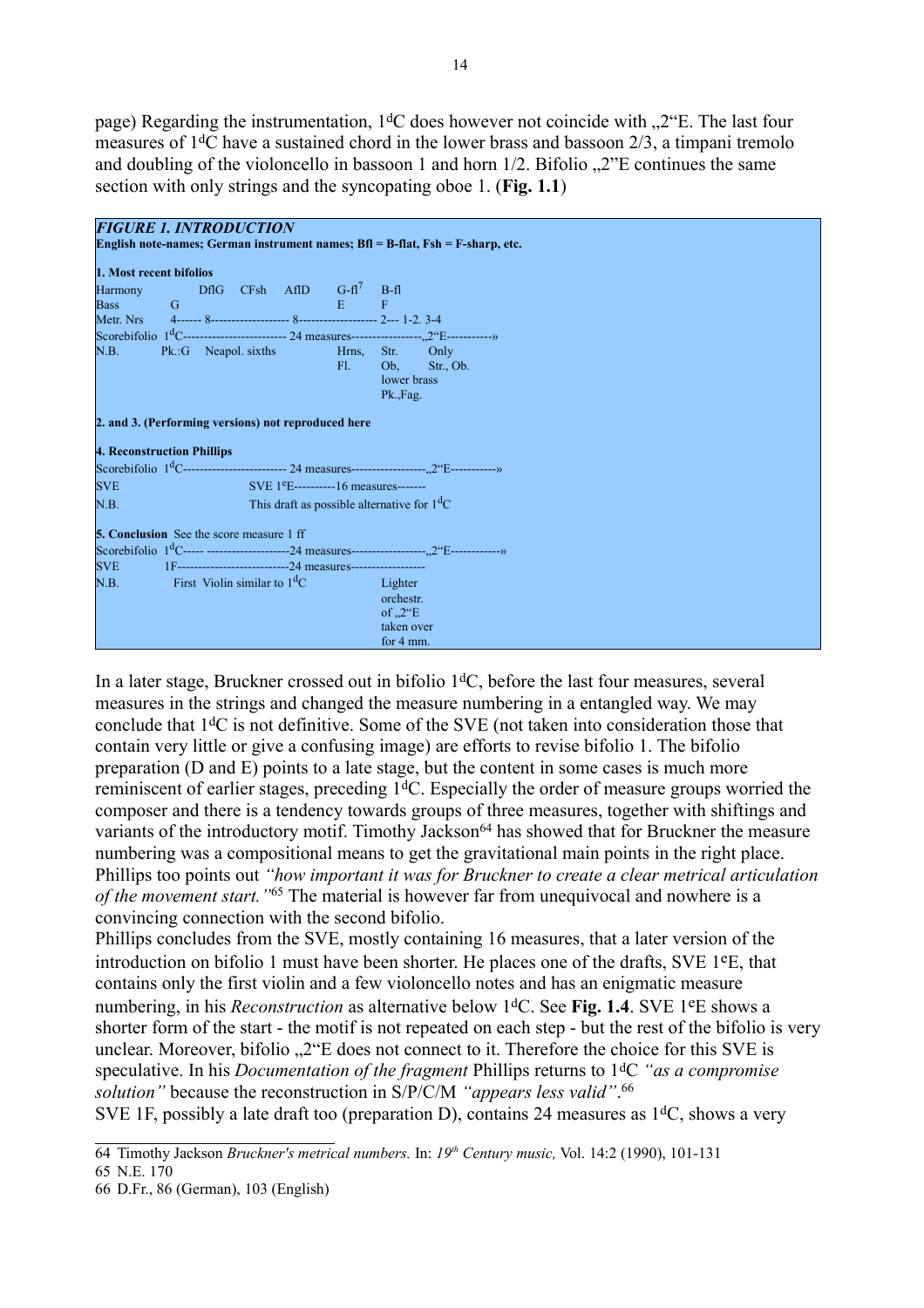sure handwriting in contrast with the other SVE's, and has the same first Violin line as  $1<sup>d</sup>C$ . So, the content connects to  $.2$ "E. The other voices are empty. This and bifolio 1A are the only ones from all the extant material for the Finale with a preparation of six measures for every page, as is the case in the bifolios for the first movement. SVE 1F, although the measure numbers (6, 6, 8, 1-4) do not connect to  $0.2$  E, could be a draft for the latest state of the missing bifolio [1]. In that case, it is possible that Bruckner eventually maintained a first bifolio of 24 measures. All this taken into consideration, the observation by Orel in his review of his *Version E* is still right: "A *lot of draft bifolios for the first bifolio are extant, without the possibility to ascertain that they go beyond bifolio 1dC."*[67](#page-14-0)

### Summary See **Fig. 1.5**

The choice for bifolio 1<sup>d</sup>C is right. Although the erasures in it and the different orchestration in "...2"E indicate that this reading is not definitive, we have nothing to replace it with some certainty. Phillips' arguments[68](#page-14-1) point in the direction of a shorter bifolio 1, but no clear image can be deduced from the sources. Because bifolio  $\mathcal{L}^{\prime\prime}$ E belongs to a later stage than  $1\text{d}C$  ( $\mathcal{L}^{\prime\prime}$ E and "3"E have no erasures and revisions and look like fair copies) the best solution is to take up the more sober orchestration of the later bifolio into the last four measures of  $1<sup>d</sup>C$ , as in the versions S/P/C/M. Later on it will appear again that often Bruckner in his revisions proceeds from intricate forms to simplicity and pregnancy. Here, the result is an older, completed version of the first bifolio, connected to the probably definitive bifolio  $\mathcal{L}^{\prime\prime}$ . E by means of a small interference. My point of view is that it is better to preserve what we have than to conjecture without necessity an unknown later stage. *No difference with my score from 2002.*

 *2a. The renumbering of bifolios* Orel 91\*-92\*, 101\*, 103\*, 109\*, 116\*, 118\*, 121\*; N.E 137, 139, 155, 160, Tabelle II; Reconstr. p. IX, Table II, p. XXIII, XXXVI-XXXVII, 5/n. 1, 146/n. from p. 5; F.E. X, XVI, XX, XXVIII, XXIX; D.Fr. X, XX, XXVIII, XXIX. *; Bifolio 3A* Orel 65\*-66\*, 76\*; N.E. 158, 159, 171; Reconstr. 13-16; F.E. 32, 143-146; D.Fr. 9-10, 87, 104.

| <b>FIGURE 2a. RENUMBERING</b><br>Bifolionumbers and the amount of measures on each bifolio.<br>$\left[\ldots\right] = supposed$<br>$Bf = Bifolio(s)$                                                                                                                                                                                                                                                                                                                      |
|---------------------------------------------------------------------------------------------------------------------------------------------------------------------------------------------------------------------------------------------------------------------------------------------------------------------------------------------------------------------------------------------------------------------------------------------------------------------------|
| $G =$ start of the 'Gesangsperiode'<br><b>1. Before renumbering</b> (last two stages)<br>G<br>Bf.2°C--------------- 36 mm-----------------3A-----16 mm----4A-----16 mm-----5B----16 mm------ 6°B------18 mm-------7B-----18 mm-------<br>Bf.2F---------------- 36 mm-----------------3A, or [3C]-16m-4C-----16 mm----5B, or [5C]-16m-[6C]------18 mm------7C-----18 mm------- etc. until Bifol.31E or beyond.                                                             |
| 2. After the renumbering according to Phillips<br>G<br>$Bf_{n,2}$ <sup>o</sup> E--18 mm-----,3 <sup>o</sup> E---16 mm---[,4 <sup>oc</sup> ]--16 mm---[   4C/,,5 <sup>oc</sup> --16 mm-[5C/,,6 <sup>oc</sup> ]16 mm--[6C/,7 <sup>oc</sup> ]-18 mm-----7C/,8 <sup>oc</sup> ---»Phillips: Bf.4C/,,5 <sup>oc</sup> does not connect to<br>$[.,4^{\circ\circ}]; 4C/.,5^{\circ\circ}$ renumbered but rejected.<br>-------------Together 34 mm---------<br>Gap<br>$2 \text{ mm}$ |
| 3. Reconstruction Phillips of Bruckner's supposed revision: hypothetic bifolios ["5a"] and ["5b"] in order to fit in "#"D as extension<br>G<br>[,,4"]---16 mm-[,,5a"]--16 mm-----[,,5b"]---16 mm----<br>Identical to $\mathcal{H}^{\prime\prime}$ D--<br>5B--->> overlaps 4 mm of $\mu$ <sup>"</sup> D or these 4 mm are repeated.                                                                                                                                        |
| 4. More simple solution without revision See the score from m 59.<br>G<br>[,,4"] ----18 mm------[,,5"]----16 mm----[,,6"]---16 mm----[,,7"]---18 mm------7C/,,8"----18 mm---- etc. until Bf.31E/,,32" or beyond.<br>as $4C/.5^{\alpha}$ as 5B<br>as $6^{\circ}B$<br>Bf.4C/ $,5$ " does connect to [ $,4$ "].<br>#O does not<br>fit in.<br>See Figure 2b, nos. $5$ and $12$ ------->>                                                                                      |

<span id="page-14-1"></span><span id="page-14-0"></span>67 Orel 117\* 68 N.E. 169-170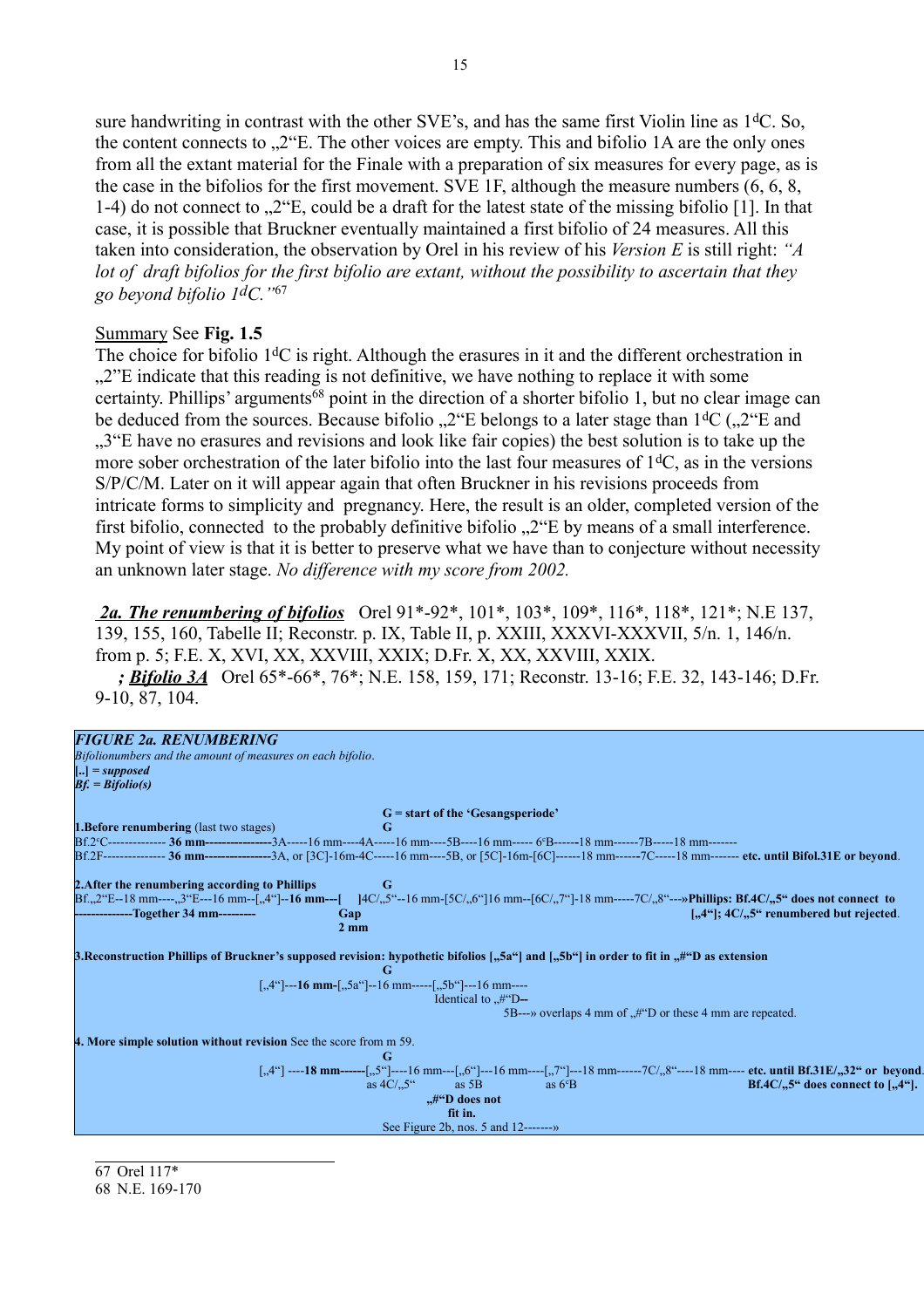For what follows it is necessary to review in detail the renumbering of bifolios, as rendered by Phillips (N.E. and Reconstr.). See **Figure 2a**. After writing down in *'Streichersatz*' (Strings) the last preserved bifolio 31E (probably some bifolios after 31E were written in this form but they are now lost), Bruckner returned to the start of the movement and reconsidered bifolio 1. He went on to replace bifolio 2F, containing 36 measures, by bifolios  $\mathcal{L}^{\prime\prime}$ E and  $\mathcal{L}^{\prime\prime}$ . together containing 34 measures. (Reconstr. 5, nt. 1, English on p. 146) This caused the necessity to give all following already written bifolios one number higher. At the same time there originated a gap of two measures between the new  $\mathcal{F}^3$ . The following old 3A (or a supposed [3C]). So, 3A (or [3C]) must have been replaced by a new bifolio  $[,4^\circ]$ , that starts with the remaining last two measures of the replaced 2F. See **Fig. 2a.1** and **2a.2**.

Phillips supposes that this ["4"] contained 16 measures. See **Fig. 2a.2** and **2a.3**. By that, the gap is shifted one bifolio further because the next bifolio  $4C/15$  does not connect to a 16-measure [..4"]. Phillips writes about 4C/..5": *"This bifolio was indeed renumbered, but later apparently discarded [...]"* (Reconstr. 17, nt. 1, English on p. 147).

Phillips' supposition is however not necessary. The fact that  $4C$  was renumbered into  $0.5$ " proves that it connected to a preceding bifolio ["4"], otherwise renumbering makes no sense. Bifolio [.,4"] therefore must contain 18 measures.<sup>[69](#page-15-0)</sup> See Fig. 2a.4. Before the renumbering, 4C followed 3A or [3C]. After it, as  $4C/15$ " it followed the new 18-measure  $[1.4$ "] that replaced 3A or [3C]. In many cases – especially at revisions<sup>[70](#page-15-1)</sup> – Bruckner subdivided an existing pre-ruling to add measures on a page. One example is bifolio 6<sup>c</sup>B. Phillips' supposed bifolios [5a] and [5b] are reviewed below, in paragraph *2b. Gesangsperiode in the exposition.* See also **Fig. 2a.3**.

Regarding the *content* of the supposed bifolio [..4"], it has to start with the 'forgotten' last two measures from 2F with the third entry of the main theme on A-flat, and continues with the content of bifolio 3A. This is in a sketchy state but it is the only bifolio that we have for this passage. In the particello sketch (F.E. p. 32) is a clear descent after the entry on A-flat<sup>2</sup>. Four measures later, we have C-flat<sup>1</sup>. The sketch was taken as model for the elaboration and in this place 3A had initially also C-flat<sup>1 [71](#page-15-2)</sup> Later, Bruckner wrote in the first violin in pencil 8va, erased the notes in 4 measures (the *8va* was also partly erased) and wrote them anew *one* octave higher (the same happens in  $6^{\circ}B$ ), otherwise the violins would end too low in the following measures. It makes possible a continuing descent in steps of two measures: D-flat<sup>2</sup>, C-flat<sup>2</sup>, A-flat<sup>1</sup>. The *loco* in the first violin however, at the start of the *Gesangsperiode* in bifolio 4A and 4C/..5" seems to indicate a preceding  $8va$  in  $[, 4^{\circ}]$  as well and therefore C-flat<sup>3</sup>. Moreover in that case, the low first violin sketches, further in 3A would not have been elaborated in  $[.,4'']$ . The last violin note of the descent, B-flat<sup>1</sup>, would be followed by rests as far as the start of the *Gesangsperiode*. Bifolio  $\left[ .,4\right]$  is not known, but the argument<sup>[72](#page-15-3)</sup> for the *8va* and the violin rests is acceptable. Yet, the *loco* could be a precautionary indication, because the *Gesangsperiode* starts with the same sixth jumps as the high and loud main theme before. In the Chorale are five *loco's* in the 2nd violin that are not strictly necessary. Apart from the octave, there is no need to see the C-flat as the culmination, it is not a fourth entry of the theme but part of the aftermath. The orchestration is decisive. The continued woodwind figures in 3A after the third entry, that are not between the earlier entries, point in the direction of continued half notes in the brass (S/M, 1985). An interruption in the brass as between entries one to three, that would give extra emphasis on the C-flat, seems less probable here.

In the last measure of the descent in the particello sketch is a letter-indication of the second

====

<span id="page-15-0"></span><sup>69</sup> *The Bruckner Journal* Vol. 7:2 (2003) 17; also in S/C 2004

<span id="page-15-1"></span><sup>70</sup> Reconstr. XXIII, pt. 5

<span id="page-15-2"></span><sup>71</sup> Reconstr. 13, n. 3. "Numerous erasures (apparently first notated in the lower octave)."

<span id="page-15-3"></span><sup>72</sup> S/C, 28/29, 61/62. C-flat<sup>3</sup> already in S/M 1985.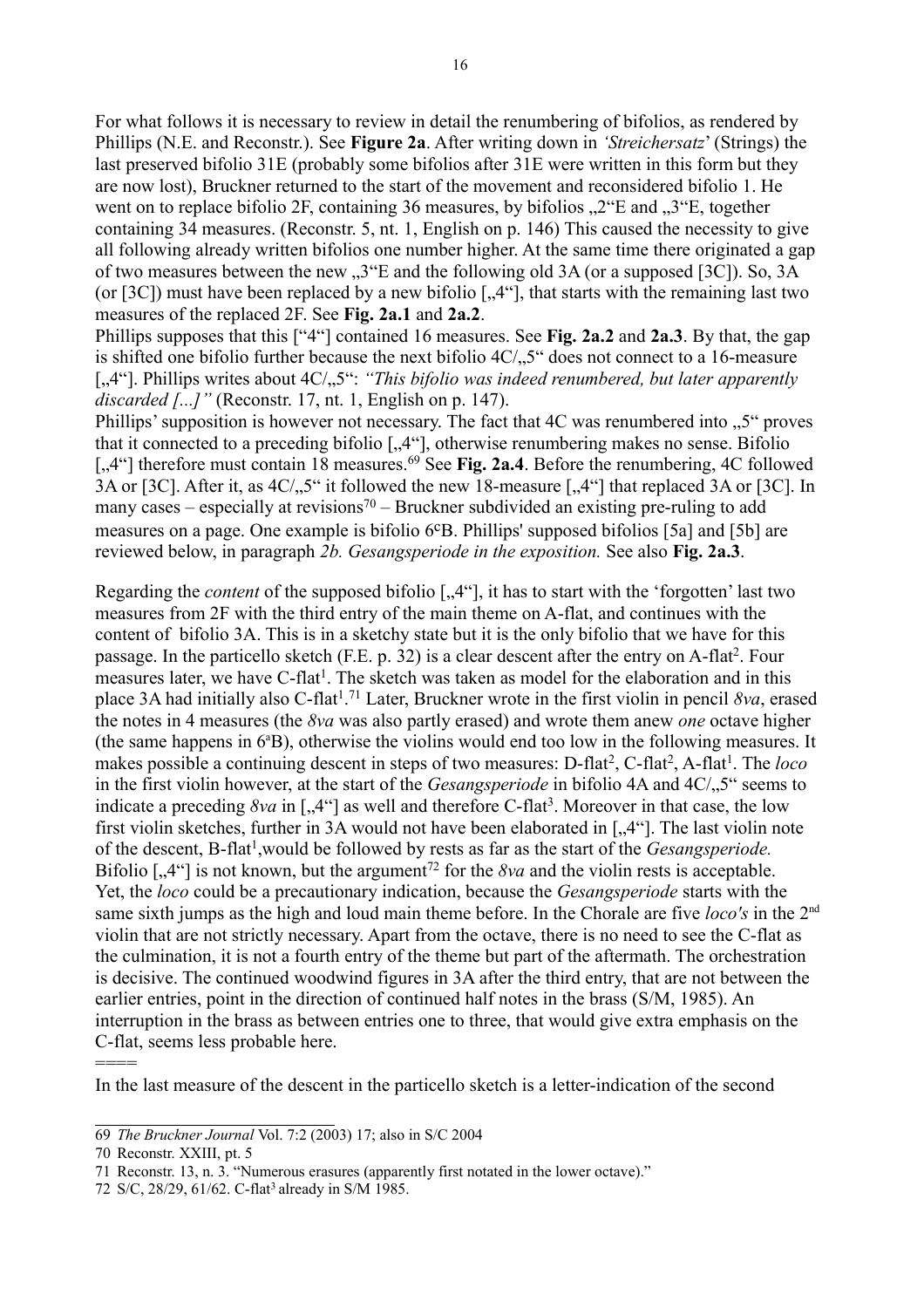chord E-fl., F, A-fl., (C-fl.) by Bruckner indicated as *Es Fundament*.<sup>[73](#page-16-0)</sup> It is the 3<sup>rd</sup> inversion of the dominant-seventh chord F, A-fl, C-fl, E-fl and it leads to B-flat. One note earlier is the 2<sup>nd</sup> inversion, a third/quarter chord. In the score elaboration the chords appear only in broken form, here is no letter-indication. There are many erasures and corrections. Striking is the raising by an octave of the double basses. Of course, the orchestration is not complete, so one is free to elaborate the chord (it was done already in the score of S/M) or not. Because third/quarter chords return in the next measures, it is natural to give it some elaboration analogous to what follows.

# **Summary**

The replacement of the 36-measure bifolio 2F, by two new bifolios  $\mathcal{L}^{\prime\prime}$ .  $\mathcal{L}^{\prime\prime}$  and  $\mathcal{L}^{\prime\prime}$ . together containing 34 measures, induced Bruckner to a renumbering of all following already extant bifolio's. The renumbering of bifolio  $4C/0.5$ " proves that the missing preceding bifolio [ $0.4$ "] must contain 18 measures. The unfinished state of 3A causes uncertainty about the content of  $[,4^\circ]$ , the last part of the main theme. *New:* I chose to have continued brass half notes in the aftermath of the main theme and inserted the chord indicated by the composer in the particello sketch.

### *2b. Gesangsperiode in the exposition*

Orel no. 3, 4A, 14, 16-19, p. 91\*-92\*, no. 24, 28; N.E. 170-172, musical example 22; Reconstr. 18-34; F.E. 7, 33-34, 148-150, 152-178, 181-182; D.Fr. XII, XXII, 13-14, 88, 104-105.

The last composed form of the greater part of the *Gesangsperiode* is not known because several bifolios are lost. But it is possible to reconstruct an older composition stage.

The composition history of the *Gesangsperiode* is rendered in **Figure 2b**. (Next page.) The oldest form is part of the 108 measures particello sketch (F.E. p. 33-34; Orel no. 3). It contains four measures indicated by Bruckner as *Trio* with a characteristic syncopating countervoice, named by Phillips *lyrical counterpoint*. Strangely enough, this does not appear on any extant score bifolio of the exposition. The *Gesangsperiode* in the sketch has 46 measures and is rudimentary but coherent. The sketch is worked out on score bifolios, partly replaced by new ones with further orchestration and some revisions and expansions. It grows to 54 measures and still forms a coherent whole. **Fig. 2b, no's 1-4** shows this organic development by refinements of the melodic lines, the harmony and the rhythm of the periods. Nowhere is a trace of restarting with a changed conception.

Both Orel and Phillips – here we come to a problematical issue – regarded a SVE  $#$ "D with effaced number, containing not more than a first violin voice interrupted by six empty measures, as possibly an extension of the *Gesangsperiode* intended by Bruckner. This SVE overlaps the last four measures of  $4C/0.5$ " and the first four of 5B. The efforts to fit in SVE  $\mu$ "D<sup>[74](#page-16-1)</sup> create much confusion in Phillips' *Reconstruction*. Phillips' problem was the linking of the bifolios in view of the two overlappings. Because of his assumption that bifolio  $\left[.,4\right]$  has 16 measures (see paragraph 2a), the next bifolio to reconstruct, his  $\left[ ., 5a^{(1)} \right]$ , has to start with the two last measures of 3A. It shifts 2 measures 'to the left'. It continues with the content of 4C/, 5" of which the last four measures overlap with the first four of  $\#^nD$ . So, [ $\#^nD$ ] has now 2 (from 3A) + 16 (from  $4C<sub>1</sub>, 5$ ") - 4 (overlap) = 14 measures.<sup>[75](#page-16-2)</sup> In order to give [ $\sqrt{5}a$ "] the regular 16 measures, and to 'regulate' the metrical structure, Phillips added two measures at the start of the *Gesangsperiode* in ["5a"].[76](#page-16-3) See **Fig. 2a.3** and **Fig. 2b.11**.

By this operation the 16-measure bifolio  $\left[$ , 5a"] could be followed by  $\pi$ <sup>4"</sup>D, reconstructed as [.,5b"]. The last four measures of  $H^{\prime\prime}D = [0.5b^{\prime\prime}]$  in their turn, can be seen as an overlap of the

<span id="page-16-0"></span><sup>73</sup> Possibly, *Es fundament* means here *lowest note of the chord.* The last sixteenth note is an E-flat.

<span id="page-16-1"></span><sup>74</sup> It was already inserted in *Ricostruzione* S/M, 1985

<span id="page-16-2"></span><sup>75</sup> N.E. 171. Here  $[, 5a^{\circ}]$  under the name  $[5E]$ 

<span id="page-16-3"></span><sup>76</sup> Reconstr. 21, n. 1, Engl. 147 "...expansion of the 6 m. period (2+4) at the beginning of the Gesangsperiode […] to 8 mm (2+6)..."; D.Fr. 88, Engl. 105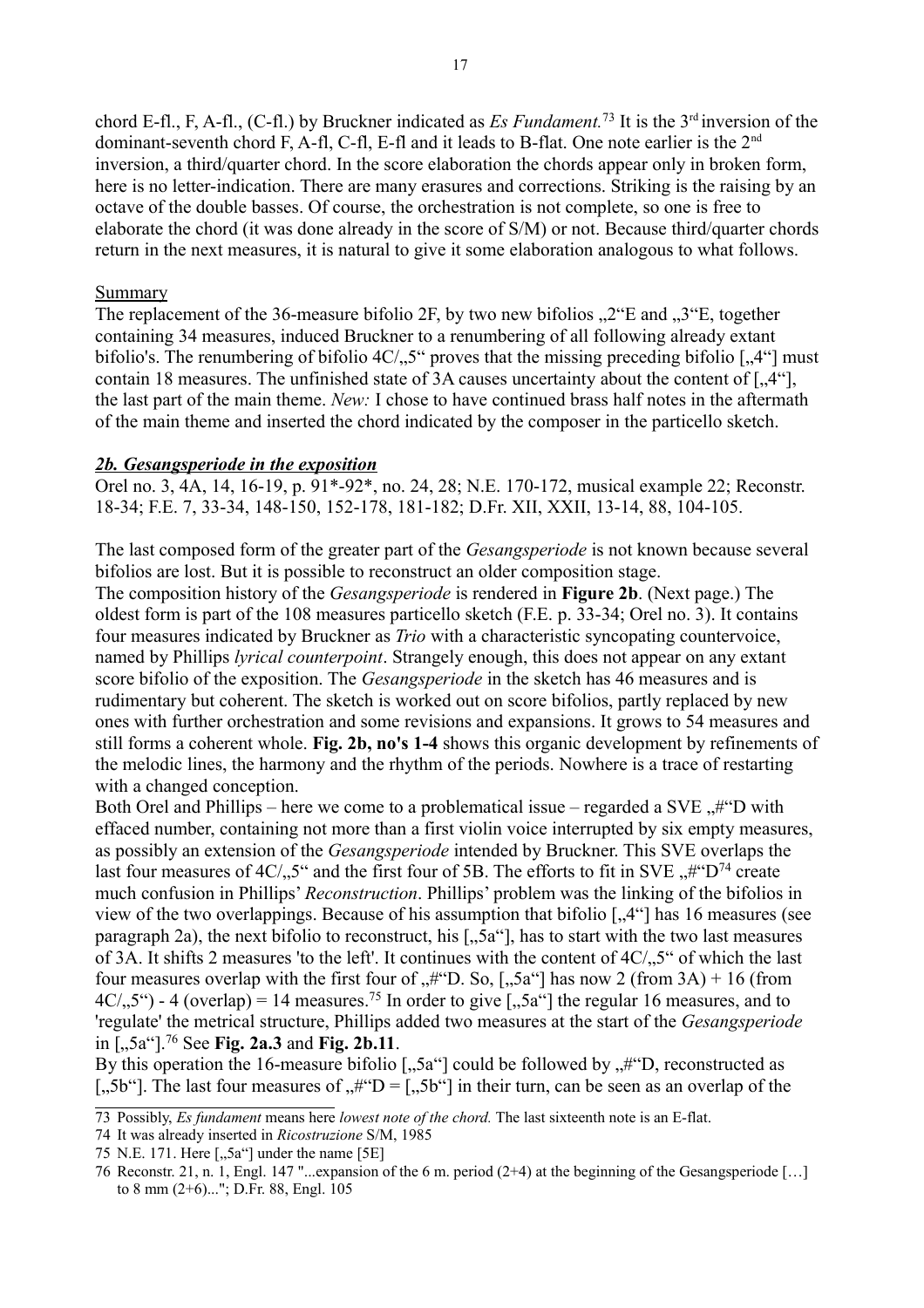first four of bifolio 5B. Not overlapping the passage would result in an eightfold repetition of the theme on the same tone. A 16-measure bifolio  $[, 5b^{\prime\prime}]$  is therefore not probable.

| <b>FIGURE 2b. 'GESANGSPERIODE'</b>                                                                                                                              |                                                                                                                                                                               |                                                                                                                  |                  |                                                                             |                                                                                                                                                                                                                                        |
|-----------------------------------------------------------------------------------------------------------------------------------------------------------------|-------------------------------------------------------------------------------------------------------------------------------------------------------------------------------|------------------------------------------------------------------------------------------------------------------|------------------|-----------------------------------------------------------------------------|----------------------------------------------------------------------------------------------------------------------------------------------------------------------------------------------------------------------------------------|
| N.B. The letters in 'Melody-line' are merely for orientation, not a melodic or harmonic analysis.<br>$\left[\ldots\right] = supposed$<br>$vs = \text{voces}$    |                                                                                                                                                                               |                                                                                                                  |                  |                                                                             |                                                                                                                                                                                                                                        |
| <b>Composition history according to Facsimile-Edition (1996) and Orel (1934)</b>                                                                                |                                                                                                                                                                               |                                                                                                                  |                  |                                                                             |                                                                                                                                                                                                                                        |
| 1. Particello sketch<br>Melody-line G                                                                                                                           | B-flat G D C C-sh E B-fl E-fl C E-fl G-fl G B-fl A-fl G-fl F                                                                                                                  |                                                                                                                  |                  |                                                                             | in total 46 measures                                                                                                                                                                                                                   |
| N.B.                                                                                                                                                            | ' <i>Trio</i> ' with<br>Fisd<br>'lyrical counter- Trio'<br>point' and with<br>$E, C, B$ in Vc.<br>countervoice                                                                |                                                                                                                  |                  | Transition                                                                  |                                                                                                                                                                                                                                        |
| 2. Earliest score bifolios<br>Melody-line G<br>Metr. nrs<br>N.B.<br>Str.                                                                                        | B-flat G D C C-sh E B-fl E-fl C E-fl G-fl G B-fl A-fl<br>Without 'lyrical Without<br>4-5 vs. counterpoint'; countervoice<br>without $E, C, B$                                 |                                                                                                                  |                  | Not known                                                                   |                                                                                                                                                                                                                                        |
| 3. Elaboration, wind instruments, extension<br>Melody-line<br>Metr. numbers<br>N.B.                                                                             | EflEFFsh C-sh E Bfl E-fl CDEfl Ffl Gfl<br>G<br>Viol.2 Woodwd. Strings Str.<br>empty; $4 \text{ vs. } 4 \text{ vs. } 3 \text{ vs. }$<br>Vla, Vc.<br>$D.E.F-sh.$                | Str.                                                                                                             |                  |                                                                             |                                                                                                                                                                                                                                        |
| Melody-line<br>Metr. numbers<br>Score bifol. 4A maintained---------5B maintained-------------------------------6 <sup>b</sup> B-----------------; empty<br>N.B. |                                                                                                                                                                               | CDEfl Ffl Gfl<br>[8]------------------<br>Strings Ww., Hrn.,<br>$4 \text{ vs.} \qquad \text{Pos}, \text{K-Btb}.$ |                  | $N.B.$ Above G-fl a draft ' $Fd'/ur$ ]                                      |                                                                                                                                                                                                                                        |
| Melody-line<br>Metr. numbers<br>N.B.                                                                                                                            |                                                                                                                                                                               |                                                                                                                  |                  | CDEfIFfIDfIF G-fl G BflAfl GflF GflF<br>2 mm Clar, Hrn, Tbn. Pencil change: | $2 \text{ mm}$                                                                                                                                                                                                                         |
| 4. Last part changed<br>Melody-line G B-flat<br>Metr. Nrs 6--------------1-4-------*<br>N.B.<br>Almost identical<br>with 4A.                                    | With draft of B-fl-<br>passage in inversion                                                                                                                                   |                                                                                                                  | extens. 4 mm new | <i>'Variande'</i><br>$AshC-BesGfIF$ Gfl F<br>Elaboration<br>'Variande'      | extension<br>5-8----------6------------- in total 54 measures<br>*In Bifol. 4C –renumbered as 4C/,,5"- Bruckner counts from the start of the Gesangsperiode: 1-6, 5-8. In his reconstruction Phillips changes it as follows: 1-2, 1-8, |
| In 5B 1-8 of 5-12 are both possible.                                                                                                                            | as on the rejected bifol. 4A. Above 5-8 however, Bruckner writes 1-4. Therefore in the figure the counting 1-6, 1-4 has been maintained.                                      |                                                                                                                  |                  |                                                                             |                                                                                                                                                                                                                                        |
| 5. Renumbering<br>Melody-line: Unchanged<br>Renumbered;<br>N.B.<br>possibly a new Bg.[,5"]                                                                      | Bg.5B not renumbered;<br>A Bg.[,,6"] must have been extant. A Bg.[,,7"] must have been extant                                                                                 | $\text{Bg.6}^{\text{c}}\text{B}$ not renumbered;                                                                 |                  | Renumbered                                                                  |                                                                                                                                                                                                                                        |
| <b>6. Extension?</b><br>Melody-line<br>B-flat empty<br>Metr. Numbers<br>Draft<br>N.B.<br>each for 4 mm<br>Continued on next page                                | G<br>7-10-----[ $6 \text{ mm}$ ]5-6,1-4-------<br>7-10-----[ $6 \text{ mm}$ ]1-4 ---- [5-6]<br>SVE, #"D---------16 mm--------------<br>Overlaps Bg.4C/ <sub>25</sub> " and 5B |                                                                                                                  |                  |                                                                             |                                                                                                                                                                                                                                        |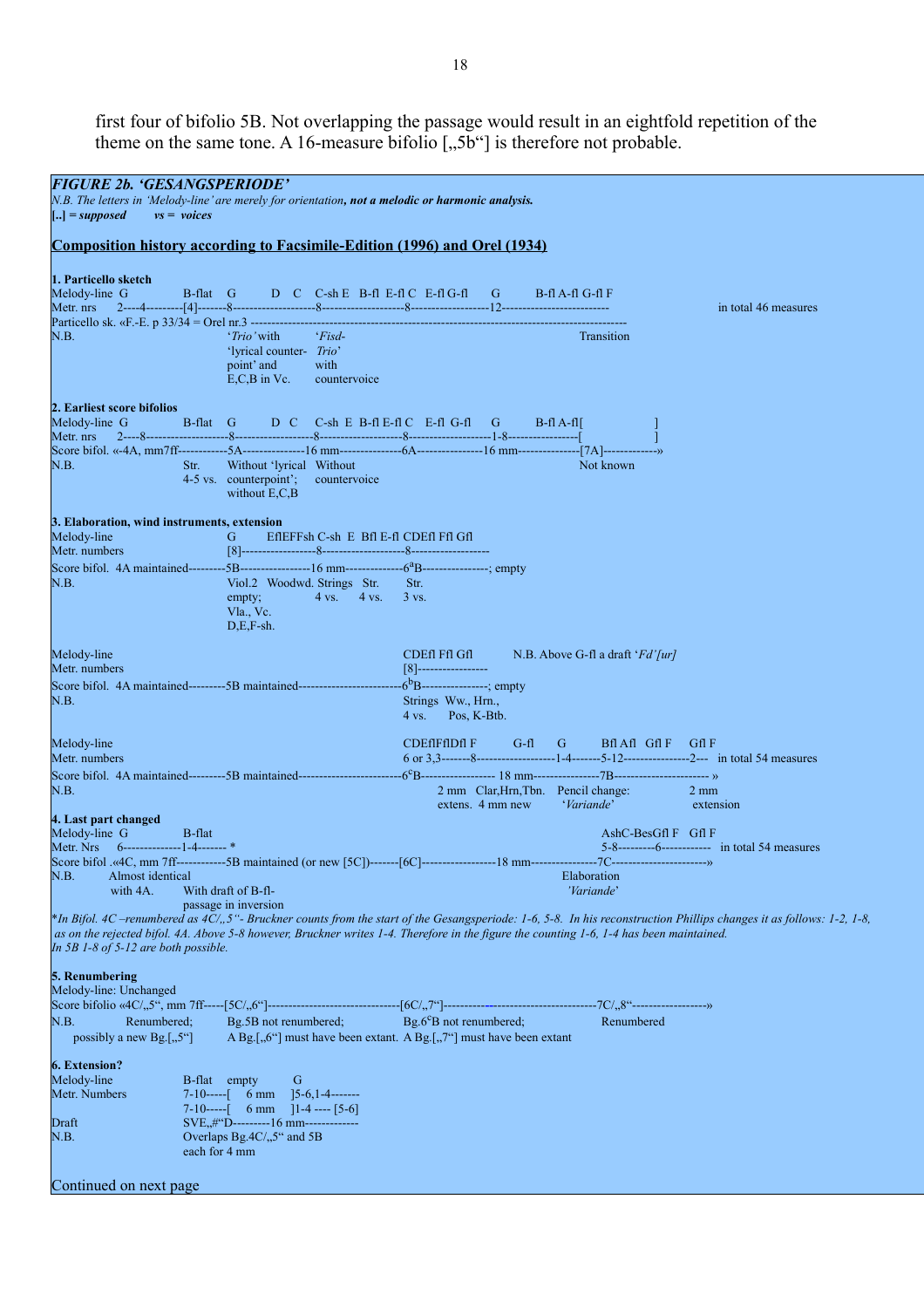| <b>Reconstruction</b> (7-10, performing versions, not reproduced here.)                                                                                                                           |                                                                                                                          |                                            |                |                                             |                      |              |                 |
|---------------------------------------------------------------------------------------------------------------------------------------------------------------------------------------------------|--------------------------------------------------------------------------------------------------------------------------|--------------------------------------------|----------------|---------------------------------------------|----------------------|--------------|-----------------|
| <b>bold</b> = the most important additions and adaptations.                                                                                                                                       |                                                                                                                          |                                            |                |                                             |                      |              |                 |
| 11. Reconstruction Phillips see also Figure 2a. Metrical numbers in the first half of the Gesangsper. reconstructed by Phillips, as consequence of his insertion of SVE $\mu$ "D<br>Melody-line G | B-fl G<br>and the state of the state of the state of the state of the state of the state of the state of the state of th |                                            |                | EffE FFshCsh E Bfl Efl CDEfIFfIDfl F G-fl G |                      | AshC-BflGflF | - Gf1F          |
| Reconstr. «-[,,5a"], mm 9ff---[,,5b"]---------------16 mm---------------                                                                                                                          |                                                                                                                          |                                            |                |                                             |                      |              |                 |
| Source                                                                                                                                                                                            |                                                                                                                          |                                            |                |                                             |                      |              |                 |
| 2x4 mm from particello sketch F.E. 33-34: 4 mm                                                                                                                                                    |                                                                                                                          |                                            | $4 \text{ mm}$ |                                             |                      |              |                 |
| N.B.<br>$2 \text{ mm}$                                                                                                                                                                            | ' <i>Trio</i> ' from Overlap                                                                                             |                                            | 'Fisd Trio'    |                                             | Viol. 2              |              |                 |
| added                                                                                                                                                                                             | partic. sk. with 5B                                                                                                      |                                            | from partic.   |                                             |                      | 'Variande'   |                 |
|                                                                                                                                                                                                   |                                                                                                                          | maintained?                                | sketch         |                                             |                      |              |                 |
| <b>12. Conclusion</b> See the score, mm 83-136. Metrical numbers as in manuscript source.                                                                                                         |                                                                                                                          |                                            |                |                                             |                      |              |                 |
| Melody-line G                                                                                                                                                                                     | B-flat G                                                                                                                 | EflEFFshCsh E Bfl Efl CDEflFflDfl F G-fl G |                |                                             | $AshC-BflGflF$ Gfl F |              |                 |
|                                                                                                                                                                                                   |                                                                                                                          |                                            |                |                                             |                      |              | in total 54 mms |
|                                                                                                                                                                                                   |                                                                                                                          |                                            |                |                                             |                      |              |                 |
| Source                                                                                                                                                                                            |                                                                                                                          |                                            |                |                                             |                      |              |                 |
| N.B.                                                                                                                                                                                              | Viol. 2: $'Trio'$<br>Countervoice                                                                                        |                                            |                | Viol. 2                                     |                      |              |                 |
|                                                                                                                                                                                                   | <b>from partic. sk.</b> <i>'Fis-d Trio'</i>                                                                              |                                            |                | 'Variande'                                  |                      |              |                 |
|                                                                                                                                                                                                   | SVE,#"D not inserted.<br>left out                                                                                        |                                            |                |                                             |                      |              |                 |

Phillips observed: *"That Br. could virtually have reached the end of the movement, repeatedly scored and altered bifolios 1 and 2, and completed the instrumentation of the chorale without establishing the continuity of the Gesangsperiode in the exposition, defies all comprehension of*  his compositional technique".<sup>[77](#page-18-0)</sup> In other words: there must have been continuity. In fact, the continuity of the foregoing composition stage, as we saw, can clearly be reconstructed. Bruckner has indeed drafted and almost completed a coherent *Gesangsperiode*. The supposed extension by use of SVE  $\#^{\alpha}$  took place, in Phillips' own view, only after the *Gesangsperiode* in the recapitulation had been drafted. The main reason to insert SVE "#"D was the *lyrical counterpoint.* Because it plays an important role in the development and returns, transformed, in the recapitulation, most performing versions sought a possibility to give it a place. Only Josephson did not. In the *Reconstruction* and S/P/C/M it was extended with 2 measures to fill the 6 empty measures of  $H^{\prime\prime}$ D.

Phillips' complicated argumentation on  $\left[.,5a\right]$  and  $\left[.,5b\right]$  can be seen as history since from 2011 he has rejoined with his fellow researchers Samale and Cohrs, at least so far as the performing version S/C, now again under the name S/P/C/M, is concerned. From 2004[78](#page-18-1) their new editions do not insert  $SVE \, .#^{\prime\prime}D$ .

Arguments for not inserting  $\#^{\alpha}D$  In my score from 2002,  $\#^{\alpha}D$  was not inserted. In the *TBJ*article from 2003 I wrote that integrating  $\#^n$  needs a great deal of speculation, and that restoring an older composition stage without  $\mathcal{H}^{\prime\prime}$  is possible by the supposition of an 18measure bifolio [,4"]. See also above **Figure 2a.4**. Orel too saw ignoring it as possibility: *"Leaving out of consideration as though it concerned an eventually abandoned attempt."* (Orel 103\*) B.-G. Cohrs' clever idea<sup>[79](#page-18-2)</sup> to see the SVE as a mistake supports the omitting of it.  $\#^2D$ was intended as replacement of  $4C/0.5$ ". Bruckner would by accident have jumped a page and started with 10 empty measures instead of 6 (later to be filled with the last part of the transition on 4C/<sub>1</sub>,5<sup>c</sup>). After writing the first 10 measures of the *Gesangsperiode* as on 4C/1,5<sup>c</sup> and noticing his fault, Bruckner discarded the SVE. So  $\mu$ "D is no part of the score. By folding the bifolio in the other direction, one sees that the 6-measure gap doesn't exist, and that the original measure numbers were 1-10. See **Fig. 2b.6**

Arguments to insert the *lyrical counterpoint* The consequence of not using  $\#^{\alpha}D$  is that other arguments must be found for where to insert the *lyrical counterpoint - if* one wants to insert it. If, as is done again in the present publication, the last ascertainable composition stage is reconstructed, it would even be consistent to leave the *lyrical counterpoint* out. The main

<span id="page-18-0"></span><sup>77</sup> Reconstr. 25, n. 1, Engl. 147 n. from p. 25

<span id="page-18-1"></span><sup>78</sup> S/C 2004

<span id="page-18-2"></span><sup>79</sup> S/C 2004, 31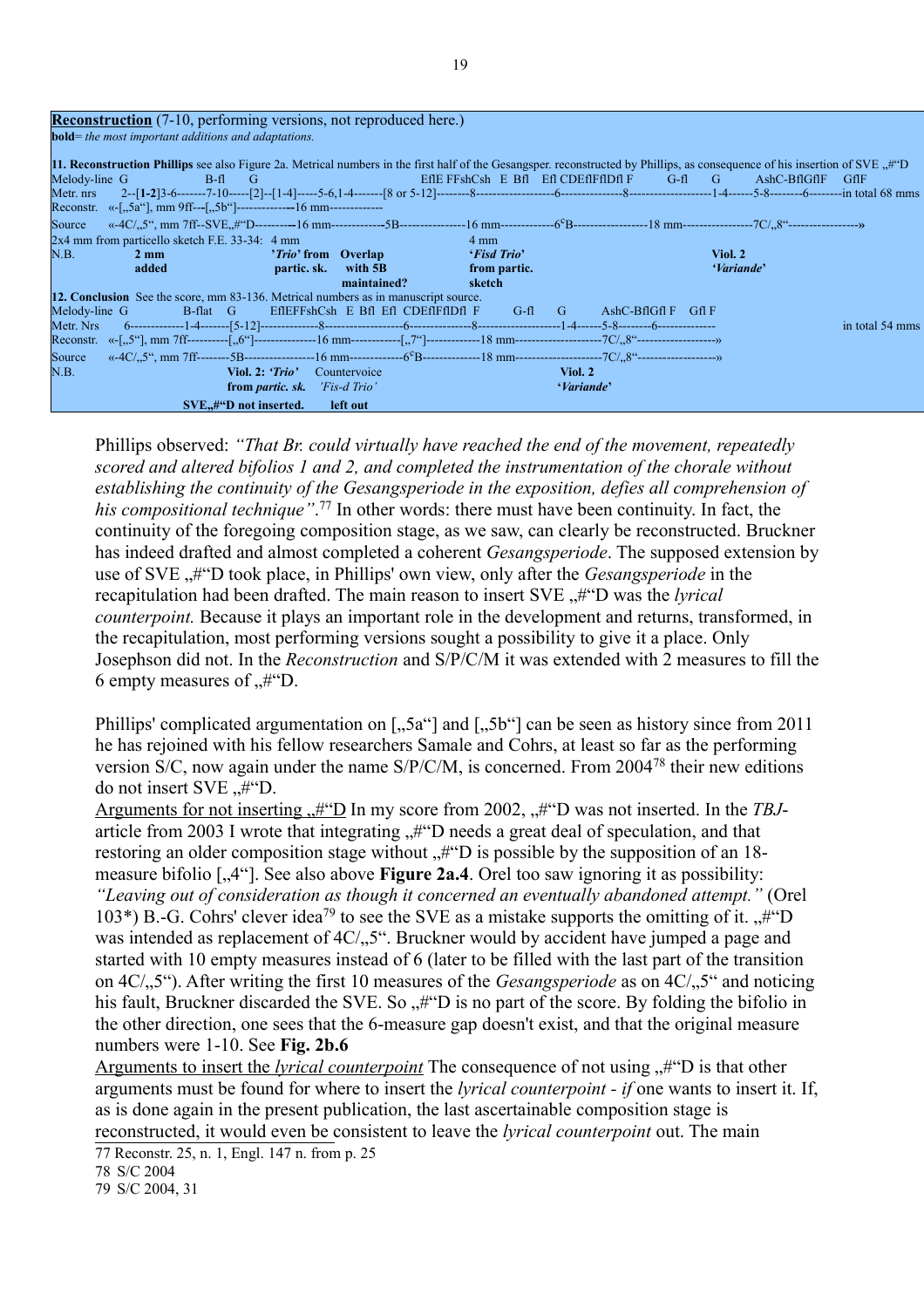argument to insert it is that it plays an important role in the development, including the fugue, and returns renewed in the recapitulation. It is probable that Bruckner found a way to insert it, possibly on a lost bifolio  $\left[ \cdot, 6\right]$  that replaced 5B.

 The place of the *lyrical counterpoint* An important clue in the particello sketch is the rest on the last quarter note in the  $4<sup>th</sup>$  measure of the counterpoint. The rest returns exclusively on the  $1<sup>st</sup>$ page of bifolios 5A en 5B. Moreover 5A and 5B connect to the bass line in 4C/, 5". Therefore the *lyrical counterpoint* was in my score from 2002 placed in the 1<sup>st</sup> page of bifolio 5B, where the second violin was left open.<sup>[80](#page-19-0)</sup> This resulted in questionable voice-leading (yet, it has just the right sound on the recordings of William Carragan's score), but I didn't want to insert measures between  $4C/15$ " and 5B without justification.

At the start of the *Gesangsperiode* Bruckner writes the letters *Rn, g d g.* If they really mean *Repetition g Dur Gesang,*[81](#page-19-1) then maybe the *lyrical counterpoint* should be placed after the first 6 measures. (They could point to the letters:  $g d NB NB$  at the same place on  $#$ "D.) The reference sign *x* at the start of the *Gesangsperiode* and the same sign at the *counterpoint* in the particello sketch could point in this direction as well. An unequivocal conclusion from all this can not be drawn. In spite of Bruckner's own indication, the start is in E minor, not G major.<sup>[82](#page-19-2)</sup> 5B does begin in G major.

Eventually, there are 4 possibilities: 1. leaving it out; 2. after the first 6 measures (less probable); 3. after  $4C/15$  by inserting 4 (or 6) measures, and leaving out the first page of 5B; 4. after 4C/5", in the first page of 5B. I stick to the last.

The second violin countervoice of the *Fis-dur Trio* further on in the same particello sketch was left out in 5B because here, in the first measure, both first and second violins were filled in by the composer. By that, the viola voice gets more importance. Josephson too left the countervoice out. 5B is not definitive, but the replacement is not known**.**

In the second half of the *Gesangsperiode*, in bifolios 6<sup>c</sup>B and 7B, Bruckner has indicated with pencil a revision for the second violin, named by him *'Variande'* (in the second violin he writes *'Variando'* that is *'to be changed'*). The variant is worked out on 7C, the replacement of 7B, and as may be supposed, in the not extant preceding bifolio [6], probably [6C], that had to replace  $6$ <sup>c</sup>B. After the renumbering these became  $[6C/7]$  en  $7C/7$ <sup>o</sup>. Therefore we have to adapt the last page of bifolio 6°B to the newer development in the following  $7C/0.8$ ". That means taking over the *Variande* of the second violin and leaving out the triplets in the flutes, that were not continued in  $7C/9.8$ "; S/P/C/M did the same. The use of an unchanged  $6^{\circ}B$  would imply a continuation with bifolio 7B including the flute triplets, but that is the reconstruction of an earlier stage. See **Fig. 2b.3** (3rd system), **2b.4** and **2b.5**.

# **Summary**

Older stages of the *Gesangsperiode* are coherent and the bifolios connect to each other. See **Fig. 2a** and **2b**. It is however clear that we have no definitive version of the bifolios 5B and 6cB, that is a great part of the passage. Lost here are the supposed bifolios  $[0.6^\circ]$  en  $[0.7^\circ]$ . Bifolio  $4C/0.5^\circ$ was possibly also replaced, by a new clear copy  $[, 5\degree]$ . Because only by artifice SVE  $, #$  <sup>o</sup>D (in the transmitted form) can be given a place, the best solution is to ignore it. If one renounces  $,$ #"D, only the supposition that bifolio [ $,$ 4"] should have 18 measures is necessary. There is no proof for the exact place of the *lyrical counterpoint* but probably it was used by the composer in the same place as in the particello sketch.

Because bifolio  $7C/3$ <sup>ec</sup> belongs to a later stage, the last page of  $6^{\circ}B$  must be adapted in

<span id="page-19-0"></span><sup>80</sup> Carragan does the same in all his versions.

<span id="page-19-1"></span><sup>81</sup> S/C 2004, 32

<span id="page-19-2"></span><sup>82</sup> According to William Carragan *Bruckner's last words,* 2007, p. 2. abruckner.com. – articles in English, it begins in E minor, according to Robert Haas *Anton Bruckner*, Potsdam 1934, 157, in C major and John Phillips calls the "G-major harmonisation [in 5B] only implied" in the start of the *Gesangsperiode*. D.Fr. 105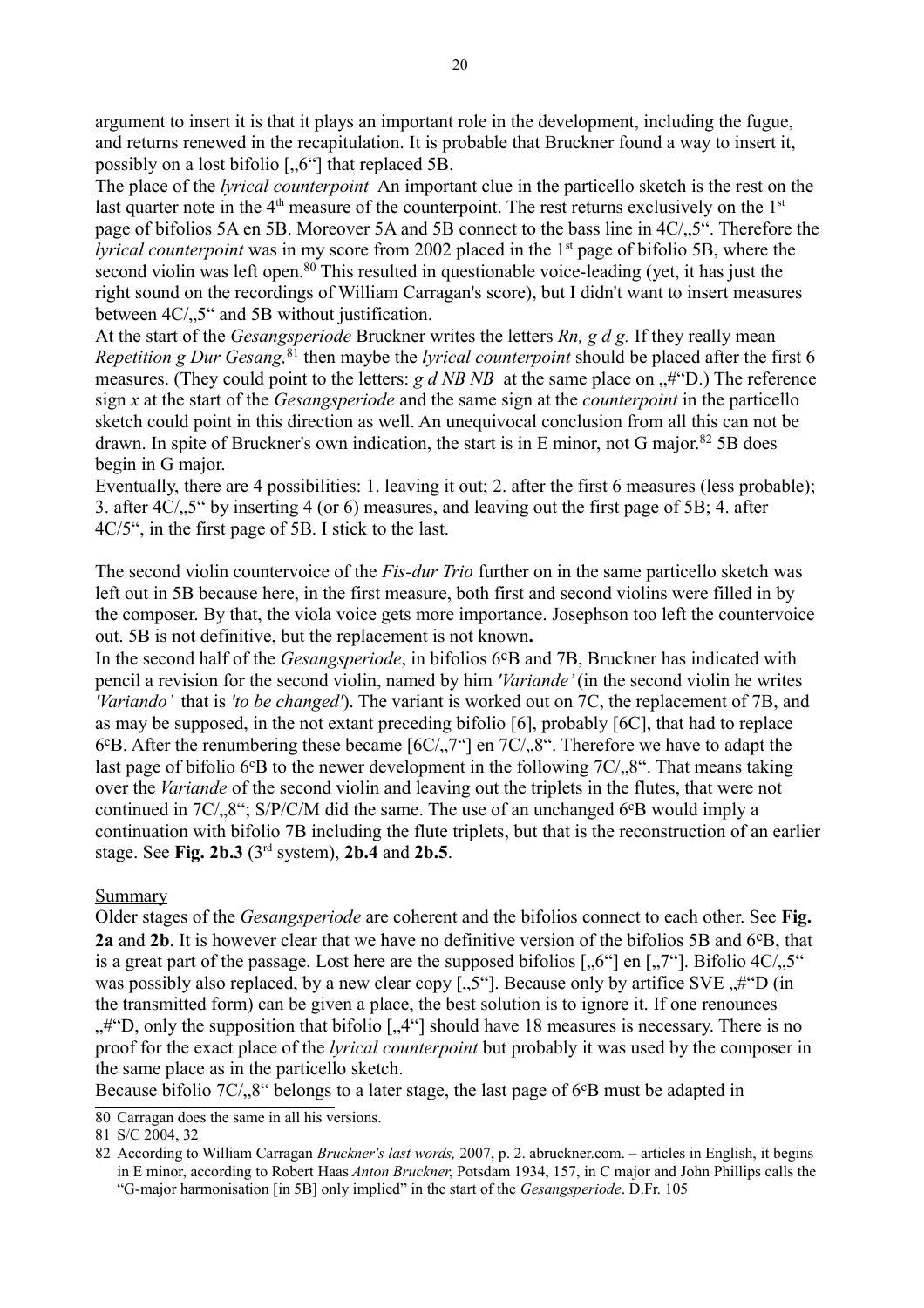accordance with the *Variande* that the composer indicated*. No difference with the score from 2002.*

*3. Beginning of the 2nd Part* Orel no. 5E-F, 6A, 7, 8, p. 100\*-101\*, no. 26, 29, 41-43; N.E. 172-173, example 23-24; Reonstr. 53-69; F.E. 11, 16, 19, 20, 39, 40, 49, 204-253; D.Fr. XII, XXII, 31-34, 37, 90-91, 92, 107-108, 109.

After the end of the *Gesangsperiode,* bifolios 7-11 (renumbered into 8-12) contain the third theme group. On the inverted motif from the introduction a *Steigerung* is built, that even surpasses earlier comparable passages in Bruckner. It explodes in an expansive chorale theme with flaming string triplets and ends in a long anticlimax with several descending scales.

| <b>FIGURE 3. BEGINNING of '2. THEIL' (Second part)</b><br>N.B. The letters in the line 'Melody-line' are merely for orientation, not a melodic or harmonic analysis.<br>At   metrical periods or musical fragments does not connect.<br>$[\dots]$ = supposed.                                                                                                                                                            |                                                                      |
|--------------------------------------------------------------------------------------------------------------------------------------------------------------------------------------------------------------------------------------------------------------------------------------------------------------------------------------------------------------------------------------------------------------------------|----------------------------------------------------------------------|
| <b>Composition history</b> – starting from the last 2 measures of $11A/12^{\circ}$                                                                                                                                                                                                                                                                                                                                       |                                                                      |
| 1. Score bifolios before the renumbering<br>1.1 Bifolio 12C<br>2. Th[eil]<br>Melody-line C-G E+F EBBE E B B E AflEflEflAflCGsh<br>N.B. In Bg. 11A, CBAG abbreviated as C-G.<br>Afl <sup>6</sup> afl <sup>6</sup> $C^{5#}$<br>Harmony<br>Metr. nrs<br>$1 - 2$                                                                                                                                                             |                                                                      |
| Bifolio's «-11A.12C----------------------------------; Last 2 mm (C <sup>5#</sup> ) crossed out. Reference to G-fl major. No connecting bifolio is extant.<br>Te D. Inversion Te Deum<br>N.B.<br>4x quarter nts.<br>half notes<br>Triplets ostinato<br>Triplets sixth-chords                                                                                                                                             |                                                                      |
| 1.2. Supposed course after the replacing of $12C =$ [first] extension 12 neu<br>Melody-line C-G [E+F ? DCshCBBflAGshG]FshFE<br>DDflC, efl <sup>7-</sup> d <sup>7-</sup> dfl <sup>7-</sup> FBGCshAEflCfl[<br>Harmony<br>Metr. nrs<br>N.B.<br>[Te D?] [Chromatic descending] Te D. dimin. Inversion<br>[Inversion Te D. based]<br>According to letters in 11A, p.4. sevenths, $3x$ . introduction-motif. on 12C, mm 11-14] | <b>DfIGfI</b><br>$ G-f $<br>End of inversion Te D.                   |
| 2. Renumbering (logically supposed)<br>Bifol. «11A/ <sub>n</sub> 12"[12/ <sub>n</sub> 13"]----------16 mm?------------13E/ <sub>n</sub> 14"----------16 mm--------------[14/ <sub>n</sub> 15"]-----------16 mm-------------15D/ <sub>n</sub> 16"---------»                                                                                                                                                               |                                                                      |
| 3. After renumbering - [first] extension according to $SVE$ , $13^{46}E$<br>Melody-lineC-G.FshCBCDCshCBDCshCBBflAGshGFshFE                                                                                                                                                                                                                                                                                               | <b>IDfIGfI</b>                                                       |
| DDflC,efl <sup>7-</sup> d <sup>7-</sup> dfl <sup>7-</sup> FBGCshAEflCfl[<br>Harmony                                                                                                                                                                                                                                                                                                                                      | $1G-f1$                                                              |
| Metr. nrs                                                                                                                                                                                                                                                                                                                                                                                                                |                                                                      |
| /SVE                                                                                                                                                                                                                                                                                                                                                                                                                     |                                                                      |
| N.B.<br>Bruckner's no.: 13.1.<br>[Inversion Te D. based]<br>Revision of bifol. $\{12/13\}$<br>on 12C, mm 11-14]                                                                                                                                                                                                                                                                                                          | End of inversion Te D.                                               |
| 4. After renumbering - Second extension 11. Aug. [1896] and indication for second renumbering. See nr. 10. Conclusion<br>Melody-line C-G BE EBBE 4x E B E \DCsh[ ]DCshCBDCshCBBflAGshG[FshFE]GflFFfl?GFflGFfl<br>$[3x \dim. 7th]$ [FBG[CshAEf]Cf]][<br>Harmony                                                                                                                                                           | $ D-fIG-f $<br>$1G-f1$                                               |
| Metr. Nrs                                                                                                                                                                                                                                                                                                                                                                                                                |                                                                      |
| /SVE                                                                                                                                                                                                                                                                                                                                                                                                                     |                                                                      |
| N.B.<br>Te D., Rest, Te D.<br>Bruckner's no.: 13.1.<br>Draft for 2-mm extension of 13E/ <sub>n</sub> 14"<br>Oboe                                                                                                                                                                                                                                                                                                         | [Inversion Te D. based]<br>End of                                    |
| "11. Aug." $[1896]$<br>quarter nts<br>breves<br>2mms                                                                                                                                                                                                                                                                                                                                                                     | on 12C, mm $11-14$ ]<br>inversion Te D.                              |
| Flute<br>Flute<br>short                                                                                                                                                                                                                                                                                                                                                                                                  | "15"E or next bifol. eventually 18 mm. From here, all bifolios would |
| "11. Aug. [1896] neu"                                                                                                                                                                                                                                                                                                                                                                                                    | have been renumbered again                                           |
| Replaces mm 1-4 of $SVE$ <sub>2</sub> ,13 <sup>"</sup> E                                                                                                                                                                                                                                                                                                                                                                 |                                                                      |
| Continued on next page.                                                                                                                                                                                                                                                                                                                                                                                                  |                                                                      |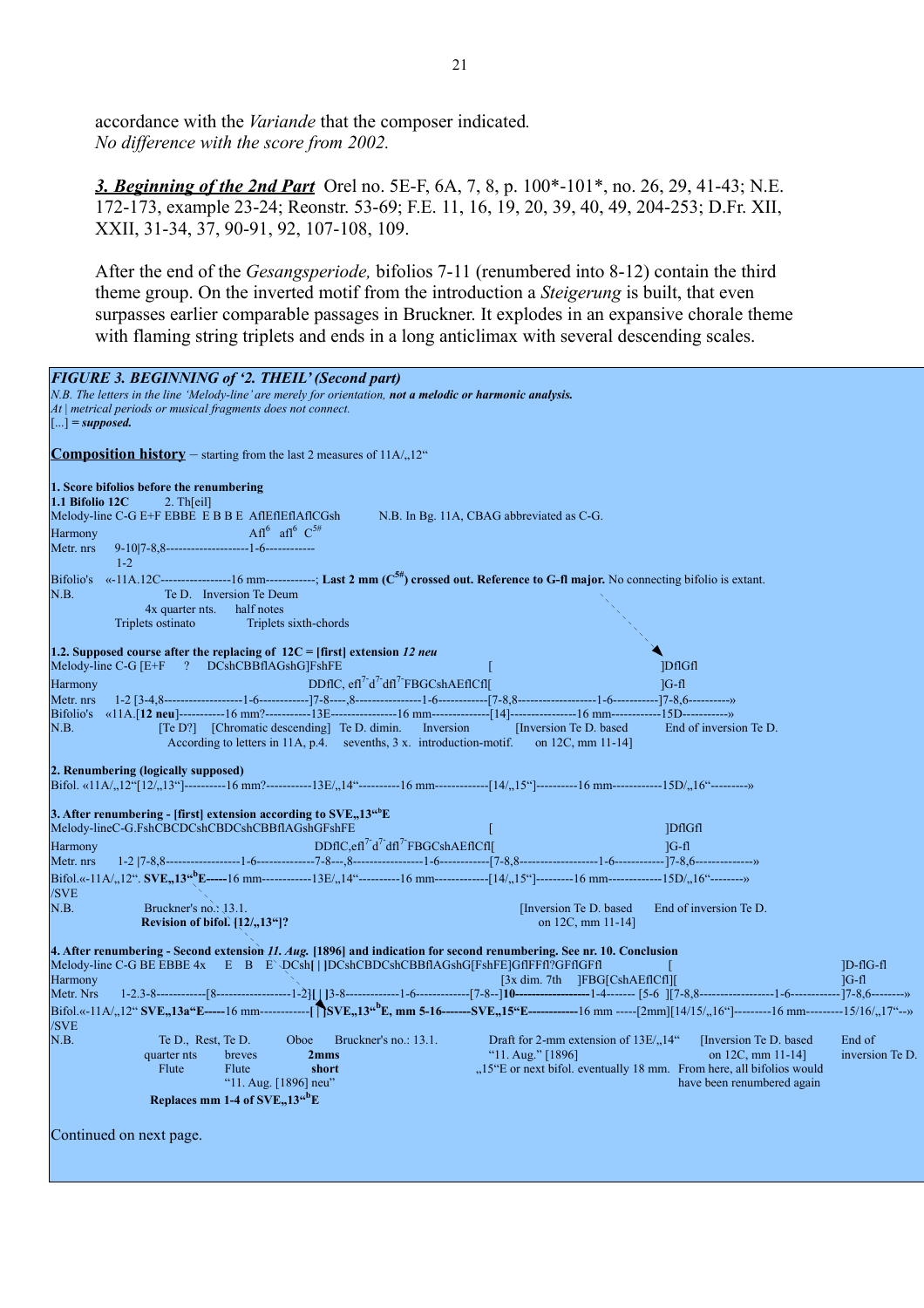| <b>Reconstruction</b> (5-8, performing versions, not reproduced here.)<br>'Metrical numbers' renders the periods according to the source.                                                                                                                                                                                                                  |                                                                                                                     |                                                                                                                                                                                    |                                                                                    |                           |
|------------------------------------------------------------------------------------------------------------------------------------------------------------------------------------------------------------------------------------------------------------------------------------------------------------------------------------------------------------|---------------------------------------------------------------------------------------------------------------------|------------------------------------------------------------------------------------------------------------------------------------------------------------------------------------|------------------------------------------------------------------------------------|---------------------------|
| <b>9. Reconstruction Phillips.</b> See Reconstr. p. 52 (last $2 \text{ mm.}$ ) – p. 69.<br>Melody-lineC-G E+F EBBE $4x$ E B E E B A EBBE $6x$<br><b>DCshl</b><br>BE.                                                                                                                                                                                       | empty                                                                                                               | FshFE                                                                                                                                                                              | EAflEflEflAflCEGsh[                                                                | <b>IDfIGfI</b>            |
| Harmony<br>Metr. Numbers  7-8, 1-4-------                                                                                                                                                                                                                                                                                                                  |                                                                                                                     | DDflC, efl <sup>7-</sup> d <sup>7-</sup> dfl <sup>7-</sup> FBGCshAEflCfl E Afl <sup>6</sup> afl <sup>6</sup> C <sup>5#</sup>                                                       |                                                                                    | Gfl                       |
| $1-2$ 3-8------------[8---------------------1-2-] none                                                                                                                                                                                                                                                                                                     |                                                                                                                     |                                                                                                                                                                                    |                                                                                    | $7-8,6$ -------- »        |
| $12Cmm 1-6-$<br>Source                                                                                                                                                                                                                                                                                                                                     |                                                                                                                     |                                                                                                                                                                                    | $12C$ mm $9-16$ -----                                                              |                           |
| «-11A/ <sub>n</sub> 12".SVE <sub>n</sub> 13a"E------ 16 mm--------------SVE= <sub>n</sub> 13b"E-----16 mm---------------13E/ <sub>n</sub> 14"-----------16 mm--------------[14/ <sub>n</sub> 15"]--------16 mm----------------15D/ <sub>n</sub> 16"----»<br>N.B.<br>Te D. Rest Te D.<br>quarter nts<br>breves<br>Flute<br>Flute<br>"11. Aug. $[1896]$ neu" | OboeBifol. not numbered by Bruckner<br>Triplets<br>Te D.<br>ostinato<br>quarter nts<br>Bf1, B?<br>$+$ Introd. motif |                                                                                                                                                                                    | Phillips: based on 12C<br>$mm 9-16$ , $\frac{1}{2}$ tone higher<br>Inversion Te D. | End of<br>inversion Te D. |
| Melody-line                                                                                                                                                                                                                                                                                                                                                | [FshCBCDCshCBDCshCBBflAGshG[] ]Gfl F Ffl?GFflGFfl                                                                   |                                                                                                                                                                                    |                                                                                    |                           |
| Harmony<br>Metr. Numbers                                                                                                                                                                                                                                                                                                                                   |                                                                                                                     | FBG[ ]                                                                                                                                                                             |                                                                                    |                           |
| Source                                                                                                                                                                                                                                                                                                                                                     |                                                                                                                     | SVE <sub>2</sub> ,13 <sup>cb</sup> E-------16 mm---------------SVE <sub>2</sub> ,15 <sup>c</sup> E--------16 mm-------------                                                       |                                                                                    |                           |
| N.B.                                                                                                                                                                                                                                                                                                                                                       | Bruckner: 13.1.                                                                                                     | Draft for 2-mm extension of 13E/ <sub>n</sub> 14"<br>"11. Aug." $[1896]$                                                                                                           |                                                                                    |                           |
| 10. Conclusion = elaboration of nr. 4. See the score, mm 207-272. Metrical numbers in the score: first 8 mm: 4, 1-4-, for the rest: 2nd line.<br><b>Bold</b> $=$ the most important additions and adaptations                                                                                                                                              |                                                                                                                     |                                                                                                                                                                                    |                                                                                    |                           |
| Melody-lineC-G E+F EBBE 4x E B E DCshCBDCshCBDCshCBBflAGshGFshFE<br><b>EBBE</b>                                                                                                                                                                                                                                                                            |                                                                                                                     | <b>FfIGFfI</b>                                                                                                                                                                     | <b>CGGC DAAD EBBE GflDflDflGfl</b>                                                 |                           |
| Harmony                                                                                                                                                                                                                                                                                                                                                    |                                                                                                                     | $A f l G G f l F E f l D D f l C, e f l^7 d^7 d f l^7$ FBGCshAEflCflF $C^6 c^6$ D <sup>6</sup> d <sup>6</sup> E <sup>6</sup> e <sup>6</sup> Gfl Gfl                                |                                                                                    |                           |
| Metr. numbers  7-8, 1-4-------                                                                                                                                                                                                                                                                                                                             |                                                                                                                     |                                                                                                                                                                                    |                                                                                    |                           |
| $12C$ mm $1-6$ -<br>Source                                                                                                                                                                                                                                                                                                                                 |                                                                                                                     |                                                                                                                                                                                    |                                                                                    |                           |
| «-11A/,,12".SVE,,13a"E------16 mm---------------<br>N.B.<br>E B                                                                                                                                                                                                                                                                                            | +2mm. Introd. Triplets sixth chords                                                                                 | $SVE_n13^{ab}E$ , mm 5-16------13E/ <sub>n</sub> 14",mm 1-10- <sub>n</sub> 15E",13E/ <sub>n</sub> 14"--[2---](12C)----------14 mm------------15D/ <sub>n</sub> 16"---»<br>mm<br>mm | <b>Period</b> New sequence inverted Te D.                                          |                           |
| added,                                                                                                                                                                                                                                                                                                                                                     | $Mm 1-4$ motif                                                                                                      | $11-12$ $11-16$                                                                                                                                                                    | contin.<br>based on 12C, mm 11-14                                                  |                           |
| as $S/P/C/M$ .                                                                                                                                                                                                                                                                                                                                             | from = $,13b^{\circ}E$<br>from                                                                                      |                                                                                                                                                                                    |                                                                                    |                           |
| $E + F$                                                                                                                                                                                                                                                                                                                                                    | $,13^{\omega b}E$                                                                                                   |                                                                                                                                                                                    |                                                                                    |                           |
| based on 12C                                                                                                                                                                                                                                                                                                                                               | not used                                                                                                            |                                                                                                                                                                                    |                                                                                    |                           |

 This whole passage is completed and gives no problems. *'The chorale theme means for Bruckner's symphonic architecture the zenith of the exposition, situated in the third theme. From here follows the descent into a complete ebbing away of the motion, which starts anew in the development."* (Orel 69\*)

At the start of the development however – Bruckner uses the term *2. Theil - 2nd part* for all that comes after the exposition – one or even two bifolios before and one after bifolio  $13E/14$ " are lost. Because of that, the structure of this portion of the score is difficult to understand. To make progress one must try to reconstruct the composition history. See **Figure 3**.

Before the renumbering, bifolio 11A could be followed<sup>[83](#page-21-0)</sup> by 12C (**Fig. 3.1.1**). This bifolio must have been replaced later, because it was not renumbered and the last two measures were crossed out. In bifolio12C enters the flute, after the ebbing away, with the fifth/octave accompanying string motif from Bruckner's Te Deum[84](#page-21-1) – here Bruckner wrote: *2. Th[eil] –* and the start of its development in inversion.

The almost completed bifolio 13E (later  $13E/14$ ) does not connect to 12C, so also for this reason there must have been another bifolio [12]. If this had been preserved, we could have regarded the SVE that will be reviewed hereafter, as drafts for expansion or revision and maybe not insert them in the performing score. We are compelled to reconstruct a credible course using these difficult to interpret SVE. A totally conclusive argumentation is however not possible.

<span id="page-21-0"></span><sup>83</sup> The music and another version of the measure numbering on 11A, p. 2 connect to 12C.

<span id="page-21-1"></span><sup>84</sup> This motif is really prepared. The most important interval, the prime appears after the 4<sup>th</sup> measure of the chorale and in the middle section of the chorale (Hrns, Violas).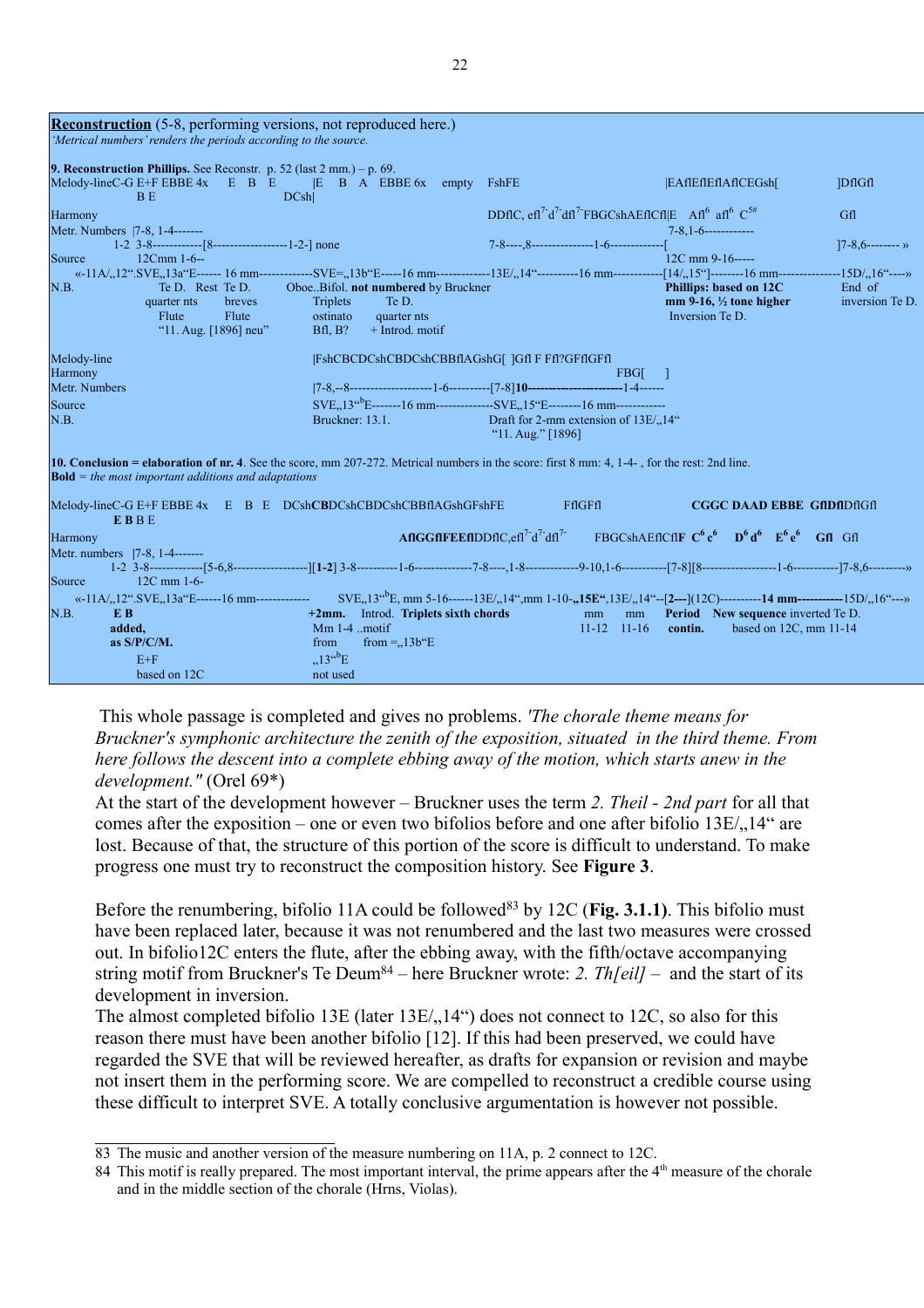## First extension: *"12 neu"*

First, we can reconstruct the passage as it was before the renumbering, that is to say this not extant [12], that connected 11A and 13E. See **Fig. 3.1.2**. At the end of 11A is written *"12 neu" - "12 new"* and is indicated by means of letters a new course (a chromatic descending line). It is similar to measures 5-16 of <u>SVE, 13<sup>-16</sup>E<sup>[85](#page-22-0)</sup></u> that was written *after* the renumbering, maybe as revision of the supposed [12 new]. SVE  $, 13$ <sup>\*\*</sup>E is important because of the great similarity to the letter-indication on 11A and because it is the only bifolio that connects to  $13E/14$ ". It is however a mystery why Bruckner here seems to search for a line that must have been elaborated and orchestrated already before the renumbering. Bruckner's reconsidering must have been to some extent different from the elaborated [12 new], but we do not know that bifolio.

Anyhow, after or together with the Te Deum motif,<sup>[86](#page-22-1)</sup> the descending scales following the chorale are taken up again, now completely chromatic.<sup>[87](#page-22-2)</sup> The first two measures of  $13E/14$  contain the end of this and they connect perfectly to SVE , 13<sup>cb</sup>E. The metrical numbers do connect too. In the SVE the chromatic descent was only in the oboe; in the working out on the score bifolio it is the bass of chromatic descending sixth-chords.

The development of the inverted Te Deum motif in half notes (and in the upper voice whole notes) on bifolio 12C has not been abandoned but shifts to the lost bifolio [14/.15"]. The next bifolio,  $15D/16$ ", starts with the last measures in G-flat of this development. Phillips in his *Reconstruction* therefore rightly places a part of 12C below the empty space of [14/, 15<sup>"</sup>]. In 12C there was already a reference (#) to G-flat, after the last 2 measures that contained the augmented fifth of C were discarded. The reference # is also in the first measure of  $15D/16$ .

The complete course of the passage in this stage, before the renumbering, was: ebbing away in half notes (11A); Te Deum motif  $4 \times$  in quarter notes (flute); chromatic descent in whole notes ([12]); Te Deum motif, not inverted, in half notes on the three diminished sevenths (13E); inversion introduction motif (13E); inversion Te Deum motif in half notes ([14]); again inversion introduction motif (15D).

The protracted ebbing away after the Chorale is attended by descending scales and eventually makes place for the ascending sequences of the inverted introduction- and Te Deum motifs. The musical content of the original bifolio 12C has fallen apart and is interrupted by new interjections, namely the chromatic descent and in 13E the diminished sevenths and the inverted introduction motif, together forming a first extension.

As discussed above, probably only when Bruckner had attained the end of the score in *Streichersatz*, he renumbered all bifolios after "3" E. This supposes a continuity, a score without gaps. **Fig. 3.2** and **3.3** show this for the passage here reviewed.

# Second extension: *"11. Aug. neu"*

After the renumbering there has been a second extension. For, besides the reviewed  $,13^{\text{th}}E$ there are two more SVE with preparation E of importance here. They also are only sketchy and written after the renumbering. The first is <u>SVE "13a"E</u><sup>[88](#page-22-3)</sup>, dated *11. Aug. [1896] neu - August 11 [1896] new.* It contains a new development of the Te Deum motif in the flute and the start of the chromatic descent. The second is  $SVE = 13b^{\circ}E^{89}$  $SVE = 13b^{\circ}E^{89}$  $SVE = 13b^{\circ}E^{89}$  *not numbered* by Bruckner. (Phillips' indication = has the significance 'not numbered'.) Both SVE are probably drafts for a change and expansion of bifolio  $[12, 13^\circ]$ . Because the unnumbered SVE = 13b E is seen as a bit younger 85 Named 13.1 by Bruckner and 13<sup>a</sup>E by Orel.

<span id="page-22-1"></span><span id="page-22-0"></span>86 Sketches of the augmented Te Deum in the SVE were crossed out.

<span id="page-22-2"></span>87 On the particello sketch, F.E. 11, is *after* the Te Deum motif, an almost completely chromatic bass line (whole notes, last measure half notes) with the indication of a sixth chord and therefore the first indication of the descending line with sixth chords that ends in 13E/<sub>1</sub>,14". On the same page very similar drafts for the descent earlier in the score in half notes.

<span id="page-22-3"></span>88 Bruckner: 13.a, Orel: 13<sup>c</sup>E

<span id="page-22-4"></span>89 Orel: 13<sup>b</sup>E.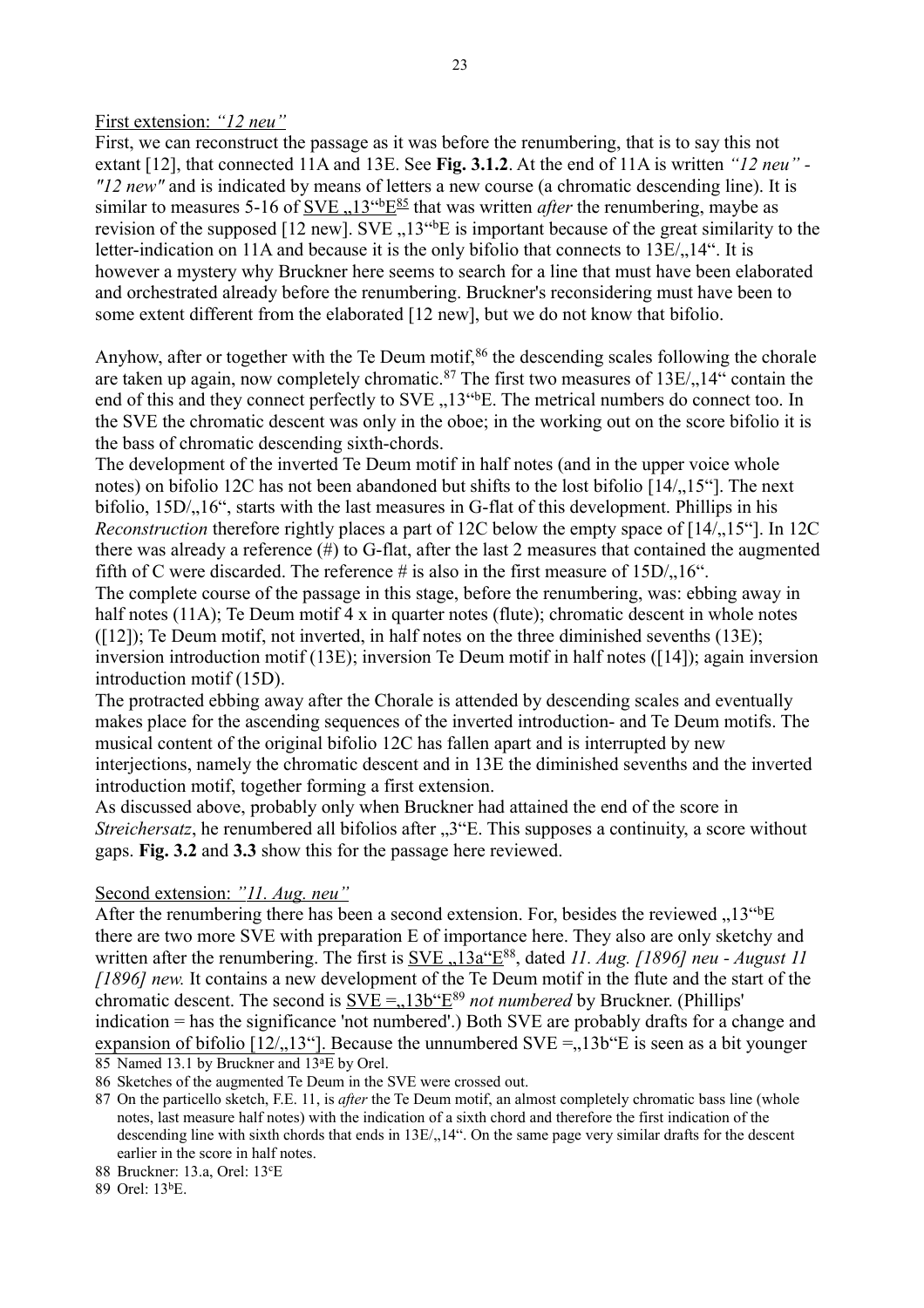than ,  $13^{46}E^{90}$  $13^{46}E^{90}$  $13^{46}E^{90}$  and would connect to the preceding SVE ,  $13a^{4}E$  (not provable in my eyes), <sup>[91](#page-23-1)</sup> Phillips gives it a more important place than  $13^{\text{th}}E$ . However, the last page of =  $13\text{b}$  E is empty while , 13<sup>cb</sup>E, containing the continuation of the chromatic descent that starts in the last measures of  $.13a$ "E, is followed without any problem by bifolio  $13E/14$ ", as we saw in the preceding paragraph (First extension). For the reconstruction of Phillips see **Fig. 3.9**[92](#page-23-2) and for the different reconstruction here defended see **Fig. 3.3, 3.4** and **3.10.** 

 $SVE$   $.13a$ <sup>\*</sup>E starts with a half Te Deum motif, then the same motif in quarter notes in the flute (as in 12C), next augmented to breves and only after that the start of the chromatic line in whole notes. The augmented Te Deum, and the date *11. Aug. neu* proves it, is a new development, and a new, second, extension. It is plausible that the four-measure motif f-sharp<sup>1</sup>,  $c^1$ , b,  $c^1$ ? on , 13<sup>cb</sup>E before the chromatic line, is not used here anymore, and was replaced by the whole  $13a^{2}E^{93}$  $13a^{2}E^{93}$  $13a^{2}E^{93}$  In the last two measures of this SVE the chromatic descent starts directly after the Te Deum and continues in the adopted rest of SVE  $_{\cdot}$ , 13<sup> $\cdot$ 6</sup>E.<sup>[94](#page-23-4)</sup> The unnumbered =  $_{\cdot}$ , 13b<sup> $\cdot$ </sup>E, which has no measure numbers either and of which the last page is empty, can be regarded as a draft that was not followed further. The introduction theme that appears for a moment here could be an anticipation of the horn- and oboe motifs in the first two measures of  $13E/14$ ". The insertion of  $=$  13b"E as continuation of "13<sup>" b</sup>E calls in my view for too much supposition and a new four-measure connection must be made to  $13E/14$ ". What I did was to fall back on the more certain form that can be derived from SVE,  $13a^{\circ}E$  and the oboe-line in  $13^{\circ}E$ .

The half Te Deum motif with the notes b, e, at the beginning of  $\Lambda$ 13a E must be completed by adding  $e^1$ , b in the preceding  $11A/12$ . This convincing solution was found by S/P/C/M. It can be accounted for as a necessary small adaption of an older bifolio to a later revision, comparable to the adaptation in the last measures of  $1<sup>d</sup>C$  in the introduction and in 6 $\rm{^cB}$  in the *Gesangsperiode*.

Finally, there is a SVE ...15<sup>"</sup>E also with the date *11. Aug.*, that contains a draft for a revision and lengthening with two measures of  $13E/14$ <sup>44.[95](#page-23-5)</sup> The number 15 forms another strong argument for the second extension reviewed above with one bifolio before  $13E/14$ ". It would have made necessary a second renumbering, hypothetically:  $11A/12^\circ$ ,  $13a^\circ$ E,  $13^{\circ}$ E/ $14^\circ$ ,  $15^\circ$ E, [14/15/

.,16"] etc. See Fig. 3.4. It seems probable that the composer had become unable to achieve a definitive form for the SVE,  $13a^{\text{th}}E$ ,  $13^{4b}E$  and =, 13b<sup>or</sup>E between  $11A/12^{\text{th}}$  and  $13E/14^{\text{th}}$ . A second renumbering also is not continued. It is not to be wondered at – Bruckner died just two months later, on 11 October.

The use of SVE  $,15$  E implies interfering with bifolio  $13E/14$ , the greater part of which had been completed . There are however some good reasons for this:

- the date of 11 August that occurs as well on the also adopted  $\alpha$ , 13a E.

- the unequivocal content (in contrast with SVE 1<sup>e</sup>E in the *Introduction* and SVE ..#"D in the *Gesangsperiode*).

- the clear intent of the composer to expand the period from eight to ten measures and to make a better transition into the reintroduction of the inverted opening motif.<sup>[96](#page-23-6)</sup> SVE ..15 E can be seen as an amendment to  $13E/14$ ". The working out however contains speculative elements.

- <span id="page-23-3"></span>93 S/M and S/P/C/M didn't use these 4 measures either
- <span id="page-23-4"></span>94 In this respect the same conclusion as S/M

<span id="page-23-0"></span><sup>90</sup> Reconstr. 53, n. 1.

<span id="page-23-1"></span><sup>91</sup> In  $=$ ,13b"E the by points indicated ostinato starts with  $\mathbf{b}$ -flatl, not e. On p. 3 (F.E. 223) b-natural. In Reconstr. e.

<span id="page-23-2"></span><sup>92</sup> In Phillips' *Documentation of the fragment* (33-34) the chromatic descent is diminuted into half notes, as in S/P/C/M.

<span id="page-23-5"></span><sup>95</sup> For this passage, with the *Te Deum* motif in half notes, on 13E/<sub>n</sub>14" and  $nT$ <sup>5</sup>"E there are 5 SVE no. 14.

<span id="page-23-6"></span><sup>96</sup> In the original measure of 13E/, 14" the b-flat of the flute comes together with the F major of the strings. D.Fr. 92, 109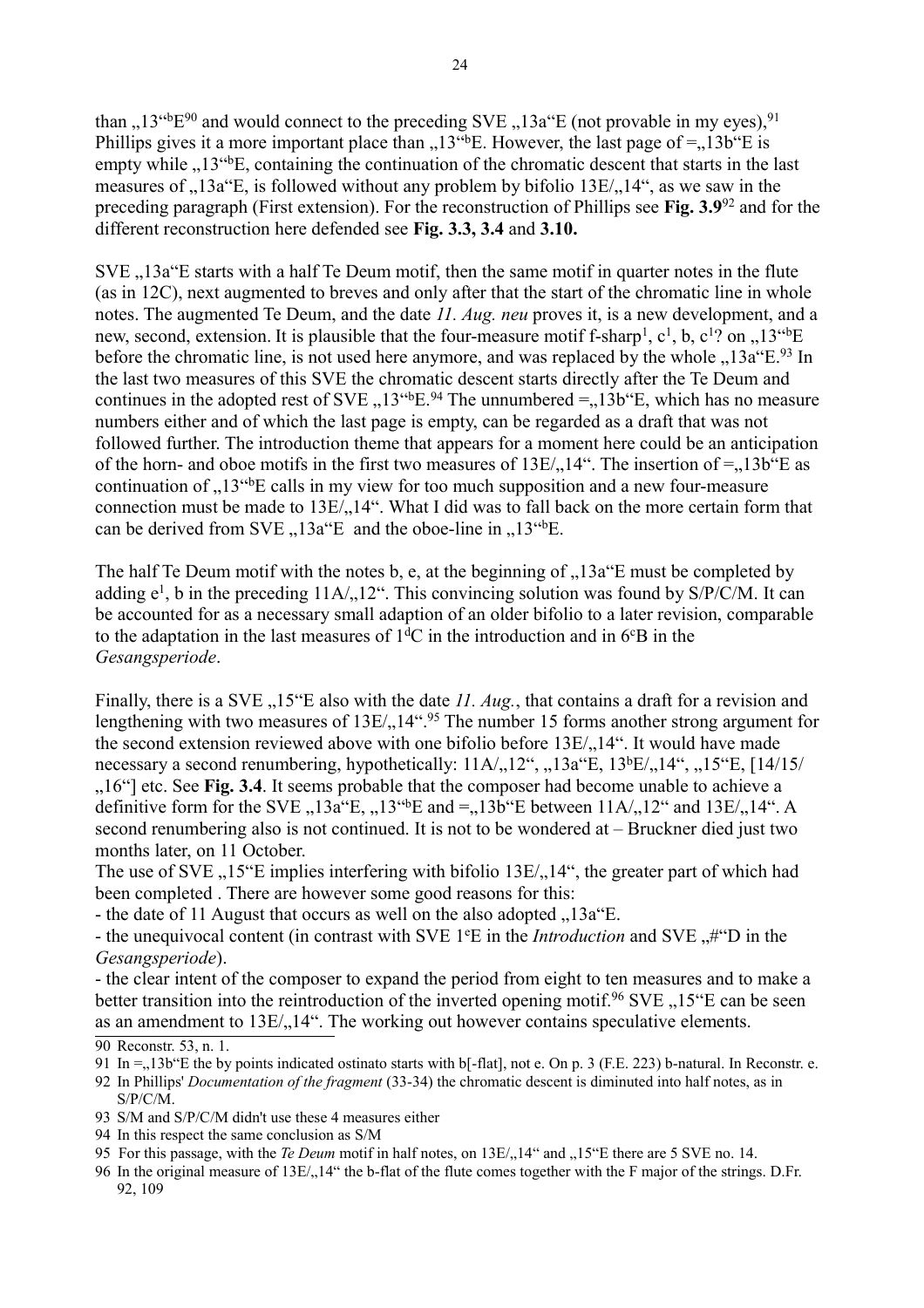The second extension doesn't affect the filling in of the second gap discussed above, where bifolio  $[14/15^{\circ}]$ , that was most probably for the greater part completed, got lost. Here measures 11-14 from bifolio 12C were re-used.

That Phillips raises the passage from 12C a half tone stems from S/M's 1985 filling in of the first measures of the lost bifolio. The fourth period of the inverted introduction motif was not completed, but they let measures 7 ff of 12C follow a half tone higher, harmonically correct – if one wishes there to be a smooth transition. The ostinato and the daring modulation from ephrygian to A-flat major from bifolio12C, indicated as *gilt – valid* are thereby saved – a half tone higher.<sup>[97](#page-24-0)</sup>

I found it a better solution to complete the fourth period, followed by a rest and to start the broken chords and the inverted Te Deum motif anew.[98](#page-24-1) The ostinato has nothing to do here. The modulation can find a new place, somewhat earlier in the score, as transition from the ostinato to the broken sixth chords, at the point (measure 233 of my score) where the chromatic line is orchestrated as in measure 1 of  $13E/14$ ".

The above discussion has indicated the margins of possibilities at the start of the *second part*, and also the differences with Phillips' *Reconstruction*. Here, my score is closer to S/M than to S/P/C/M.

# Summary See **Figure 3.3, 3.4** and **3.10**

How the eventual result was attained can be reconstructed as follows. As a matter of course for this section the bifolios  $11A/12$ ",  $13E/14$ " and  $15D/16$ " must be used. For the first lacuna it is not possible to fall back entirely on older score bifolios, as was the case in the *Introduction* and the *Gesangsperiode*. Only the first six measures of 12C can be fitted in. They are maintained in SVE "13a"E. The second half of 12C must have been used by Bruckner further on in revised form for  $[14/15$ "], the second lacuna.

Therefore, for the first lacuna one has to try to unravel the meaning of the score drafts. There are two stages with extensions to discern.

- First extension, see **Fig. 3.1.2, 3.2, 3.3**. A bifolio [12 new], based on the letter-indication from the last page of  $11A<sub>1</sub>, 12$ ", replaced 12C. [12 new] was renumbered into [12/ $, 13$ "]. SVE  $, 13$ "<sup>b</sup>E, written after the renumbering, and of which the content, as we saw, is close to [12 new] gives the connection to  $13E/14$ . Measures 1-4 of  $13<sup>4</sup>bE$  are difficult to fit in.

- Second extension, see Fig. 3.4. SVE, 13a E, 11. Aug. [1896], replaces measures 1-4 of SVE ,13<sup>ct</sup>bE. SVE, 15<sup>ct</sup>E, *11. Aug. [1896]* as well, indicates a two-measure expansion of bifolio 13E/  $, 14$ ".

The filling in of the second lacuna, that is the missing bifolio  $[14/15<sup>o</sup>]$ , after  $13E/14<sup>o</sup>$  can be the same in both composition stages. It is based on the shifted second half of 12C with the inverted Te Deum motif in half notes. The continuation is on bifolio 15D/, 16". The elaboration in my score is reproduced in **Fig. 3.10**. *No difference with the score from 2002.* ==============

In the rest of the movement, there is no further problem with overlapping or not connecting bifolios or SVE. All bifolios have 16 measures, with the possible exception of bifolio  $[27/1,28^{\circ}]$ (the end of the recapitulation of the *Gesangsperiode).* This is one of the remaining four lost bifolios that are reviewed below, not counting the unknown number of missing bifolios of the coda.

*4. Fugue* Orel no. 13A-G; between no. 34 and 35; N.E. 173-174, musical ex. 25; Reconstr. 85-  $88 = \text{bifolio } [19, 20\degree]$ ; F.E. 21-24, 27, 261-286; D.Fr. 49, 95, 111, 112.

<span id="page-24-1"></span>98 Later also in S/C

<span id="page-24-0"></span><sup>97</sup> Also in S/P/C/M and the *Documentation of the fragment*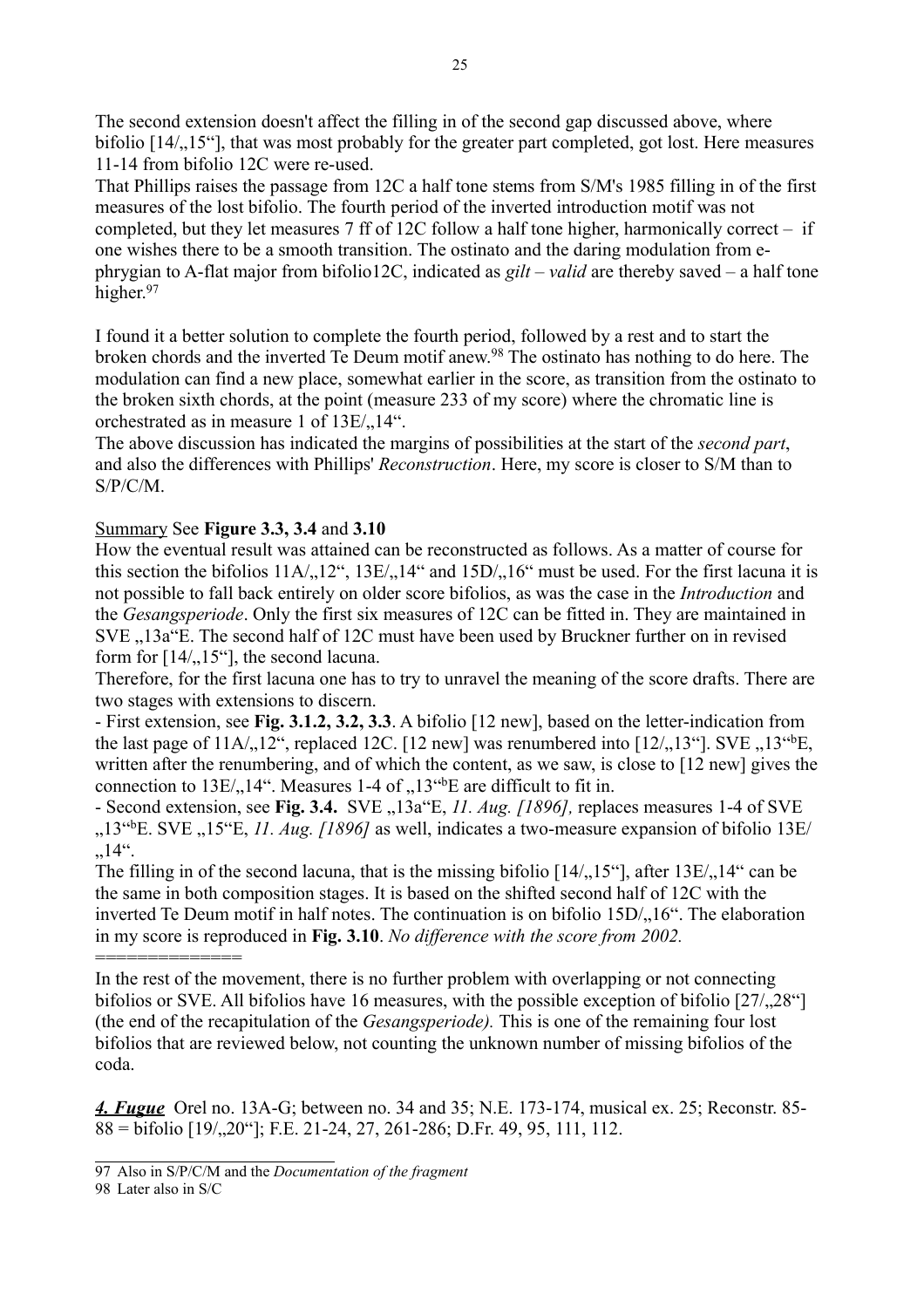An incomparable fugue on the main theme is part of the development. The fugue begins in D minor, therefore it is possible to see this already as the recapitulation.<sup>[99](#page-25-0)</sup> In the *first* movement, the development leads to a massive outburst of the main theme, also in D minor, but development goes on and this moment is no definitive opening of the recapitulation. Further on, in the vision of Ebbe Tørring,<sup>[100](#page-25-1)</sup> the main theme dies out and the real recapitulation begins with the second theme. In the Finale, the fugue is only a phase in a continuing development and buildup and here again, the real recapitulation feeling begins with the second theme. It is in line with Bruckner's special, evolving view of sonata form. He sees it unvariably as bipartite, and the consequence is an ever more blurred moment of recapitulation of the main theme. The confirmation of the main theme shifts to the coda. Rainer Boss<sup>[101](#page-25-2)</sup> uses a somewhat different terminology for a related vision. The formal moment of recapitulation, after the fugue, is a culminating passage in a continuing development (*Durchgangshöhepunkt)*, aimed at the apotheosis at the end. In this way, the fugues in the finali of the 'Nullte' symphony in D-minor and the fifth symphony serve to reach the recapitulation without interruption. Development and recapitulation are fused. In the ninth Finale, the horn theme with the sixth leap at the great culmination before the recapitulation of the *Gesangsperiode* is a concentration of the main theme and the chorale triplets and points to a unifying apotheosis. So far Rainer Boss. The word 'recapitulation' loses meaning to describe what happens. Irrespective of the terminology, development goes on. Below will be shown that the moment of expected recapitulation (*Reprisenereignis)* in the Finale of the ninth symphony goes even a step further. Apart from this, in a Bruckner Finale the possible return of the main theme of the symphony is an extra complication.

In Bruckner's score, the fugue has the following measure groups: 2 x 8, 4, 3 x 3, 3, 16 missing measures,  $2 \times 3$ . It is sure that the missing bifolio  $[19/0.20"]$  must contain 16 measures because in the next bifolio Bruckner counts the measures from the beginning of the fugue. In the words of Robert Haas,<sup>[102](#page-25-3)</sup> the fugue starts regularly in D minor in the bass, second violin, first violin, whereas the fourth entry in the viola deviates to D-flat and f-sharp and the fifth, supernumerary,<sup>[103](#page-25-4)</sup> entry returns to D minor. Bruckner changed the fourth measure of the theme in order to avoid uniformity and to reach the dominant answer of the *comes* without interlude. Therefore, he changed the last three notes that represent already the dominant.<sup>[104](#page-25-5)</sup> In the fugue exposition and in the fifth entry, the theme receives melodic counterpoints that are related to the *lyrical counterpoint* from the *Gesangsperiode.* Then follows a fascinating, more harmonic than contrapuntal, interlude of 3 x 3 measures, forming an ascending sequence.[105](#page-25-6) Here Bruckner notes down *Bas(s)o 1/2 Tact gerade später als II. Violin* - *Bass exactly 1/2 a measure after 2nd violin*, so it is an *Engführung*. The melodic counterpoint has now disappeared and the harmony is based on diminished chords.

Then a new passage starts with the remark *gleichz.(eitig) 1/4 sp.(äter) II V.(iolin)* – theme and inversion sound together and the second violin and the clarinet start the theme on the second quarter note – but it breaks off after three measures. Here bifolio  $[19/0.20^\circ]$  is missing. The sharpened *Engführung* from the *gleichz.(eitig) 1/4 sp.(äter)* starts with a ninth chord on C, with a minor ninth. The ninth D-flat prevails in the third measure. In this measure, the last note of the

<span id="page-25-1"></span><span id="page-25-0"></span><sup>99</sup> N.E. 173. Also Robert Haas *Anton Bruckner*, Potsdam 1934, 157, and James Cyphers *Focus on Anton Bruckner.* 100 Ebbe Tørring *Recapitulation procedures in Bruckner's symphonies* In: *The Bruckner Journal,* Vol. 13, 2 (2009), 22-26

<span id="page-25-2"></span><sup>101</sup> Rainer Boss *Symphonische Gestaltung und Fuge. Zum Finale-Fragment der Neunten Symphonie.* In: *Bruckner-Jahrbuch 1997-2000,* Linz 2001

<span id="page-25-3"></span><sup>102</sup> Robert Haas *Anton Bruckner*, 157

<span id="page-25-4"></span><sup>103</sup> Term used by Rainer Boss. The 1<sup>st</sup> violin countervoice reminds of Wagner's Götterdämmerung.

<span id="page-25-5"></span><sup>104</sup> Analysis by Rainer Bos. The too obvious dominant is replaced by a deviating rhythmic formula that leads in a melodic way to the comes.

<span id="page-25-6"></span><sup>105</sup> Phillips calls this the first sequence; the second lies mainly in the lost bifolio. N.E. 174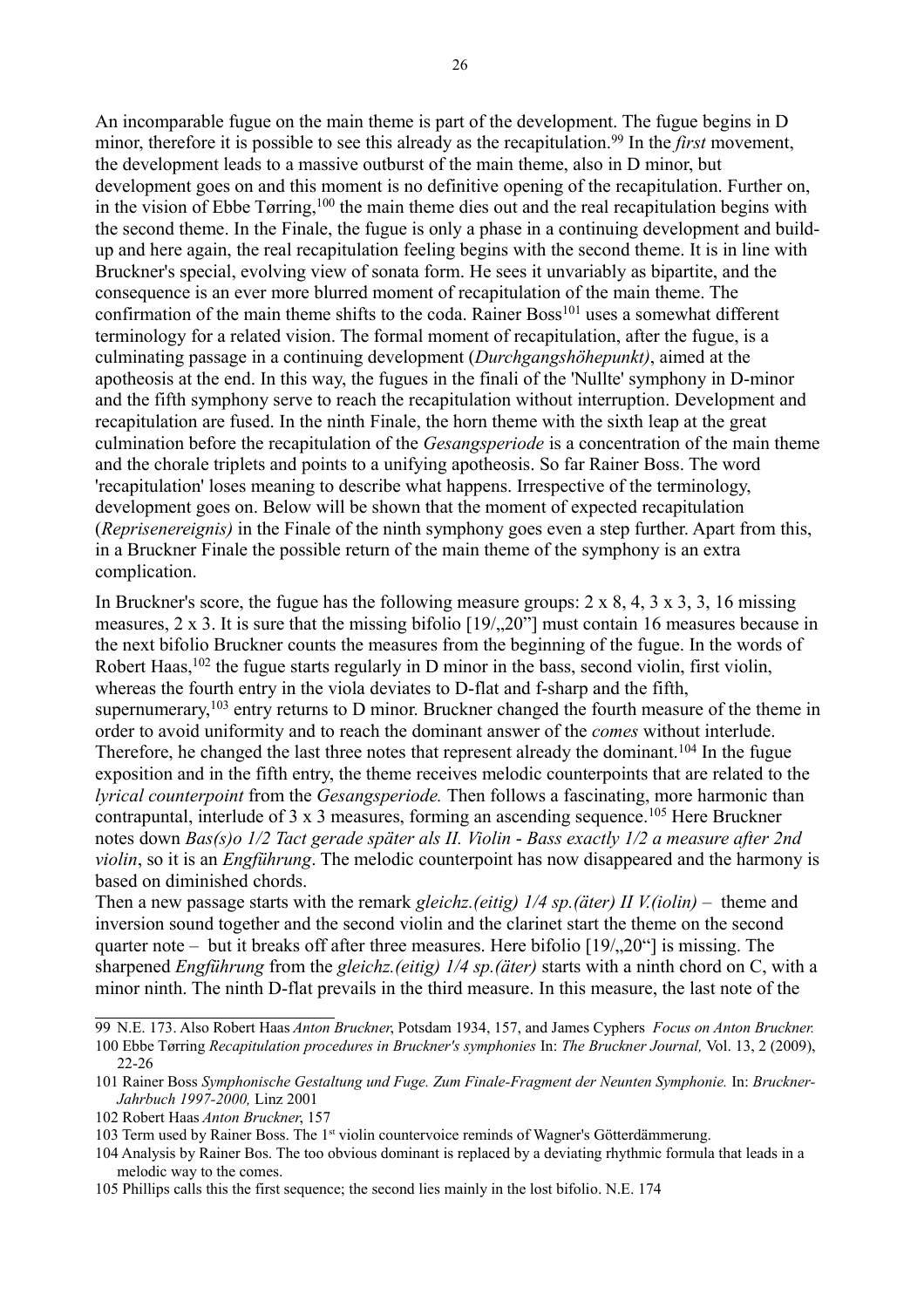second violin is an F with a tie to the next, missing measure. This leads immediately to the supposition that we have here a group of four or eight measures. It is supported by the figure *16* that Bruckner noted above the first measure, to read as 2 x 8 or 4 x 4. A strong, even inescapable argument forms Bruckner's counting 5-8, 3 in the sketches for the last seven measures of the lost bifolio.[106](#page-26-0)

| Orel = Entwürfe u. Skizzen, 1934<br>F.E. = Faksimile-Ausgabe (Facsimile edition), 1996<br>Harmony: $c = c$ -minor; $C = C$ -major; etc.; inv. = inverted<br>1. Particello sketch F.E. p. 21, from 3rd system, measure no. 30 / Orel no. 13A, measure no. 30<br>N.B. From the start of the fugue the measures were consecutively numbered by Bruckner. Scheme 1 and 7 begin at m. 30<br>Harmony<br>c $D$ -fl, e-fl $E$<br>e<br>$e^{i\omega}$<br>Start at<br>$\mathbf b$<br>Ε<br>Metr. numbers<br>$4$ ---------3------<br>30------------------38--------42-----45 Measures 45-[48] crossed out<br>Counting<br>Details<br>Theme (Sopr.) not inverted. Alto inv. Bass inv. Next to bass: 'Ten'<br>Period reduced from 4 to 3<br>Older form<br>of continuation<br>Reference signs<br>III<br>III<br>÷<br>2. Particello sketch F.E p. 22, 1st and 2nd system / Orel no. 13B<br>Reference sign<br>Ť<br>Harmony<br>E-flat A-flat f<br>B-flat e-flat<br>Start at<br>$f^{\prime}$<br>Metr. numbers<br>8-------------------<br>--4---<br><b>Details</b><br>The whole sketch was crossed out. Oldest form of culmination?<br>Inversion of:<br><b>Bass</b><br>Ten.<br>Sopr.<br>Text 'Umkehr (inversion) Baß-Ten-Sopr' changed to: Alto=Baß<br>3. Particello sketch F.E. p. 22, 3rd and 4th system, p. 23, 1st system / Orel no. 13C and 13D<br>Reference sign<br>///<br>Harmony<br>C<br>G-flat<br>$\mathbf{g}$<br>B-flat d-fl' f"'e-fl"'d-fl"'<br>G<br>Start at<br>Metr. numbers<br>45--------------51------54---------58-----61<br>Counting<br>Older form of culmination and continuation<br>Details<br>4. Particello sketch F.E. p. 23, 1st system, m. 5 and 2nd system / Orel no. 13D, last measure, and 13E<br>Reference sign<br>III<br>Harmony<br>Modulation into $\rightarrow$ B<br>Metr. numbers<br>[4]5-8------- Measure 8 crossed out<br>Details<br>Change of m. 41, see E-minor in no.1; 'Hd (B)Ten'; 'Bass u Steig (bass and climax)' in mm. 7-8. Tenor inverted<br>Start at<br>f[sharp]<br>Reference sign<br>ţ.<br>5. Particello sketch F.E. p. 23, 5th system / Orel no. 13F<br>Reference sign<br>Ť.<br>G sharp $^{[7]}$<br>Harmony<br>Metr. number<br>[8]<br>Details<br>Change of measure 8 in no. $4 = m$ . 45 from the beginning<br>Reference<br>'Cis/m. B. (C-sharp minor bass)'<br>6. Particello sketch F.E. p. 23, 3rd and 4th system / Orel no. 13G<br>Harmony<br>$c-sh$ b-fl $g$<br>Start at<br>$C-sh$ B-fl $g$<br>Metr. numbers<br>$3$ -------3------3------<br>7. Score bifolios My score mm. 334-358<br>$C^9D$ -fl $\lceil$ ?<br>Harmony<br>B.<br>$c-sh$ $ b-f $ $f-sh$<br>$\overline{?}$<br>Start Ten. at; Bass at<br>$\lceil$ ?<br>$f-sh$<br>$C$ -sh <sub>1</sub> ]B-fl <sub>1</sub> F-sh<br>$\mathbf{c}$<br>$1-3$ ---- $[4,5-8$ -----8-----------<br>Metr. Numbers<br>---------3-------]3------3-------<br>[30------33---------38--------42--------46----]49---- 52-----<br>Counting<br>------------------ 20F/,,21"-----<br>Score bifolio «--18D/, 19"--------------[19/, 20"]------------<br>Ten. inv.<br>Details<br>Ten. inverted<br>m. 45: G-sharp <sup>[7]</sup> | <b>FIGURE 4. COMPOSITION PROCESS in the second part of the FUGUE</b> |
|------------------------------------------------------------------------------------------------------------------------------------------------------------------------------------------------------------------------------------------------------------------------------------------------------------------------------------------------------------------------------------------------------------------------------------------------------------------------------------------------------------------------------------------------------------------------------------------------------------------------------------------------------------------------------------------------------------------------------------------------------------------------------------------------------------------------------------------------------------------------------------------------------------------------------------------------------------------------------------------------------------------------------------------------------------------------------------------------------------------------------------------------------------------------------------------------------------------------------------------------------------------------------------------------------------------------------------------------------------------------------------------------------------------------------------------------------------------------------------------------------------------------------------------------------------------------------------------------------------------------------------------------------------------------------------------------------------------------------------------------------------------------------------------------------------------------------------------------------------------------------------------------------------------------------------------------------------------------------------------------------------------------------------------------------------------------------------------------------------------------------------------------------------------------------------------------------------------------------------------------------------------------------------------------------------------------------------------------------------------------------------------------------------------------------------------------------------------------------------------------------------------------------------------------------------------------------------------------------------------------------------------------------------------------------------------------------------------------------------------------------------------------------------------------------------------------------------------------------------------------------------------------------------------------------------------------------------------------------------------------------------------------------------------------------------------------------------|----------------------------------------------------------------------|
|                                                                                                                                                                                                                                                                                                                                                                                                                                                                                                                                                                                                                                                                                                                                                                                                                                                                                                                                                                                                                                                                                                                                                                                                                                                                                                                                                                                                                                                                                                                                                                                                                                                                                                                                                                                                                                                                                                                                                                                                                                                                                                                                                                                                                                                                                                                                                                                                                                                                                                                                                                                                                                                                                                                                                                                                                                                                                                                                                                                                                                                                                    |                                                                      |
|                                                                                                                                                                                                                                                                                                                                                                                                                                                                                                                                                                                                                                                                                                                                                                                                                                                                                                                                                                                                                                                                                                                                                                                                                                                                                                                                                                                                                                                                                                                                                                                                                                                                                                                                                                                                                                                                                                                                                                                                                                                                                                                                                                                                                                                                                                                                                                                                                                                                                                                                                                                                                                                                                                                                                                                                                                                                                                                                                                                                                                                                                    |                                                                      |
|                                                                                                                                                                                                                                                                                                                                                                                                                                                                                                                                                                                                                                                                                                                                                                                                                                                                                                                                                                                                                                                                                                                                                                                                                                                                                                                                                                                                                                                                                                                                                                                                                                                                                                                                                                                                                                                                                                                                                                                                                                                                                                                                                                                                                                                                                                                                                                                                                                                                                                                                                                                                                                                                                                                                                                                                                                                                                                                                                                                                                                                                                    |                                                                      |
|                                                                                                                                                                                                                                                                                                                                                                                                                                                                                                                                                                                                                                                                                                                                                                                                                                                                                                                                                                                                                                                                                                                                                                                                                                                                                                                                                                                                                                                                                                                                                                                                                                                                                                                                                                                                                                                                                                                                                                                                                                                                                                                                                                                                                                                                                                                                                                                                                                                                                                                                                                                                                                                                                                                                                                                                                                                                                                                                                                                                                                                                                    |                                                                      |
|                                                                                                                                                                                                                                                                                                                                                                                                                                                                                                                                                                                                                                                                                                                                                                                                                                                                                                                                                                                                                                                                                                                                                                                                                                                                                                                                                                                                                                                                                                                                                                                                                                                                                                                                                                                                                                                                                                                                                                                                                                                                                                                                                                                                                                                                                                                                                                                                                                                                                                                                                                                                                                                                                                                                                                                                                                                                                                                                                                                                                                                                                    |                                                                      |
|                                                                                                                                                                                                                                                                                                                                                                                                                                                                                                                                                                                                                                                                                                                                                                                                                                                                                                                                                                                                                                                                                                                                                                                                                                                                                                                                                                                                                                                                                                                                                                                                                                                                                                                                                                                                                                                                                                                                                                                                                                                                                                                                                                                                                                                                                                                                                                                                                                                                                                                                                                                                                                                                                                                                                                                                                                                                                                                                                                                                                                                                                    |                                                                      |
|                                                                                                                                                                                                                                                                                                                                                                                                                                                                                                                                                                                                                                                                                                                                                                                                                                                                                                                                                                                                                                                                                                                                                                                                                                                                                                                                                                                                                                                                                                                                                                                                                                                                                                                                                                                                                                                                                                                                                                                                                                                                                                                                                                                                                                                                                                                                                                                                                                                                                                                                                                                                                                                                                                                                                                                                                                                                                                                                                                                                                                                                                    |                                                                      |
|                                                                                                                                                                                                                                                                                                                                                                                                                                                                                                                                                                                                                                                                                                                                                                                                                                                                                                                                                                                                                                                                                                                                                                                                                                                                                                                                                                                                                                                                                                                                                                                                                                                                                                                                                                                                                                                                                                                                                                                                                                                                                                                                                                                                                                                                                                                                                                                                                                                                                                                                                                                                                                                                                                                                                                                                                                                                                                                                                                                                                                                                                    |                                                                      |
|                                                                                                                                                                                                                                                                                                                                                                                                                                                                                                                                                                                                                                                                                                                                                                                                                                                                                                                                                                                                                                                                                                                                                                                                                                                                                                                                                                                                                                                                                                                                                                                                                                                                                                                                                                                                                                                                                                                                                                                                                                                                                                                                                                                                                                                                                                                                                                                                                                                                                                                                                                                                                                                                                                                                                                                                                                                                                                                                                                                                                                                                                    |                                                                      |
|                                                                                                                                                                                                                                                                                                                                                                                                                                                                                                                                                                                                                                                                                                                                                                                                                                                                                                                                                                                                                                                                                                                                                                                                                                                                                                                                                                                                                                                                                                                                                                                                                                                                                                                                                                                                                                                                                                                                                                                                                                                                                                                                                                                                                                                                                                                                                                                                                                                                                                                                                                                                                                                                                                                                                                                                                                                                                                                                                                                                                                                                                    |                                                                      |
|                                                                                                                                                                                                                                                                                                                                                                                                                                                                                                                                                                                                                                                                                                                                                                                                                                                                                                                                                                                                                                                                                                                                                                                                                                                                                                                                                                                                                                                                                                                                                                                                                                                                                                                                                                                                                                                                                                                                                                                                                                                                                                                                                                                                                                                                                                                                                                                                                                                                                                                                                                                                                                                                                                                                                                                                                                                                                                                                                                                                                                                                                    |                                                                      |
|                                                                                                                                                                                                                                                                                                                                                                                                                                                                                                                                                                                                                                                                                                                                                                                                                                                                                                                                                                                                                                                                                                                                                                                                                                                                                                                                                                                                                                                                                                                                                                                                                                                                                                                                                                                                                                                                                                                                                                                                                                                                                                                                                                                                                                                                                                                                                                                                                                                                                                                                                                                                                                                                                                                                                                                                                                                                                                                                                                                                                                                                                    |                                                                      |
|                                                                                                                                                                                                                                                                                                                                                                                                                                                                                                                                                                                                                                                                                                                                                                                                                                                                                                                                                                                                                                                                                                                                                                                                                                                                                                                                                                                                                                                                                                                                                                                                                                                                                                                                                                                                                                                                                                                                                                                                                                                                                                                                                                                                                                                                                                                                                                                                                                                                                                                                                                                                                                                                                                                                                                                                                                                                                                                                                                                                                                                                                    |                                                                      |
|                                                                                                                                                                                                                                                                                                                                                                                                                                                                                                                                                                                                                                                                                                                                                                                                                                                                                                                                                                                                                                                                                                                                                                                                                                                                                                                                                                                                                                                                                                                                                                                                                                                                                                                                                                                                                                                                                                                                                                                                                                                                                                                                                                                                                                                                                                                                                                                                                                                                                                                                                                                                                                                                                                                                                                                                                                                                                                                                                                                                                                                                                    |                                                                      |
|                                                                                                                                                                                                                                                                                                                                                                                                                                                                                                                                                                                                                                                                                                                                                                                                                                                                                                                                                                                                                                                                                                                                                                                                                                                                                                                                                                                                                                                                                                                                                                                                                                                                                                                                                                                                                                                                                                                                                                                                                                                                                                                                                                                                                                                                                                                                                                                                                                                                                                                                                                                                                                                                                                                                                                                                                                                                                                                                                                                                                                                                                    |                                                                      |
|                                                                                                                                                                                                                                                                                                                                                                                                                                                                                                                                                                                                                                                                                                                                                                                                                                                                                                                                                                                                                                                                                                                                                                                                                                                                                                                                                                                                                                                                                                                                                                                                                                                                                                                                                                                                                                                                                                                                                                                                                                                                                                                                                                                                                                                                                                                                                                                                                                                                                                                                                                                                                                                                                                                                                                                                                                                                                                                                                                                                                                                                                    |                                                                      |
|                                                                                                                                                                                                                                                                                                                                                                                                                                                                                                                                                                                                                                                                                                                                                                                                                                                                                                                                                                                                                                                                                                                                                                                                                                                                                                                                                                                                                                                                                                                                                                                                                                                                                                                                                                                                                                                                                                                                                                                                                                                                                                                                                                                                                                                                                                                                                                                                                                                                                                                                                                                                                                                                                                                                                                                                                                                                                                                                                                                                                                                                                    |                                                                      |
|                                                                                                                                                                                                                                                                                                                                                                                                                                                                                                                                                                                                                                                                                                                                                                                                                                                                                                                                                                                                                                                                                                                                                                                                                                                                                                                                                                                                                                                                                                                                                                                                                                                                                                                                                                                                                                                                                                                                                                                                                                                                                                                                                                                                                                                                                                                                                                                                                                                                                                                                                                                                                                                                                                                                                                                                                                                                                                                                                                                                                                                                                    |                                                                      |
|                                                                                                                                                                                                                                                                                                                                                                                                                                                                                                                                                                                                                                                                                                                                                                                                                                                                                                                                                                                                                                                                                                                                                                                                                                                                                                                                                                                                                                                                                                                                                                                                                                                                                                                                                                                                                                                                                                                                                                                                                                                                                                                                                                                                                                                                                                                                                                                                                                                                                                                                                                                                                                                                                                                                                                                                                                                                                                                                                                                                                                                                                    |                                                                      |
|                                                                                                                                                                                                                                                                                                                                                                                                                                                                                                                                                                                                                                                                                                                                                                                                                                                                                                                                                                                                                                                                                                                                                                                                                                                                                                                                                                                                                                                                                                                                                                                                                                                                                                                                                                                                                                                                                                                                                                                                                                                                                                                                                                                                                                                                                                                                                                                                                                                                                                                                                                                                                                                                                                                                                                                                                                                                                                                                                                                                                                                                                    |                                                                      |
|                                                                                                                                                                                                                                                                                                                                                                                                                                                                                                                                                                                                                                                                                                                                                                                                                                                                                                                                                                                                                                                                                                                                                                                                                                                                                                                                                                                                                                                                                                                                                                                                                                                                                                                                                                                                                                                                                                                                                                                                                                                                                                                                                                                                                                                                                                                                                                                                                                                                                                                                                                                                                                                                                                                                                                                                                                                                                                                                                                                                                                                                                    |                                                                      |
|                                                                                                                                                                                                                                                                                                                                                                                                                                                                                                                                                                                                                                                                                                                                                                                                                                                                                                                                                                                                                                                                                                                                                                                                                                                                                                                                                                                                                                                                                                                                                                                                                                                                                                                                                                                                                                                                                                                                                                                                                                                                                                                                                                                                                                                                                                                                                                                                                                                                                                                                                                                                                                                                                                                                                                                                                                                                                                                                                                                                                                                                                    |                                                                      |
|                                                                                                                                                                                                                                                                                                                                                                                                                                                                                                                                                                                                                                                                                                                                                                                                                                                                                                                                                                                                                                                                                                                                                                                                                                                                                                                                                                                                                                                                                                                                                                                                                                                                                                                                                                                                                                                                                                                                                                                                                                                                                                                                                                                                                                                                                                                                                                                                                                                                                                                                                                                                                                                                                                                                                                                                                                                                                                                                                                                                                                                                                    |                                                                      |
|                                                                                                                                                                                                                                                                                                                                                                                                                                                                                                                                                                                                                                                                                                                                                                                                                                                                                                                                                                                                                                                                                                                                                                                                                                                                                                                                                                                                                                                                                                                                                                                                                                                                                                                                                                                                                                                                                                                                                                                                                                                                                                                                                                                                                                                                                                                                                                                                                                                                                                                                                                                                                                                                                                                                                                                                                                                                                                                                                                                                                                                                                    |                                                                      |
|                                                                                                                                                                                                                                                                                                                                                                                                                                                                                                                                                                                                                                                                                                                                                                                                                                                                                                                                                                                                                                                                                                                                                                                                                                                                                                                                                                                                                                                                                                                                                                                                                                                                                                                                                                                                                                                                                                                                                                                                                                                                                                                                                                                                                                                                                                                                                                                                                                                                                                                                                                                                                                                                                                                                                                                                                                                                                                                                                                                                                                                                                    |                                                                      |
|                                                                                                                                                                                                                                                                                                                                                                                                                                                                                                                                                                                                                                                                                                                                                                                                                                                                                                                                                                                                                                                                                                                                                                                                                                                                                                                                                                                                                                                                                                                                                                                                                                                                                                                                                                                                                                                                                                                                                                                                                                                                                                                                                                                                                                                                                                                                                                                                                                                                                                                                                                                                                                                                                                                                                                                                                                                                                                                                                                                                                                                                                    |                                                                      |
|                                                                                                                                                                                                                                                                                                                                                                                                                                                                                                                                                                                                                                                                                                                                                                                                                                                                                                                                                                                                                                                                                                                                                                                                                                                                                                                                                                                                                                                                                                                                                                                                                                                                                                                                                                                                                                                                                                                                                                                                                                                                                                                                                                                                                                                                                                                                                                                                                                                                                                                                                                                                                                                                                                                                                                                                                                                                                                                                                                                                                                                                                    |                                                                      |
|                                                                                                                                                                                                                                                                                                                                                                                                                                                                                                                                                                                                                                                                                                                                                                                                                                                                                                                                                                                                                                                                                                                                                                                                                                                                                                                                                                                                                                                                                                                                                                                                                                                                                                                                                                                                                                                                                                                                                                                                                                                                                                                                                                                                                                                                                                                                                                                                                                                                                                                                                                                                                                                                                                                                                                                                                                                                                                                                                                                                                                                                                    |                                                                      |
|                                                                                                                                                                                                                                                                                                                                                                                                                                                                                                                                                                                                                                                                                                                                                                                                                                                                                                                                                                                                                                                                                                                                                                                                                                                                                                                                                                                                                                                                                                                                                                                                                                                                                                                                                                                                                                                                                                                                                                                                                                                                                                                                                                                                                                                                                                                                                                                                                                                                                                                                                                                                                                                                                                                                                                                                                                                                                                                                                                                                                                                                                    |                                                                      |
|                                                                                                                                                                                                                                                                                                                                                                                                                                                                                                                                                                                                                                                                                                                                                                                                                                                                                                                                                                                                                                                                                                                                                                                                                                                                                                                                                                                                                                                                                                                                                                                                                                                                                                                                                                                                                                                                                                                                                                                                                                                                                                                                                                                                                                                                                                                                                                                                                                                                                                                                                                                                                                                                                                                                                                                                                                                                                                                                                                                                                                                                                    |                                                                      |
|                                                                                                                                                                                                                                                                                                                                                                                                                                                                                                                                                                                                                                                                                                                                                                                                                                                                                                                                                                                                                                                                                                                                                                                                                                                                                                                                                                                                                                                                                                                                                                                                                                                                                                                                                                                                                                                                                                                                                                                                                                                                                                                                                                                                                                                                                                                                                                                                                                                                                                                                                                                                                                                                                                                                                                                                                                                                                                                                                                                                                                                                                    |                                                                      |
|                                                                                                                                                                                                                                                                                                                                                                                                                                                                                                                                                                                                                                                                                                                                                                                                                                                                                                                                                                                                                                                                                                                                                                                                                                                                                                                                                                                                                                                                                                                                                                                                                                                                                                                                                                                                                                                                                                                                                                                                                                                                                                                                                                                                                                                                                                                                                                                                                                                                                                                                                                                                                                                                                                                                                                                                                                                                                                                                                                                                                                                                                    |                                                                      |
|                                                                                                                                                                                                                                                                                                                                                                                                                                                                                                                                                                                                                                                                                                                                                                                                                                                                                                                                                                                                                                                                                                                                                                                                                                                                                                                                                                                                                                                                                                                                                                                                                                                                                                                                                                                                                                                                                                                                                                                                                                                                                                                                                                                                                                                                                                                                                                                                                                                                                                                                                                                                                                                                                                                                                                                                                                                                                                                                                                                                                                                                                    |                                                                      |
|                                                                                                                                                                                                                                                                                                                                                                                                                                                                                                                                                                                                                                                                                                                                                                                                                                                                                                                                                                                                                                                                                                                                                                                                                                                                                                                                                                                                                                                                                                                                                                                                                                                                                                                                                                                                                                                                                                                                                                                                                                                                                                                                                                                                                                                                                                                                                                                                                                                                                                                                                                                                                                                                                                                                                                                                                                                                                                                                                                                                                                                                                    |                                                                      |
|                                                                                                                                                                                                                                                                                                                                                                                                                                                                                                                                                                                                                                                                                                                                                                                                                                                                                                                                                                                                                                                                                                                                                                                                                                                                                                                                                                                                                                                                                                                                                                                                                                                                                                                                                                                                                                                                                                                                                                                                                                                                                                                                                                                                                                                                                                                                                                                                                                                                                                                                                                                                                                                                                                                                                                                                                                                                                                                                                                                                                                                                                    |                                                                      |
|                                                                                                                                                                                                                                                                                                                                                                                                                                                                                                                                                                                                                                                                                                                                                                                                                                                                                                                                                                                                                                                                                                                                                                                                                                                                                                                                                                                                                                                                                                                                                                                                                                                                                                                                                                                                                                                                                                                                                                                                                                                                                                                                                                                                                                                                                                                                                                                                                                                                                                                                                                                                                                                                                                                                                                                                                                                                                                                                                                                                                                                                                    |                                                                      |
|                                                                                                                                                                                                                                                                                                                                                                                                                                                                                                                                                                                                                                                                                                                                                                                                                                                                                                                                                                                                                                                                                                                                                                                                                                                                                                                                                                                                                                                                                                                                                                                                                                                                                                                                                                                                                                                                                                                                                                                                                                                                                                                                                                                                                                                                                                                                                                                                                                                                                                                                                                                                                                                                                                                                                                                                                                                                                                                                                                                                                                                                                    |                                                                      |
|                                                                                                                                                                                                                                                                                                                                                                                                                                                                                                                                                                                                                                                                                                                                                                                                                                                                                                                                                                                                                                                                                                                                                                                                                                                                                                                                                                                                                                                                                                                                                                                                                                                                                                                                                                                                                                                                                                                                                                                                                                                                                                                                                                                                                                                                                                                                                                                                                                                                                                                                                                                                                                                                                                                                                                                                                                                                                                                                                                                                                                                                                    |                                                                      |
|                                                                                                                                                                                                                                                                                                                                                                                                                                                                                                                                                                                                                                                                                                                                                                                                                                                                                                                                                                                                                                                                                                                                                                                                                                                                                                                                                                                                                                                                                                                                                                                                                                                                                                                                                                                                                                                                                                                                                                                                                                                                                                                                                                                                                                                                                                                                                                                                                                                                                                                                                                                                                                                                                                                                                                                                                                                                                                                                                                                                                                                                                    |                                                                      |
|                                                                                                                                                                                                                                                                                                                                                                                                                                                                                                                                                                                                                                                                                                                                                                                                                                                                                                                                                                                                                                                                                                                                                                                                                                                                                                                                                                                                                                                                                                                                                                                                                                                                                                                                                                                                                                                                                                                                                                                                                                                                                                                                                                                                                                                                                                                                                                                                                                                                                                                                                                                                                                                                                                                                                                                                                                                                                                                                                                                                                                                                                    |                                                                      |
|                                                                                                                                                                                                                                                                                                                                                                                                                                                                                                                                                                                                                                                                                                                                                                                                                                                                                                                                                                                                                                                                                                                                                                                                                                                                                                                                                                                                                                                                                                                                                                                                                                                                                                                                                                                                                                                                                                                                                                                                                                                                                                                                                                                                                                                                                                                                                                                                                                                                                                                                                                                                                                                                                                                                                                                                                                                                                                                                                                                                                                                                                    |                                                                      |
|                                                                                                                                                                                                                                                                                                                                                                                                                                                                                                                                                                                                                                                                                                                                                                                                                                                                                                                                                                                                                                                                                                                                                                                                                                                                                                                                                                                                                                                                                                                                                                                                                                                                                                                                                                                                                                                                                                                                                                                                                                                                                                                                                                                                                                                                                                                                                                                                                                                                                                                                                                                                                                                                                                                                                                                                                                                                                                                                                                                                                                                                                    |                                                                      |
|                                                                                                                                                                                                                                                                                                                                                                                                                                                                                                                                                                                                                                                                                                                                                                                                                                                                                                                                                                                                                                                                                                                                                                                                                                                                                                                                                                                                                                                                                                                                                                                                                                                                                                                                                                                                                                                                                                                                                                                                                                                                                                                                                                                                                                                                                                                                                                                                                                                                                                                                                                                                                                                                                                                                                                                                                                                                                                                                                                                                                                                                                    |                                                                      |
|                                                                                                                                                                                                                                                                                                                                                                                                                                                                                                                                                                                                                                                                                                                                                                                                                                                                                                                                                                                                                                                                                                                                                                                                                                                                                                                                                                                                                                                                                                                                                                                                                                                                                                                                                                                                                                                                                                                                                                                                                                                                                                                                                                                                                                                                                                                                                                                                                                                                                                                                                                                                                                                                                                                                                                                                                                                                                                                                                                                                                                                                                    |                                                                      |
|                                                                                                                                                                                                                                                                                                                                                                                                                                                                                                                                                                                                                                                                                                                                                                                                                                                                                                                                                                                                                                                                                                                                                                                                                                                                                                                                                                                                                                                                                                                                                                                                                                                                                                                                                                                                                                                                                                                                                                                                                                                                                                                                                                                                                                                                                                                                                                                                                                                                                                                                                                                                                                                                                                                                                                                                                                                                                                                                                                                                                                                                                    |                                                                      |
|                                                                                                                                                                                                                                                                                                                                                                                                                                                                                                                                                                                                                                                                                                                                                                                                                                                                                                                                                                                                                                                                                                                                                                                                                                                                                                                                                                                                                                                                                                                                                                                                                                                                                                                                                                                                                                                                                                                                                                                                                                                                                                                                                                                                                                                                                                                                                                                                                                                                                                                                                                                                                                                                                                                                                                                                                                                                                                                                                                                                                                                                                    |                                                                      |
|                                                                                                                                                                                                                                                                                                                                                                                                                                                                                                                                                                                                                                                                                                                                                                                                                                                                                                                                                                                                                                                                                                                                                                                                                                                                                                                                                                                                                                                                                                                                                                                                                                                                                                                                                                                                                                                                                                                                                                                                                                                                                                                                                                                                                                                                                                                                                                                                                                                                                                                                                                                                                                                                                                                                                                                                                                                                                                                                                                                                                                                                                    |                                                                      |
|                                                                                                                                                                                                                                                                                                                                                                                                                                                                                                                                                                                                                                                                                                                                                                                                                                                                                                                                                                                                                                                                                                                                                                                                                                                                                                                                                                                                                                                                                                                                                                                                                                                                                                                                                                                                                                                                                                                                                                                                                                                                                                                                                                                                                                                                                                                                                                                                                                                                                                                                                                                                                                                                                                                                                                                                                                                                                                                                                                                                                                                                                    |                                                                      |

<span id="page-26-0"></span>It is clear as daylight that the missing bifolio has the measure division 4-8, 8, 3. The clear group 106 Included in Phillips *Reconstruction,* 87-88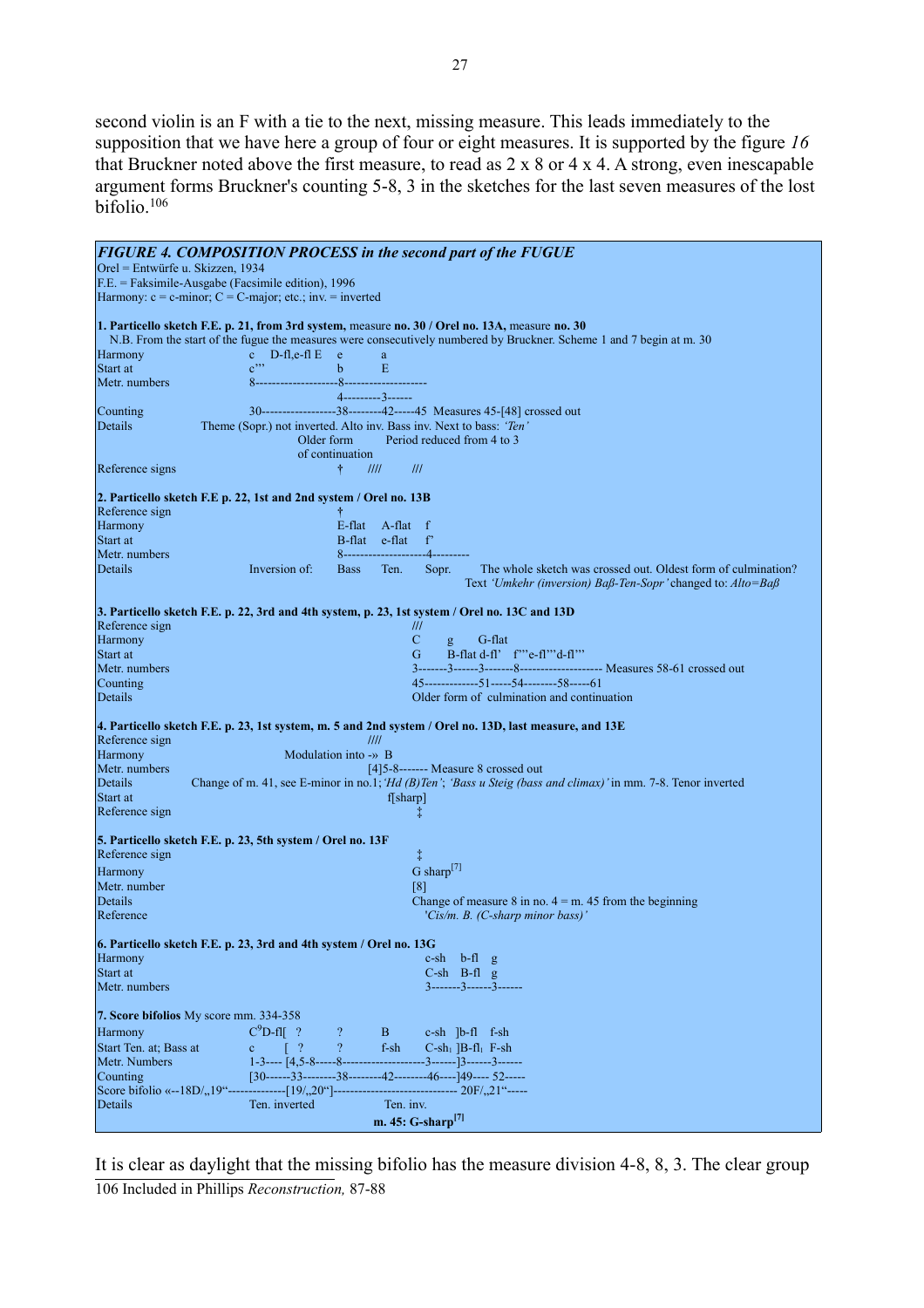structure of the whole fugue is  $2 \times 8$ ,  $4$ ,  $3 \times 3$ ,  $2 \times 8$ ,  $3 \times 3$  or, taking the theme entries in the first measures of the groups as standard, 5 x 4, 3 x 3, 4 x 4, 3 x 3. In the sketches too, which will be reviewed below, several groups of 8 and 4 measures follow the interlude (first sequence) of 3 x 3 measures that already completely agrees with the end result.

Again it is worth while to analyse the creative process. See **Figure 4: Fugue**, that for the greater part, but not completely, follows Orel. See Orel nr. 13A-G and F.E. 21-23. These three pages are a model of Bruckner's working method. Already in the sketches, the measures in the fugue are counted from the start. The first 29 measures  $(2 \times 8, 4, 3 \times 3)$  return broadly in the working out on the score bifolios. Therefore, Figure 4 starts at measure 30. The first draft (see **Fig. 4.1)** has the theme in the soprano in C minor, and reaches D-flat major 2 measures later. As in the exposition of the movement after the third statement of the main theme, the descending movement in the same double-dotted rhythm, is continued in the next 4 measures, here modulating. After that the theme is inverted for the first time, in the alto (E minor, m. 38) and then in the bass (A minor, m. 42). The last four measures (42-45) are reduced to a group of three. Next to the bass voice is written *Ten[or]*.

The sketch contains three reference signs. The first (†) points to the second sketch, a revision of the second half of the first. See **Fig. 4.2**. Here, E minor and A minor are replaced by E-flat major, A-flat major and F minor (mm. 38-49), with the theme inverted in bass, tenor and soprano successively. The text *Umkehr Baß-Ten-Sopr - inversion bass-tenor-sopr* is however replaced by *Umkehr Alto=Baß - inversion alt=bass* and the whole sketch is crossed out. We have to return to the first sketch.

The second sign (///), at measure 45, regards to sketch nr. 3 (see **Fig. 4.3**), which adds three more groups of 3 measures to the last 3 measures of nr. 1, in C major, G minor and G-flat major (mm. 45-53). Next comes a new development of the descending tail or aftermath of the theme, again in groups of 4, now starting in the upper voice with F (mm. 54-61). Compare in the first sketch measures 34-37: E-flat minor, E major. This third sketch (maybe the second too) is to be seen as an older form of the later culmination in the score, in C-sharp minor, B-flat minor and F-sharp minor (3 x 3 measures, see **Fig. 4.7**), followed by the aftermath.

Not satisfied with the result, Bruckner returns to the last measure in E minor of the first sketch, writes a third reference sign  $(\frac{1}{\sqrt{2}})$  and changes this measure (41), which connected to A minor, into a connection to B major. See **Fig. 4.4**. In sketch 13D of Orel's edition, the new version of measure 41 is placed without a number after measure 58-61 (crossed out), the last group of the aftermath. In Orel 13E follow four<sup>[107](#page-27-0)</sup> measures in B major. Orel thinks that sketch 13E is the replacement of 13D. He however overlooks the sign (////) and so he does not see that the revised measure is number 41. In his interpretation, the B major would only come in measure 58. It concerns however a new continuation of the E minor from the first sketch and replaces the A minor, from measure 42. This new fragment (Orel gave it a wrongly placed key) starts the theme inverted on F(-sharp) and is indicated, as *Hd Ten – B-major tenor*. Underneath the last two measures is written: *Bass u. Steig. [erung] - bass and climax*.

In its turn, the last measure (45) of the B-major is replaced, via the sign  $(\ddagger)$ , for a new measure (Orel 13F), that ends with the note G-sharp, to interpret as G-sharp<sup>7</sup>and so pointing to C-sharp (minor). See **Fig. 4.5**. At this crucial moment Bruckner uses an obvious V-I progression, a reminiscence of the old symphonic tradition of a regular recapitulation of the main theme. However, it is not the tonic<sup>[108](#page-27-1)</sup> but the leading note C-sharp that is the goal and therefore this moment can be called a 'false' recapitulation of the main theme. A subtle specimen of musical humour<sup>[109](#page-27-2)</sup>

<span id="page-27-0"></span><sup>107</sup> Thereby the group of 3, mm. 42-44 in Scheme 4.1, is restored into a group of 4. The consequence is that the culmination in the score starts one measure later than in the sketch-version in Scheme 4.3.

<span id="page-27-1"></span><sup>108</sup> Rainer Boss *Symphonische Gestaltung und Fuge,* keeps far from speculation, but oversaw in Phillips' *Reconstruction* score the Cis-moll sketch and expected here D-moll! Also Werner Notter, see N.E. 173, n. 219.

<span id="page-27-2"></span><sup>109</sup> According to Ebbe Tørring *Recapitulation procedures in Bruckner's symphonies* In: *The Bruckner Journal,* Vol.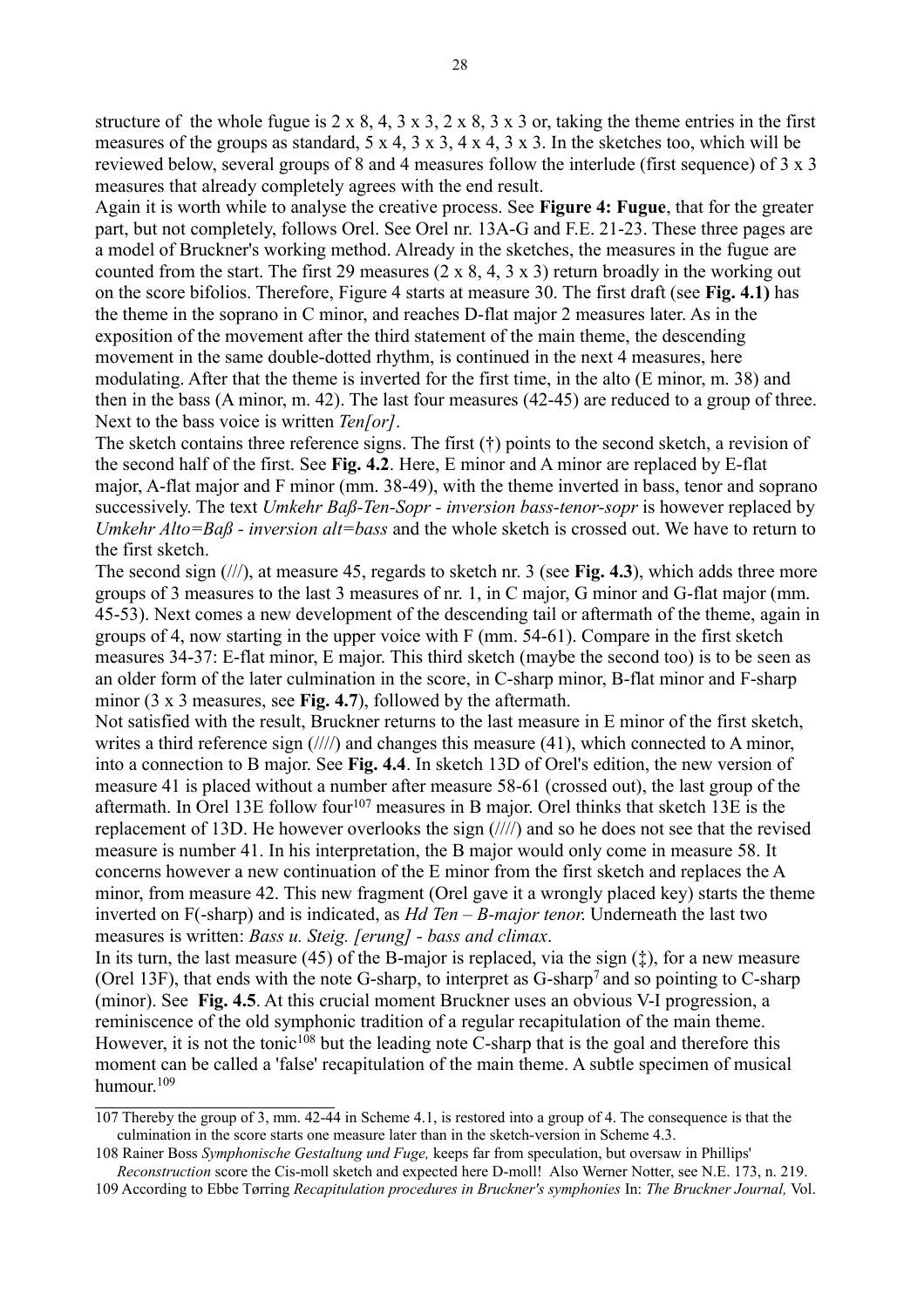Eventually in the last sketch, see **Fig. 4.6**, appears the penultimate form of the culmination in Csharp minor, B-flat minor and G minor  $(3 \times 3)$ . It replaces sketch nr 3. In the score, G minor eventually changes to F-sharp minor, with dissonant D's in the Horns.

Thus the last seven measures (42-48) of the lost bifolio are known, at least schematically: the tenorvoice (4 measures) starting with F-sharp in B major and only in the last two measures a fast modulation and climax into the dominant of C-sharp (minor). Next the first three measures of the culmination. Here, the bass is known, while the tonality is indicated by *Cis m.[oll] B[aß] - Csharp minor bass*. This interpretation of the last seven measures completely agrees with Phillips' *Reconstruction*. [110](#page-28-0) The complete composition process is however discussed here in the hope to find clues for the first nine measures of bifolio  $[19/120^\circ]$  too.

After reaching in sketch form the culmination in C-sharp minor, for the composer the course is clear enough to bring it into the score. See **Fig. 4.7**. The process however goes on. The first group which in sketch began in C minor (rectus in the soprano), appears in the score inverted in the tenor (viola and violoncello) – compare the text *Umkehr. Alto=Bass* in sketch no. 2 – with C, complemented by the horns into a C major chord (m. 30). At the same time, *gleichz.*, the soprano starts rectus with D-flat<sup>3</sup>. So, C major becomes  $C^9$ . D-flat in the first two measures (30-31) can be seen as anticipation of D-flat major in measure 32. Moreover, there is a new element, the syncopated countervoice *1/4 sp[äter] - a quarter note later* in violin 2 and clarinet. In the sketches there is no trace of syncopation. So, that also was brought into the score directly. It is clear that this syncopation continues in the whole lost bifolio, for it is still there in the next one and plays an important role in the continuation. Maybe the descending figures in the uppervoice of the sketches return in this way syncopated in the score. In inversion they undergo a separate development after the culmination.

Because of these differences between sketches and what we have in score,<sup>[111](#page-28-1)</sup> I am reluctant to use all of the last extant sketches for the first nine measures which, strictly speaking, would be possible.[112](#page-28-2)

The last identifiable course, starting from 3 measures before the lost bifolio is in sketch: C minor/D-flat major, rectus, 4 measures; E-flat minor/E major, modulation/transition to inversion, 4 measures; E minor, inversion, 4 measures, in the 4th measure connection to B major; B major, inversion, 4 measures, in the 4th measure G-sharp; C-sharp minor, 3 measures.

In the sketch of the first group, (mm. 30-33) the end result was already partly visible as modulation from C minor to D-flat major. See **Fig. 4.1**.

Measures 5-8 (mm. 34-37), (sketch for the second group), are a modulation from E-flat minor to E major with the help of the tail of the theme after which the theme is inverted for the first time. I see the modulation as transition to the appearance of the inversion. In score the inversion already appears in the foregoing first group of four (m. 30), immediately after the first sequence. On the supposition that we have in the lost bifolio a (second) sequence<sup>[113](#page-28-3)</sup>, one may assume that in the 'definitive' version the theme is inverted in the second (m. 34) and third (m. 38) entries as well, because this is still the case in the fourth entry (m. 42). So, for the four measures (mm. 34- 37) of the second entry, Bruckner probably wrote a new course directly into the score. Especially this second group in the sketch is not satisfying as continuation of the first group in score where the main theme was already inverted. Therefore I found it necessary to adapt this second group to the first.

<span id="page-28-3"></span>113 N.E. 174

<sup>13, 2 (2009), 22-26,</sup> the finale of the 4th symphony (1880) has a false recapitulation, in E minor, instead of E-flat. Tørring analyses more forms of pseudo-recapitulations.

<span id="page-28-0"></span><sup>110</sup> Except the note f-sharp in m. 44. I read it as g-sharp. In D.Fr. f-sharp. The next note e-sharp should be e. In S/C right.

<span id="page-28-1"></span><sup>111</sup> John Phillips (N.E. 173, n. 220) cited Orel 110\*: "...infolge der starken Abweichung von der Skizze ..."

<span id="page-28-2"></span><sup>112</sup> It was done in the S/C-score.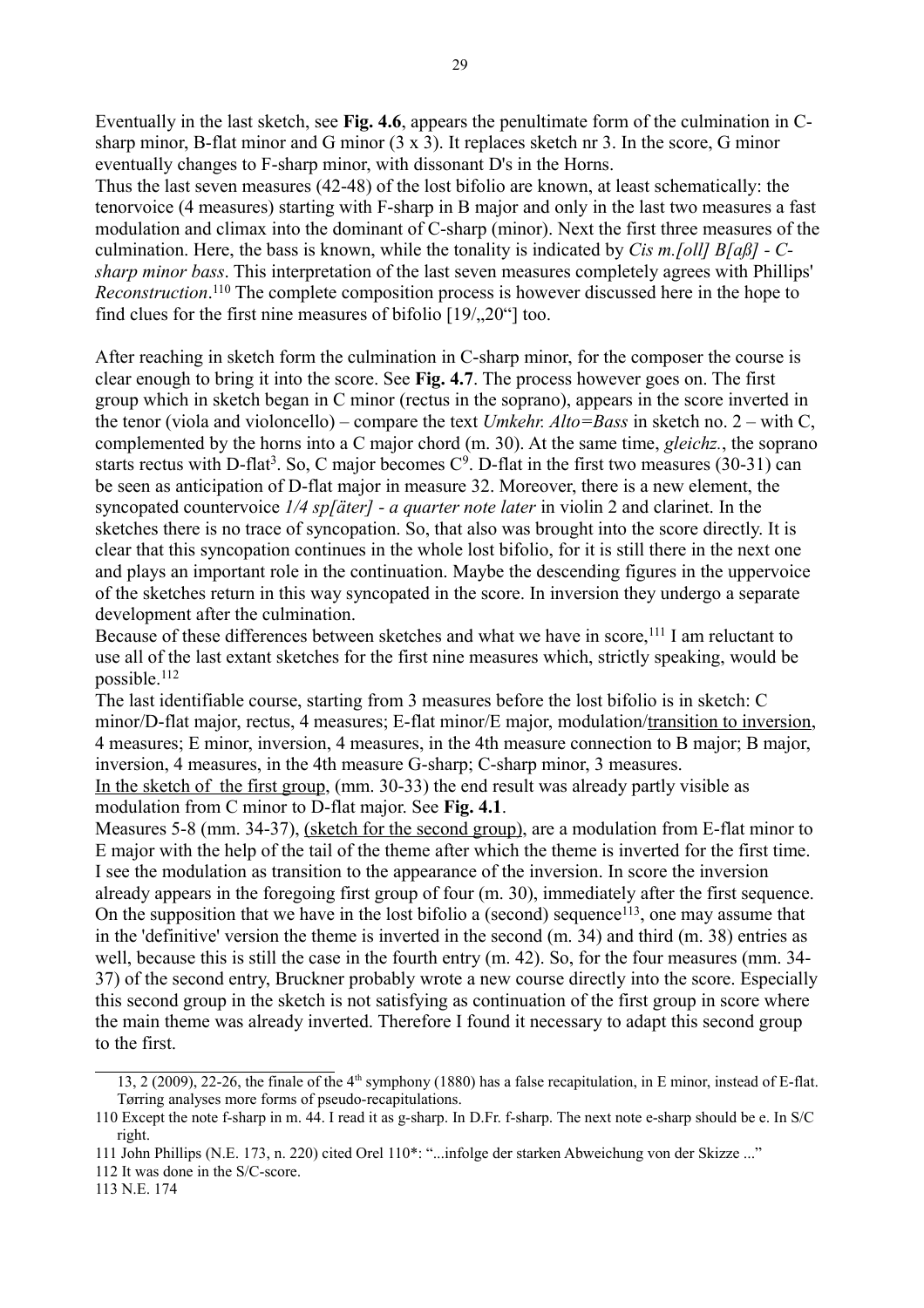In the sketch for the third group (mm. 38-41) the tonality is E minor, and, besides a start in B in inversion in the '*Alto*' (viola), there is a whole note E in the bass, resulting from the foregoing descent. The last measure, 41, was even revised in a late stage as we saw, so that we must take up most of the sketch. Yet, probably in writing it in score this passage was also revised, as the foregoing period. I hesitated to use the viola as it is. Eventually I let it start as tenor with E and took over the revised measure 41.

The fourth group (mm. 42-45) was discussed above.

The whole passage can be seen as a three voice development of the theme with the tenor as leading voice, the soprano reflecting it and the middle voice in *Engführung*. This middle voice<sup>[114](#page-29-0)</sup> is double, it forms a tritone between second violin and clarinet. There are horn chords, as in the first sequence, but from the absence of the double basses, we can conclude that the orchestration was lighter, whilst a fast climax follows only in the last two measures, following Bruckner's indication *Bass u. Steig.[erung].*

In this 'second sequence' of  $2 \times 8$  or  $4 \times 4$ , the first entry of the theme is in the tenor at C, while the fourth is at F-sharp. In my score from 2002[115](#page-29-1) the four tenor entries made a whole-tone walk through the tritone, which has such a striking presence in this Finale: C, D, E, F-sharp. C, E and F-sharp are extant in score or sketch. Shortly before the end of the Adagio we heard the reversed course, in the bass: C, B-flat, A-flat, F-sharp. The sketches show that a sequence was not a preconceived plan here, in contrast with the first sequence, which already appears in the oldest sketch (F.E. 27). The succession of sketches discussed above suggests a crystallization process in which eventually three elements, that were more intermixed in the earlier sketches, follow each other: 1. the inversion in the tenor (viola and violoncello), this became the 'second sequence'; 2. the culmination [in C-sharp minor, B-flat minor and F-sharp minor]; 3. the continuation by the inverted tail or aftermath of the theme on the organ point A-flat.<sup>[116](#page-29-2)</sup> In order to stay closer to the sketches and to avoid a too great uniformity, I eventually took up somewhat more of them than in 2002. The sequence C, D, E, F-sharp was retained. So we have some speculation in the second and third group. The tenor in inversion from the fourth group, at F-sharp in B minor, can be derived without any change from the sketches.

The last three measures of  $[19/120^\circ]$  contain the preliminary culmination in C-sharp minor - the 'false recapitulation' and thanks to the sketch of the bass and the given indications of the tonality they can be reconstructed relatively easily by analogy with the next two groups in B-flat minor and F-sharp minor. The large intervals between the three entries appeared already in the second sketch (**Fig. 4.2**) as bass, tenor, soprano (there still 3 x 4 measures).

Strikingly, in the initial form in the exposition the theme uses all twelve tones of the chromatic scale and consists almost always of leaps of sixths and fourths, so that the main notes and the sixteenth notes form descending thirds. In the first sequence  $(3 \times 3)$  after the fugue proper the theme is formed of diminished leaps and chords. In inversion in the second sequence (2 x 8) it modulates in the sketches as well as in score a few times a half tone upwards, while in the culmination (3 x 3) it is completely built on triads.

Finally, something must be said about a rhythmic aspect of the connection of the sentences in the fugue. In the sketches and on the two replaced bifolios for the fugue, 17C and 17F, this rhythmic formula  $\rightarrow$   $\rightarrow$   $\rightarrow$   $\rightarrow$   $\rightarrow$  is used. In the 'definitive' score of measure 1-20 on bifolio 17°D/ $\cdot$ 18" and  $18D/19$ , 1st p., it got another form<sup>[117](#page-29-3)</sup>,  $\frac{1}{2}$ ,  $\frac{1}{2}$ ,  $\frac{1}{2}$  but in the sketches reviewed here for the lacuna the first form still appears, even in the late revised measure 41. The sketch in **Fig.** 

<span id="page-29-0"></span><sup>114</sup> It is reminiscent of the *Gewitter* (storm flashes) motif in Die Walküre, which has tritones too.

<span id="page-29-1"></span><sup>115</sup> *TBJ,* Vol. 7:2 (2003) 30, Musical example 2, Continuation of the fugue

<span id="page-29-2"></span><sup>116</sup> Paul Hamburger called this passage appropriately 'haut-plateau' (table-land). P.-G. Langevin, 210

<span id="page-29-3"></span><sup>117</sup> Reviewed before, see note 104 earlier in this paragraph.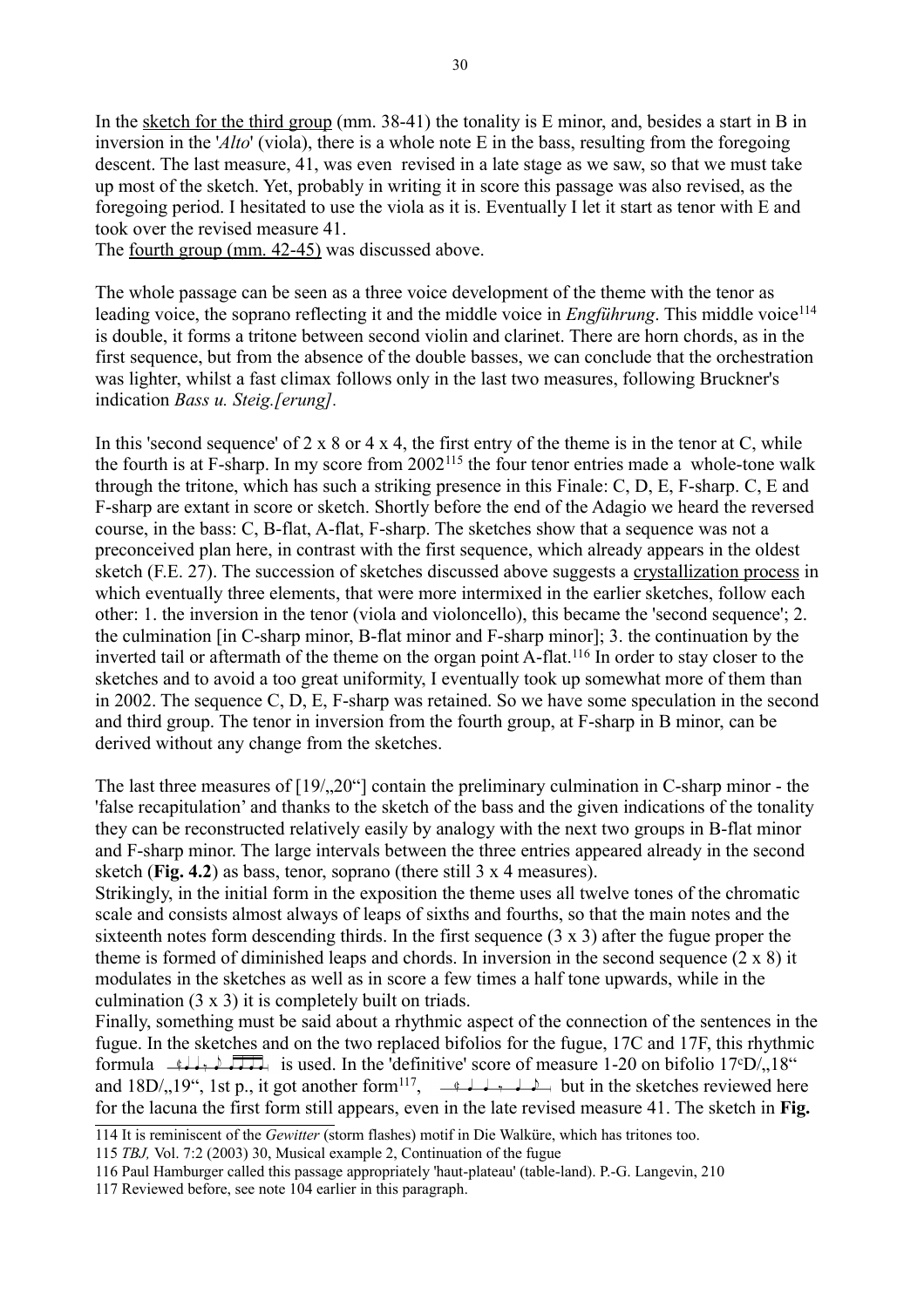**4.5** (the modulation to G-sharp<sup>7</sup> in measure 45), is a simplification  $\frac{d}{dx}$  +  $\frac{d}{dx}$  of the original formula. So, there are different possibilities for the first half of the lost bifolio, groups 1 and 2. This rhythmic formula can be absent, as already in the first sequence before the gap, or it can appear in one of the above mentioned forms.

# **Summary**

The tie on the last note before the lacuna of bifolio  $[19/120^\circ]$  indicates that the groups of three measures are not continued.<sup>[118](#page-30-0)</sup> The measure grouping of the lost bifolio must be: 4-8, 8, 3. The last seven measures from the sketches lead convincingly to the next bifolio and can be used and elaborated. The first nine must have been revised when Bruckner brought them into the score. So, of the second sequence that is at issue here, the second 4-measure group in my score is a sequence of group 1. In group 3 the existing sketch was adapted to maintain the sequence C, D, E, F-sharp.

In the whole 4 x 4 measures sequence the bass is silent (there are rests in the last three measures of bifolio 18D/, 19"), in contrast to the first sequence. Only in the last two measures of the fourth group Bruckner writes explicitly in the sketch: *Bas[so] u[nd] Steig[erung] - bass and climax*. The first group of the culmination (3 x 3 measures) of the fugue was reconstructed and orchestrated following the example of the next two groups in the score. *Compared with the score from 2002, something more was utilized from the sketches.*

*5. Gesangsperiode in the recapitulation* Orel no. 13 H, 13 I; N.E. 174; Reconstr. 105-108 = bifolio [24/<sub>1</sub>,25<sup>\*</sup>]; F.E. 24, 2nd system, 25, 3rd system; 165-166 = Bifolio 5B, m. 9-14; D.Fr. 61-63, 97, 114.

For the first part of the development and for the fugue there exist many sketches and several replaced score bifolios. After the culmination in C-sharp minor in the fugue, there are no replaced bifolio's anymore. The *Gesangsperiode* coincides only partial with the exposition. The simple theme shows, as always in Bruckner, unexpected possibilities. Two bifolios are missing:  $[24/25<sup>o</sup>]$  and  $[27/28<sup>o</sup>]$ . The latter will be reviewed in paragraph 6.

Orel in his *Übersicht[sparticell] - survey in short score* keeps all missing bifolios open, [24/  $0.25$ "] as well. On p. 116<sup>\*</sup> he refers to the last page of bifolio 4C/ $0.5$ ", which is not right, and the continuation on bifolio 5B of the exposition. The solution is implicitly present in Orel, but apparently not seen by him. William Carragan was the first to draw the right conclusion here. The beginning of the *Gesangsperiode*, the last six measures of bifolio 23D/, 24", are also, with the text *Gesangsp.,* on the sketch F.E. p. 24, second system (Orel 13 H). It is continued another six measures<sup>[119](#page-30-1)</sup> and refers by means of a vi-de sign to the four measures of F.E. p. 25, third system (Orel 13 I.) At the end is written *Fis d. in Gesangsp. wie in 1. Abth. Dann - F-sharp major in Gesangsperiode, as in 1st part. Then*, a clear reference to a passage in the exposition. When the first six measures of this passage are used (mm. 9-14 from bifolio 5B), the gap is bridged and the continuation is on bifolio  $25D/26$ . See Reconstr. 105-108.<sup>[120](#page-30-2)</sup>

By this means  $[24/1,25^\circ]$  is the only missing bifolio (there is no older, replaced bifolio either) that with great probability can be reconstructed on the basis of sketches and a fragment of the exposition. Therefore it is also the only gap where Samale et al. and all later performing versions came to the same conclusion as Carragan. Instrumentation and additions are however different.

<span id="page-30-0"></span><sup>118</sup> The tie also in a pencil sketch for the  $2<sup>nd</sup>$  violin on the same page.

<span id="page-30-1"></span><sup>119</sup> This system seems to have 8 measures, but the first 2 and the last 2 measures are repeated.

<span id="page-30-2"></span><sup>120</sup> The meaning of the word *Dann* is not exactly clear, but it must be something like *after 5B, continue with the sketches*. See F.E. p. 26, 2nd and 3rd system, p. 25, 2nd system. They were elaborated by the composer on the next two score bifolio's,  $25D/26$ " and  $26F/27$ ".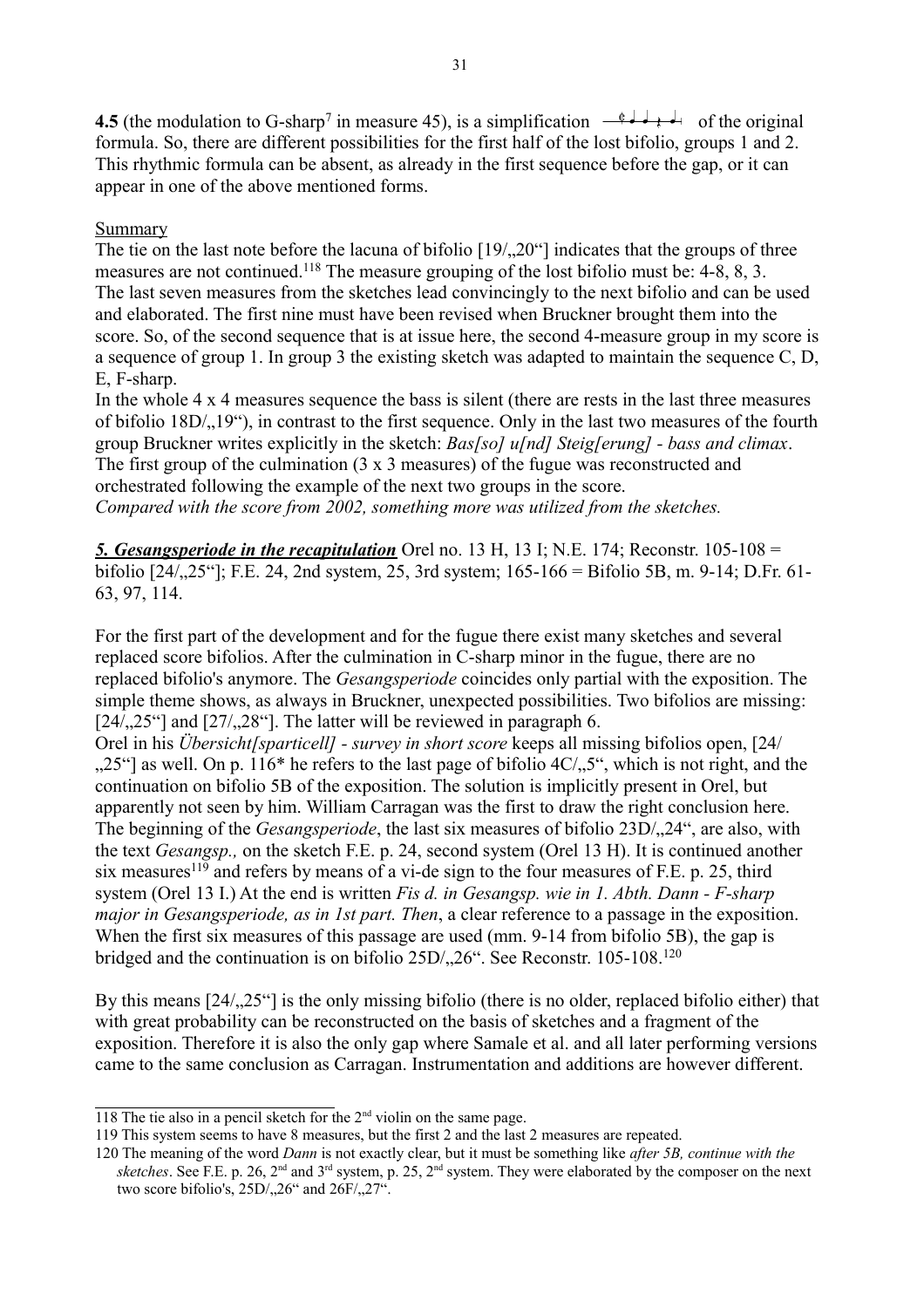### Summary

Bifolio  $[24/25^{\circ}]$  can be reconstructed with the help of sketches that partly overlap the existing foregoing bifolio. The sketches refer to a part of the exposition that partly overlaps the next bifolio. *No difference with the score from 2002.* 

*6. End of Gesangsperiode in the recapitulation, transition to recapitulation of the Chorale*  Orel no. 13 K; p. 143\* J; N.E. 174-175, musical example 26; Reconstr. 117-120 = bifolio [27/ ., 28"]; F.E. 24, 3rd and 4th system, 25, 1st system, 26, 1st system; D.Fr. 67-70, 98, 114-115.

In the last part of the recapitulated *Gesangsperiode*, bifolio [27/, 28"] is missing. Orel and Phillips transcribe here a 16 measure particello sketch, that starts with the last 4 measures<sup>[121](#page-31-0)</sup> of F.E. 24, 3rd system. Before the sketch Bruckner writes: *Fis d[ur] 2. Abth. Hier weiter.* One can not really prove that  $26F/27$ " is followed directly by the sketch, but it is possible.

The sketch begins with the theme in the cello (4 measures). Next, in the soprano, the obstinate motif – the sixth leaps are now widened to octaves – gets a countervoice in the bass consisting of descending quarter notes of which only the first and third measure are clearly noted down. The last notes of the sketch (F.E. 25,  $1<sup>st</sup>$  system) make the octave leap D and here Bruckner wrote Schluss d m[oll] - End D minor. The next bifolio, 28E/<sub>n</sub>,29", starts in D minor with string triplets as preparation for the return of the Chorale. The first measure of the bifolio is the fifth of a period, so that the D minor probably started four measures earlier.<sup>[122](#page-31-1)</sup> In that case the missing bifolio should have at least 20 measures. This deviates from the normal pattern of 16 measures. Not mentioning the bifolios with number 1, bifolios with more measures are extensions of discarded bifolios. The composer simply divided pre-ruled measures in two, where ever necessary. For instance on  $6eB$ , 7B, 7C/, 8". On the bifolio before the gap, 26F/, 27", Bruckner drew the measure lines himself.<sup>[123](#page-31-2)</sup> This could also be the case in the missing bifolio. There is no trace of an earlier, replaced bifolio.

The sketch with upper voice and bass, and its place in the score point to a double-unison<sup>[124](#page-31-3)</sup> as conclusion of the recapitulation of the *Gesangsperiode*. The incomplete countervoice must be completed and together with the already complete upper voice it can land on the fifth  $D_1-A_1$  via a tritone connection (A-flat minor **–** D minor), not the first in this score. On this foundation we can build the accompanying triplets of the Chorale. They start in my score pianissimo in the first measure of the period, analogous to the continuation on 28E/ $\alpha$ , 29". Two *locos* in the second half of the double-unison suggest a diminuendo. The whole sketch was adopted unchanged and follows the text S*chluss d m[oll]*. Bifolio  $[27/28<sup>o</sup>]$  in this way gets 20 measures.

Phillips takes into consideration the *vi-de* that begins in the 4<sup>th</sup> page of 26F/<sub>1</sub>,27<sup>"</sup> and supposedly should end in the last page of the lost bifolio at a point were A is in the uppervoice.<sup>[125](#page-31-4)</sup> In S/P/C/M, between the *Schluss d m* and the start of the build-up to the Chorale, a repetition is inserted of the so called *Gregorian motive* that we heard somewhat earlier. Here, it leads to a<sup>2</sup> and the D minor is emphasised by a *fff* culmination. Maybe the *vi-des* [126](#page-31-5) are connected to

<span id="page-31-0"></span>121 In contrast with Phillips earlier N.E., 174, we must follow his Reconstr., and base mm. 3 and 4 not on F.E. 26,

<sup>1&</sup>lt;sup>st</sup> system, last 2 measures (Orel \*143, J, *cello*; S/M 117: *Variante*) but as well on F.E. 24, 3<sup>rd</sup> system.

<span id="page-31-1"></span><sup>122</sup> Reconstr. 117, n. 1; already in N.E. 174

<span id="page-31-2"></span><sup>123</sup> idem

<span id="page-31-3"></span><sup>124</sup> Elaborated in S/M, S/P/C/M and Letocart

<span id="page-31-4"></span><sup>125</sup> N.E. 175; Reconstr. 117, n. 1 and 120

<span id="page-31-5"></span><sup>126</sup> There are five vi-des in the score, all in the second part. In three cases begin or end is on missing bifolios. The vi-des are discussed in John Phillips *The facts behind a 'legend'* (o.c.) 275-276. An original statistical approach in: Edwin Banta *On the circumstances surrounding loss of bifolios from the finale of Bruckner's ninth symphony.* In TBJ, Vol. 17:2, july 2013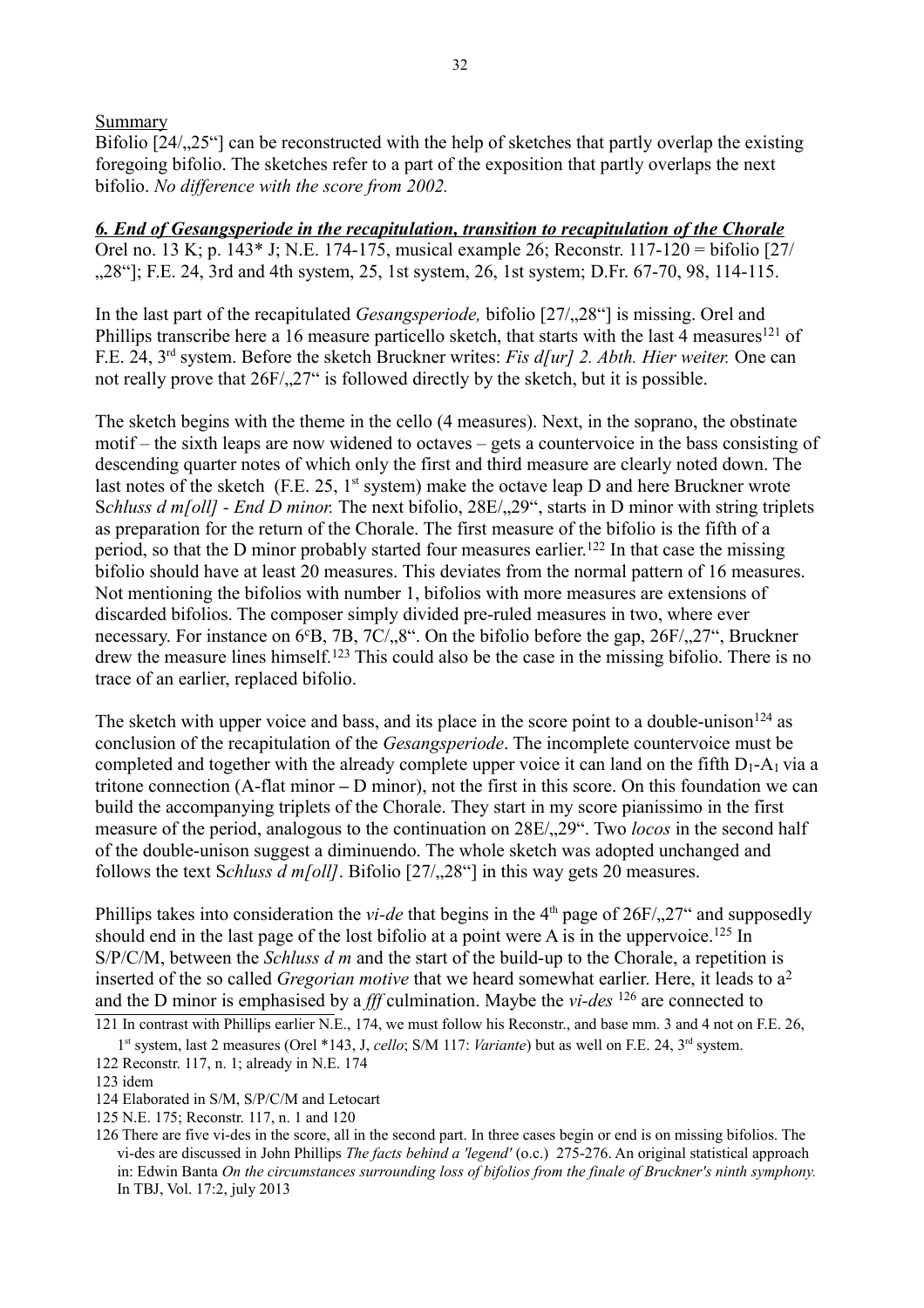Bruckner's earlier search for a connection to his *Te Deum*. A *vi-de* jump to A in a lower octave is possible and an insertion is not necessary. Connections with or without a *vi-de* jump do not have to be exactly the same. One of the vi-de jumps in this Finale would replace the second sequence in the fugue and its continuation by the *unis. C-moll* in the build-up after the fugue.[127](#page-32-0) Without *vi-de* jump the connection is to C-major with a ninth; when the jump is made, it connects to Cminor.

# Summary

For the lost bifolio  $[27/28^\circ]$ , the sketches F.E. 24-25 can be utilized. The last part of the *Gesangsperiode* is followed by a *double-unison* that, after a diminuendo (deduced from two *locos* in the sketch), ends in D minor. Here the triplet figures, continued in the next bifolio, can start the build-up to the recapitulation of the Chorale. *No difference with the score from 2002.*

*7. Continuation of the Chorale in the recapitulation* Orel no. 44; N.E. 175-176, musical example 27; Reconstr. 129-132 = bifolio  $[30/31^\circ]$ ; D.Fr. 76, 99, 116; Bruckners Neunte im Fegefeuer der Rezeption 23, 46.

The Chorale recapitulation starts in D major<sup>[128](#page-32-1)</sup> and is not, as in the exposition, accompanied by string triplets, but by the Te Deum accompanying motif, in eighth notes as in the Te Deum itself. The first two sentences (16 measures) follow the exposition. To his *Streichersatz* Bruckner added already the main wind part of the first trumpet. It is almost inconceivable that he would not have intended a completely orchestrated Chorale recapitulation. With only one trumpet the expression is melancholic and very different from that in the exposition and the balance with the exposition is upset. Moreover, the long building up to what was to be a culmination would loose sense. In this case, where all data are known from the exposition, it is obvious to complete the orchestration in the same way. Of the other performing versions only Carragan has continued the one quarter note f-sharp<sup>3</sup> for the flute in the first measure of the Chorale. The Te Deum accompaniment in the strings is much lower than the triplets in the exposition. After the first 16 measures follow 2 measures with the theme in the oboe on the notes  $b<sup>1</sup>$ , csharp<sup>2</sup>. Then the fragment breaks off. Bruckner did count the measures from the beginning of the Chorale, so demonstrably 16 measures are missing here. Bifolio  $[30/31]$  is wanting and there are no sketches either. In the next and last score fragment that we possess (Orel nr. 44, bifol. 21E  $=$  Phillips bifolio 31E/ $\langle 32^{\circ} \rangle$ , still or again the oboe has the theme, but instead of the Te Deum accompaniment there is now a triplet wicker-work in the strings. Orel saw this bifolio as number 21 and could not give it a place. Dozens of numbers, placed on the bifolio in a period after the composition of the music, give a tragic reflection of the mental state of entanglement to which Bruckner became a prey in his last months, but from which he also recovered temporarily.<sup>[129](#page-32-2)</sup> There could be no greater contrast between these confused numberings and the clear and well thought-out music itself. In spite of the unreadable number, the counting of the measures and the content, a free development of the Chorale theme, give enough certainty about the place of this bifolio.

John Phillips defends in his *Reconstruction*, 129 n. 1, the inversion of the chorale continuation as is realised in the S/P/C/M performing versions. The rendering of the periodic structure is right: "The periodic structure of the non-extant [30/, 31"] can most plausibly be reconstructed as -3-*12; 1-6- or -11-14; 1-6; 1-6 [...]; the triplet motive design which continues on the first p. of the following bifolio [...] may have begun in the 11th m. of*  $\left[30/0, 31\right]$  *[...]".* But Phillips continues: *"The last two mm. of the preceding as well as the first 2 mm. of the following bifolio [...] suggest*

<span id="page-32-0"></span>127 Reconstr. p. 84, 94

<span id="page-32-1"></span>128 Of course, only the start is in D major, yet it is surprising that already here the supposed tonic appears.

<span id="page-32-2"></span>129 Franz Scheder *Anton Bruckner Chronologie,* Tutzing: Schneider, 1996, 777.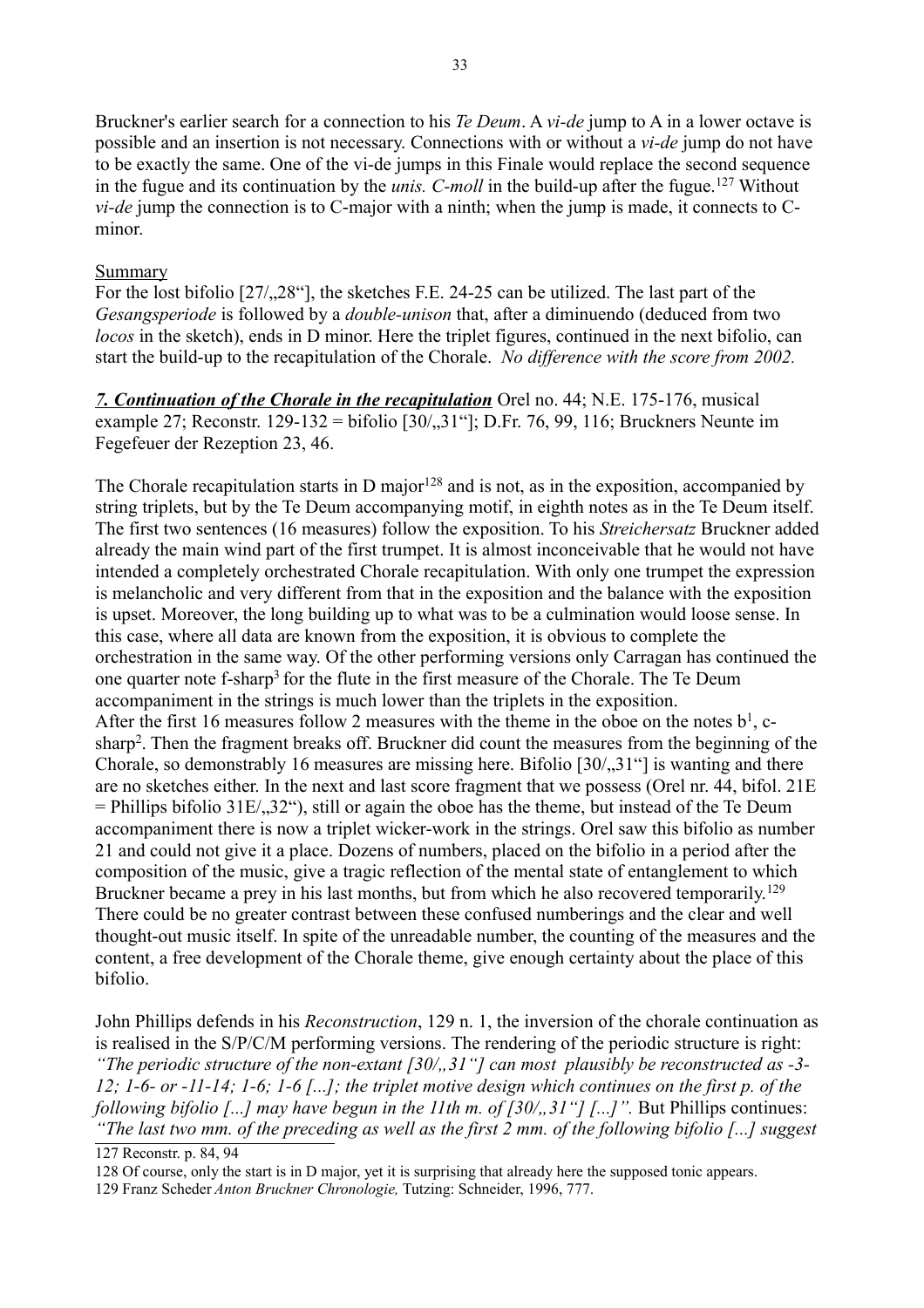*the possibility that the passage may have been derived as an inversion of the chorale theme (first 12 mm.) as well as of its 8-m. middle section. In any case, an exact inversion is possible. Cf. the exposition [...]*". The resulting melodic line is:  $b^1$ , c-sharp<sup>2</sup>, [d-sharp<sup>2</sup>, e<sup>2</sup>, e<sup>2</sup>, f-sharp<sup>2</sup>, a-flat<sup>2</sup>, aflat<sup>2</sup>,  $g^2$ ,  $f^2$ ,  $e^2$ ,  $e^2$ ]. The first interval (b<sup>1</sup>, c-sharp<sup>2</sup>) however, in the last 2 measures of 29E/,,30°, is a major second and not a minor as in Bruckner's chorale itself, so an exact inversion of the theme is not possible in this way. In fact we hear in S/P/C/M the first four measures of the theme backwards (in retrograde motion) and then a free inversion, or if one wants, a free retrograde motion of measures 5-8. In N.E., in reviewing the fugue the term *inversus* is used, in reviewing the Chorale the term *Umkehrung*. Phillips' analysis of this passage is reproduced in *Bruckners Neunte im Fegefeuer der Rezeption*. [130](#page-33-0) See there in the musical example: *x umgekehrt*; *y umgekehrt*. This confirms that it refers to retrograde motions. In fact only the first 4 measures are a precise retrograde motion. In Bruckner, inversions are common, but retrograde (crab) motions are difficult to find, if not entirely absent.[131](#page-33-1) The inversion of the interval F-sharp major/B-flat major, after measure 16 of the Chorale in the exposition is exact. In inversion it becomes C major/A-flat major, after measure 12. (An *Umkehrung* of the sustained note in measures 13-16 has no sense, as Phillips states.)<sup>[132](#page-33-2)</sup>

The following middle section is not a retrograde, but no more an exact inversion. A melodic inversion would be here: a-flat<sup>2</sup>, b-flat<sup>2</sup>, b<sup>2</sup>, b<sup>2</sup> (4 measures); c<sup>3</sup>, d<sup>3</sup>, e-flat<sup>3</sup>, e-flat<sup>3</sup> (4 measures). In S/P/C/M however it is chromatic: a-flat<sup>2</sup>, a<sup>2</sup>, b-flat<sup>2</sup>, b-flat<sup>2</sup> (4 measures); c<sup>3</sup>, c-sharp<sup>3</sup>, d<sup>3</sup>, d<sup>3</sup> (4 measures). Otherwise it doesn't connect to  $31E/132$ ". The chromatism makes possible a tritone progression, as in the exposition.

#### Other possible bridging

At the place where the data have left us in the recapitulation, there is in the exposition of the Chorale a middle section of two times four measures in the wind and the horns, that starts with a descending major second (oboe 1/2, clarinet 1/2). Here, in the recapitulation, the oboe has the ascending major second  $b^1$ , c-sharp<sup>2</sup>.

We can see these two oboe notes as the start of the middle section in inversion, beginning at the same point as in the exposition. The inversion in the main oboe part can be exact. When the middle section is played three times:  $b^1$ , c-sharp<sup>2</sup>,  $[d^2, d^2(4 \text{ measures})$ ; e-flat<sup>2</sup>,  $f^2$ , g-flat<sup>2</sup>, g-flat<sup>2</sup> (4 measures);  $g^2$ ,  $a^2$ , b-flat<sup>2</sup>, b-flat<sup>2</sup> (4 measures)] – together 12 measures – it ends in E-flat minor. With the triplets starting in E-minor, by a free movement of the bass, a common procedure in Bruckner, a very natural connection to the following bifolio is possible. In this way, in the middle section the main oboe line is saved. A tritone progression was not possible in the two extant measures. In the exposition it is a very dark and daring passage. Here in the inversion the dark character has disappeared. An additional argument for a continuation that is different from the Chorale itself is, besides the taking up of the theme from the trumpet by the oboe as in the exposition, the lighter orchestration in the strings – as in the exposition the double basses are silent.

After this passage the triplets return followed by a now indeed free reworking of the Chorale itself. The remaining 6 missing measures can be reconstructed on analogy of what follows in the first measures of bifolio  $31E/32$ .

#### **Summary**

For the lost bifolio [30/, 31"] no material whatsoever is extant. I see the last two oboe notes  $b<sup>1</sup>$ , csharp<sup>2</sup> in the foregoing bifolio as the start of an inversion of the middle section of the Chorale.

<span id="page-33-2"></span><span id="page-33-1"></span>131 On a small scale an inversion can be a retrogade at the same time. For instance the inverted *Te Deum* motif. 132 N.E. 175

<span id="page-33-0"></span><sup>130</sup> *Bruckners Neunte im Fegefeuer der Rezeption*, 46; 23 "... als strenge kontrapunktische Umkehrung". Also S/C 44/55 "Die Rekonstruktion basiert auf einer strengen harmonischen Umkehrung des Chorals in der Exposition."; 140/141. "a strict inversion".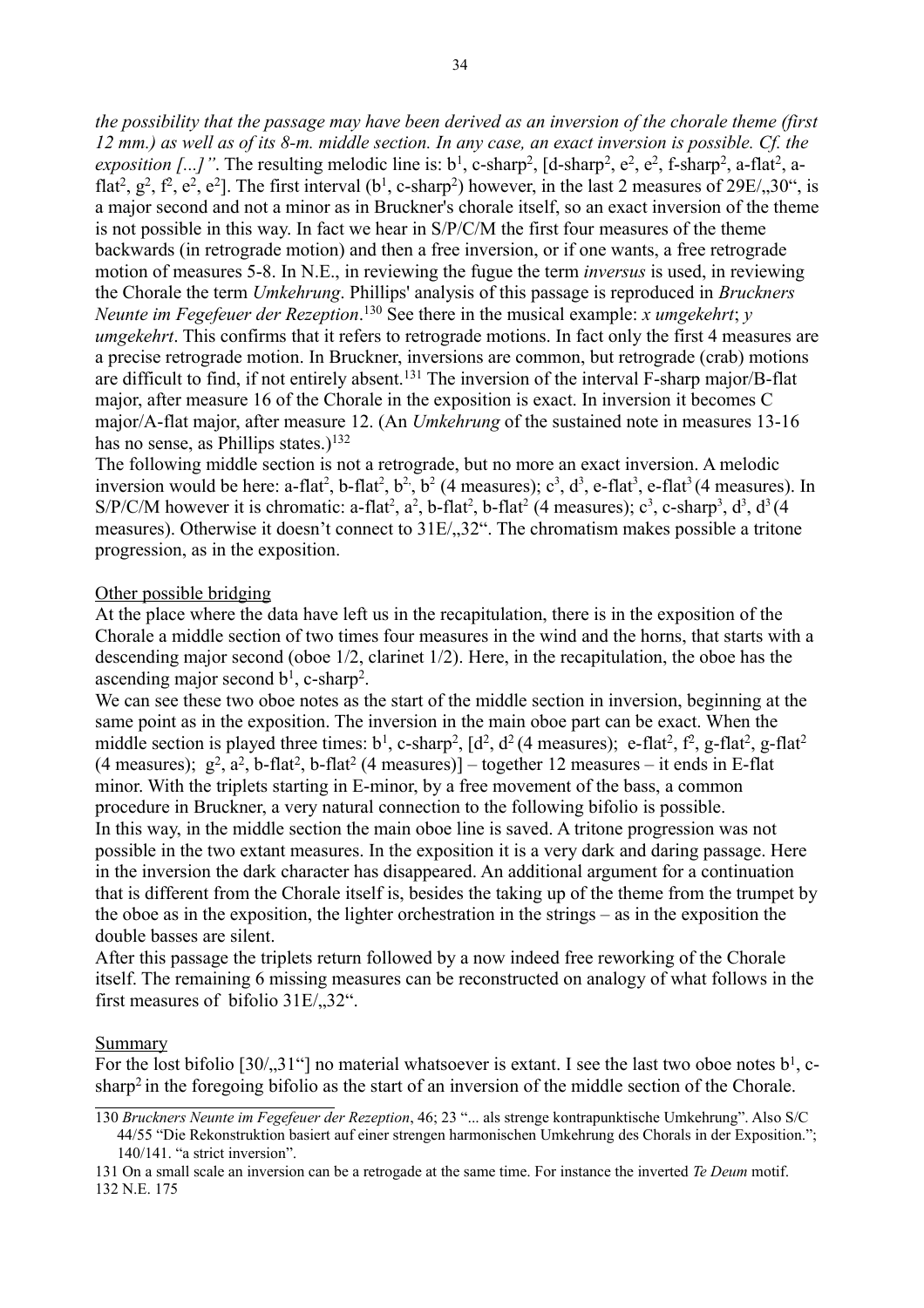The point where the triplets, with which the next bifolio starts, should begin can be deduced from the measure numbers. *No difference with my score from 2002.*

**-----o-----**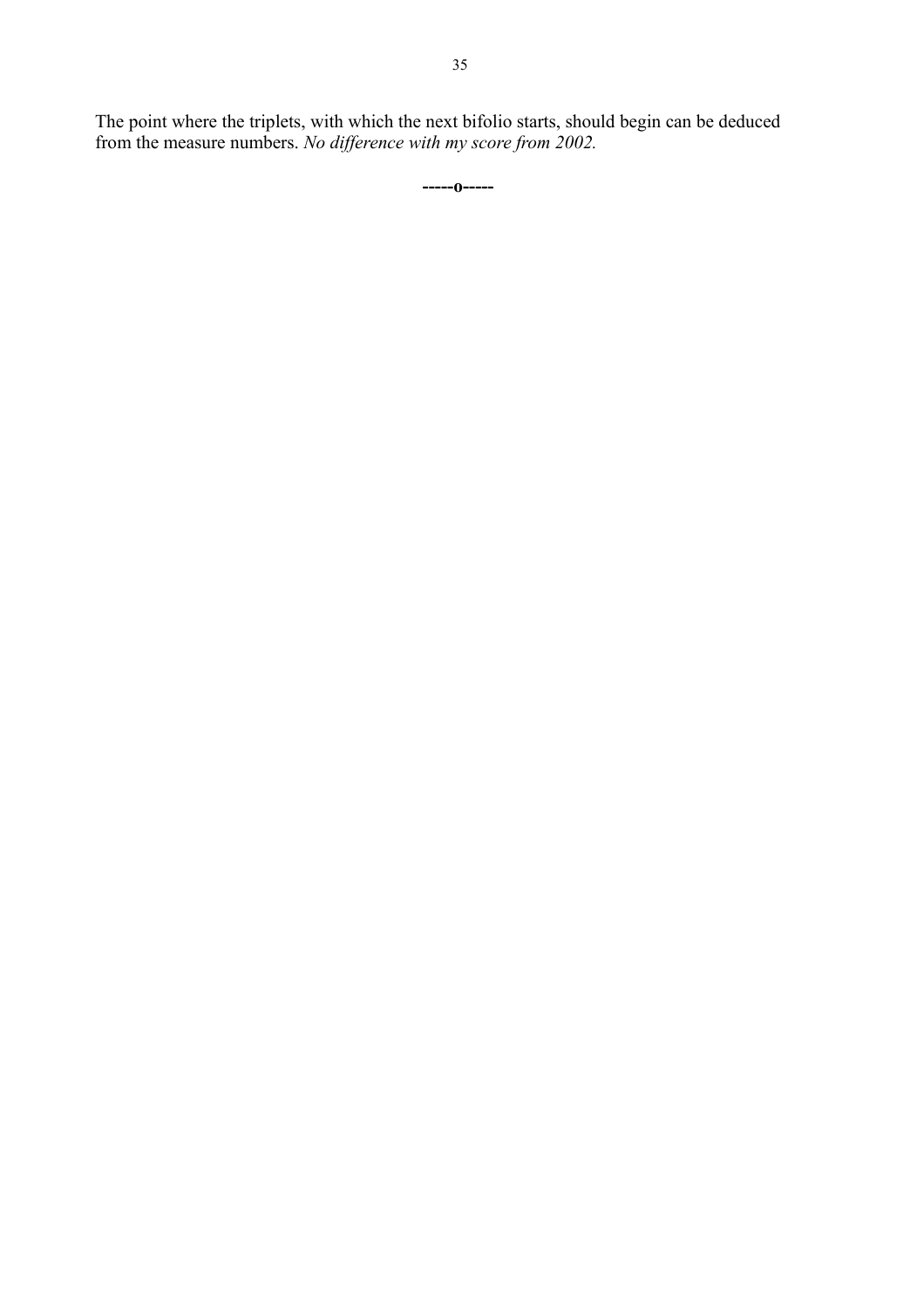#### **Preface to the performing score**

#### **Sources**

For an extensive account for the structure of the Finale and the selection of the sources for the performing score, see the text of the *Critical account*.

#### **Use of the sources**

The material used has been transcribed as conscientiously as possible. For practical purposes, the precautionary accidentals that Bruckner frequently wrote in have been omitted.

Additions and adaptations were limited to what would be necessary for performance. Staying close to Bruckner's transmitted material, the intention of the score is to make an uninterrupted whole - till the point where the material is too uncertain to continue, that is after the last preserved bifolio, close to the start of the coda. In the use of the musical material, different categories can be distinguished, according to the extent of supplementation that was necessary.

- **a.** Completely finished by the composer and adopted without any modification 178 measures Bruckner's filling-in of measure-rests is an indication for the degree of completion of a bifolio or a part of a bifolio. The measure-rests have been respected. The one exception (m. 207-208) belongs to category f.
- **b** . Not finished (the *Streichersatz* was finished by Bruckner), but adopted without additions 66 measures
- **c** . Not finished (the *Streichersatz* was finished by Bruckner), adopted without additions, but with interpretation of uncertainties in the wind parts 50 measures

This concerns mostly the interpretation of pencil wind parts and texts. It plays a role especially in the middle section of the score (Bg.  $15D/16''$ ,  $17D/18''$ ,  $18D/19''$  and  $20F/19''$ ). Before this section, much was finished by Bruckner, after it the finished portion of wind parts is small. Interpretation has been done with great restraint. See also the *Account of details*, p. V-IX.

- **d** . Additional instrumentation in the wind (the *Streichersatz* was finished by Bruckner*)* 106 measures Where Bruckner had not yet written in measure-rests, some instrumental additions have been made. Most originate from indications by the composer, the remaining additions have been restricted to what is really necessary. The recapitulation of the Chorale however has been fully orchestrated, in order not to disturb the equilibrium with the exposition. The great climax in the centre also calls for additional orchestration.
- **e** . Incomplete *Streichersatz* completed; some additions in the wind 32 measures In Bg. 3A, 12 measures of 5B and 2 measures of 12C, the strings were incomplete. They could however be completed without great difficulties. In one case (m. 93-96) a voice from a particello sketch has been added to an unfinished bifolio. This is the so-called *'lyrical counterpoint'*.
- **f**. Adaptation in order to make possible a joining of bifolios of different composition stages 12 measures Only in this case are some modifications inevitable. They are not at all arbitrary, but result from Bruckner's own indications, for example sketches on a not definitive bifolio, or a diverging continuation on a later bifolio.
- **g** . Elaboration of particello sketches or continuity drafts (SVE's) 59 measures

The issue is the use of particello sketches or continuity drafts where no bifolio has been transmitted. Elaboration has been done in harmony with the state of completion of the surrounding bifolios. The socalled*'double unisono'* that closes the recapitulation of the lyrical period however, calls for a heavier orchestration than the passages before and after it.

#### **h**. Filling in of lacunae 45 measures

In this case, neither bifolios, nor particello sketches nor continuity drafts are on hand. In m. 259-272 there exists an analogy with the discarded bifolio 12C.

The following table shows a survey of the entire score: the bifolios, continuity drafts and particello sketches that have been used; how far strings and measure rests were finished by Bruckner; the distribution in the score of the categories a-h reviewed above; a short explanation on categories d-h. The German instrument names of the score have been maintained.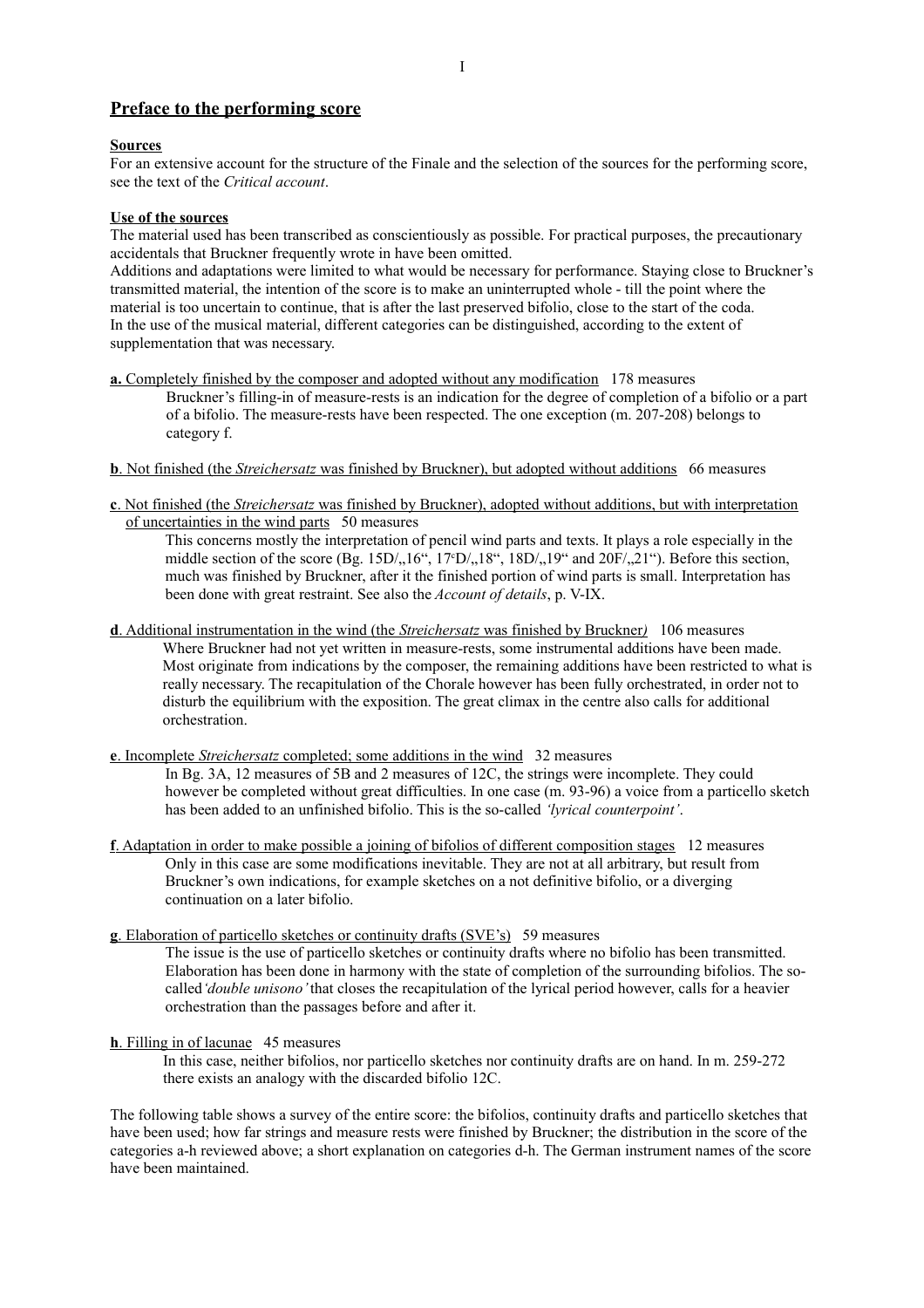### **TABLE – survey of the score**

|              | Manuscript                                           |                                |                |              | <b>Manuscript</b>                                    |                   |                                                                                       |
|--------------|------------------------------------------------------|--------------------------------|----------------|--------------|------------------------------------------------------|-------------------|---------------------------------------------------------------------------------------|
| <u>М</u> .   | <u>Bifol.</u>                                        |                                |                |              | M. Number Strings M.-rests                           |                   | <b>Additions category d-h</b>                                                         |
|              |                                                      |                                |                |              | <b>Category</b>                                      |                   |                                                                                       |
| $\mathbf{1}$ | $[1]:1^dC$                                           |                                |                |              | 1-20 20 a complete complete                          |                   |                                                                                       |
|              |                                                      |                                |                |              |                                                      |                   | 21-24 4 f complete complete Lighter orchestration adopted from Bifol. "2"E            |
| 25           | $,2^{\circ}E$                                        |                                |                |              | 25-58 34 a complete complete                         |                   |                                                                                       |
| 43           | $,3^{\circ}E$                                        |                                |                |              |                                                      |                   |                                                                                       |
| 59           | 2F                                                   | 59-60                          | 2              |              | d complete none                                      |                   | Unfinished orchestration supplemented                                                 |
| 61           | $[$ "4"]:3A                                          |                                |                |              | 61-76 16 $e$ incompl.                                | none              | Incompl. strings, woodwind and brass supplemented                                     |
|              | 77 [,,5"]:4C/,,5" 77-92 16 a complete complete       |                                |                |              |                                                      |                   |                                                                                       |
|              |                                                      |                                |                |              |                                                      |                   |                                                                                       |
|              | 93 [,,6"]:5B                                         | 93-96 4                        |                | e e          | incompl. none                                        |                   | Lacuna in Viol. 2 filled in according to Particello F.E. 33                           |
|              | $+$ F.E. 33                                          |                                |                |              |                                                      |                   | Hrn. 1/2 added                                                                        |
|              |                                                      | 97-100 4                       |                |              | e incompl.                                           | none              | Incomplete strings: 4 measure-rests                                                   |
|              |                                                      | 101                            | $\mathbf{1}$   |              | b complete none                                      |                   |                                                                                       |
|              |                                                      | 102-104                        | 3              |              | e incompl.                                           | none              | Viol. 2 supplemented: col 1                                                           |
|              |                                                      | 105-108 4                      |                |              | d complete none                                      |                   | Klar. $2/3$ on the analogy of the continuation                                        |
|              | 109 [,,7"]:6°B                                       | 109-122 14                     |                |              | a complete                                           | incompl.          |                                                                                       |
|              |                                                      | $123-126$ 4 f                  |                |              | adapted                                              | incompl.          | Viol. 2 'Variande'; Kb. arco replaces pizz.; m. 126 Vla.                              |
|              |                                                      |                                |                |              |                                                      |                   | and Vc. quarter note arco replaces half note tremolo                                  |
|              | 127 7C/ <sub>28</sub> "                              |                                |                |              | 127-206 80 a complete complete                       |                   |                                                                                       |
|              |                                                      |                                |                |              |                                                      |                   |                                                                                       |
|              | 145 $8B/9$                                           |                                |                |              |                                                      |                   |                                                                                       |
|              | 161 $9B', 10''$                                      |                                |                |              |                                                      |                   |                                                                                       |
|              | 177 10A/ <sub>2</sub> ,11"                           |                                |                |              |                                                      |                   |                                                                                       |
|              | 193 11A/ <sub>2</sub> 12"                            |                                |                |              |                                                      |                   |                                                                                       |
|              |                                                      |                                |                |              |                                                      |                   | 207-208 2 f complete complete Klar. 1 supplemented: first half of Te Deum-motif       |
|              | 209[,,13"]:12C 209-212 4 a complete complete         |                                |                |              |                                                      |                   |                                                                                       |
|              | $+, 13a$ <sup>"</sup> E                              | 213-214 2                      |                |              | e incompl.                                           | none              | Incomplete strings supplemented                                                       |
|              |                                                      | 215-224 10 g                   |                |              | $\alpha$ , $\alpha$ , $\alpha$ , $\alpha$ , $\alpha$ | incompl.          | Strings and Pk. in SVE "13a"E supplemented                                            |
|              |                                                      | 225-226 2 h                    |                |              | $\sim$                                               | $\blacksquare$    | Period completed                                                                      |
|              | 227 [,,14"]:                                         | 227-238 12 g                   |                |              | $\blacksquare$                                       | $\sim$            | SVE "13" <sup>b</sup> E elaborated                                                    |
|              | $,13^{\text{c}}\text{E}$                             |                                |                |              |                                                      |                   |                                                                                       |
|              |                                                      |                                |                |              |                                                      |                   |                                                                                       |
|              | 239 [,15"]:                                          | 239-242                        | 4              |              | b complete complete                                  |                   |                                                                                       |
|              | 13E/14                                               | 243-246                        | 4              | d            |                                                      | complete incompl. | Fag. 1/3 and Hrns added, as preceding measures                                        |
|              | $247 + 15 \text{°E}$                                 | 247-248                        | 2              | $\mathbf{f}$ | adapted                                              | incompl.          | 2 measures from 13E/, 14" adjusted to SVE , 15"E                                      |
|              |                                                      | 249-250                        | 2              | g            | $\blacksquare$                                       | $\blacksquare$    | 2 measures from SVE "15"E elaborated                                                  |
|              | 251 13E/ <sub>2</sub> ,14"                           | 251-256 6                      |                | b            | complete incompl.                                    |                   |                                                                                       |
|              | continued                                            |                                |                |              |                                                      |                   |                                                                                       |
|              | $257$ [14/,,15 <sup>o</sup> ]                        | 257-272 16 h                   |                |              |                                                      |                   | Missing bifolio filled in; m. 259ff on the analogy of 12C,                            |
|              | actual $[, 16^{\circ}]$ etc. $\parallel$             |                                |                |              |                                                      |                   | m. 11-14                                                                              |
|              | 273 15D/ <sub>,16</sub> "                            | 273-284 12 c complete incompl. |                |              |                                                      |                   |                                                                                       |
|              |                                                      |                                |                |              |                                                      |                   | 285-292 8 d complete incompl. Klar. 1 supplemented col Viol. 1/2; m. 289-290 Hrns col |
|              |                                                      |                                |                |              |                                                      |                   | Trp.: 'Tromp Corni'                                                                   |
|              | 289 16C/ <sub>2</sub> 17"                            |                                |                |              |                                                      |                   |                                                                                       |
|              |                                                      | 293-296                        | 4              |              |                                                      |                   |                                                                                       |
|              |                                                      | 297-298                        |                |              | a complete incompl.                                  |                   |                                                                                       |
|              |                                                      |                                | 2              | b            | complete none                                        |                   |                                                                                       |
|              |                                                      | 299-300                        | $\overline{2}$ | d            | complete none                                        |                   | Trp. $1/3$ , Pos. A/T, B, K-Btb. col strings: 'Blech'                                 |
|              |                                                      | 301-302                        | $\overline{2}$ | $\mathbf c$  | complete incompl.                                    |                   |                                                                                       |
|              |                                                      | 303-309                        | 7              | b            | complete incompl.                                    |                   |                                                                                       |
|              | 305 17 <sup>c</sup> D/ <sub>2</sub> 18 <sup>cc</sup> |                                |                |              |                                                      |                   |                                                                                       |
|              |                                                      | 310-311                        | 2              | $\mathbf c$  | complete incompl.                                    |                   |                                                                                       |
|              |                                                      | 312                            | 1              | $\mathbf b$  | complete incompl.                                    |                   |                                                                                       |
|              |                                                      | 313-315                        | 3              | $\mathbf c$  | complete incompl.                                    |                   |                                                                                       |
|              |                                                      | 316-317                        | 2              | $\mathbf b$  | complete incompl.                                    |                   |                                                                                       |
|              |                                                      | 318-319                        | 2              |              | d complete incompl.                                  |                   | Fl. 1 and Hrn. 2 added                                                                |
|              |                                                      | 320-323                        | 4              | $\mathbf b$  |                                                      |                   |                                                                                       |
|              |                                                      |                                |                |              | complete incompl.                                    |                   |                                                                                       |
|              | 321 18D/ <sub>219"</sub>                             |                                |                |              |                                                      |                   |                                                                                       |
|              |                                                      | 324                            | $\mathbf{1}$   | d            |                                                      | complete incompl. | Pos. T and B (' <i>Tromboni'</i> ) added                                              |
|              |                                                      | 325-336 12 c                   |                |              | complete incompl.                                    |                   |                                                                                       |
|              | 337 [19/"20"]                                        | 337-343                        | 7              | h            |                                                      |                   | Part of missing bifolio filled in                                                     |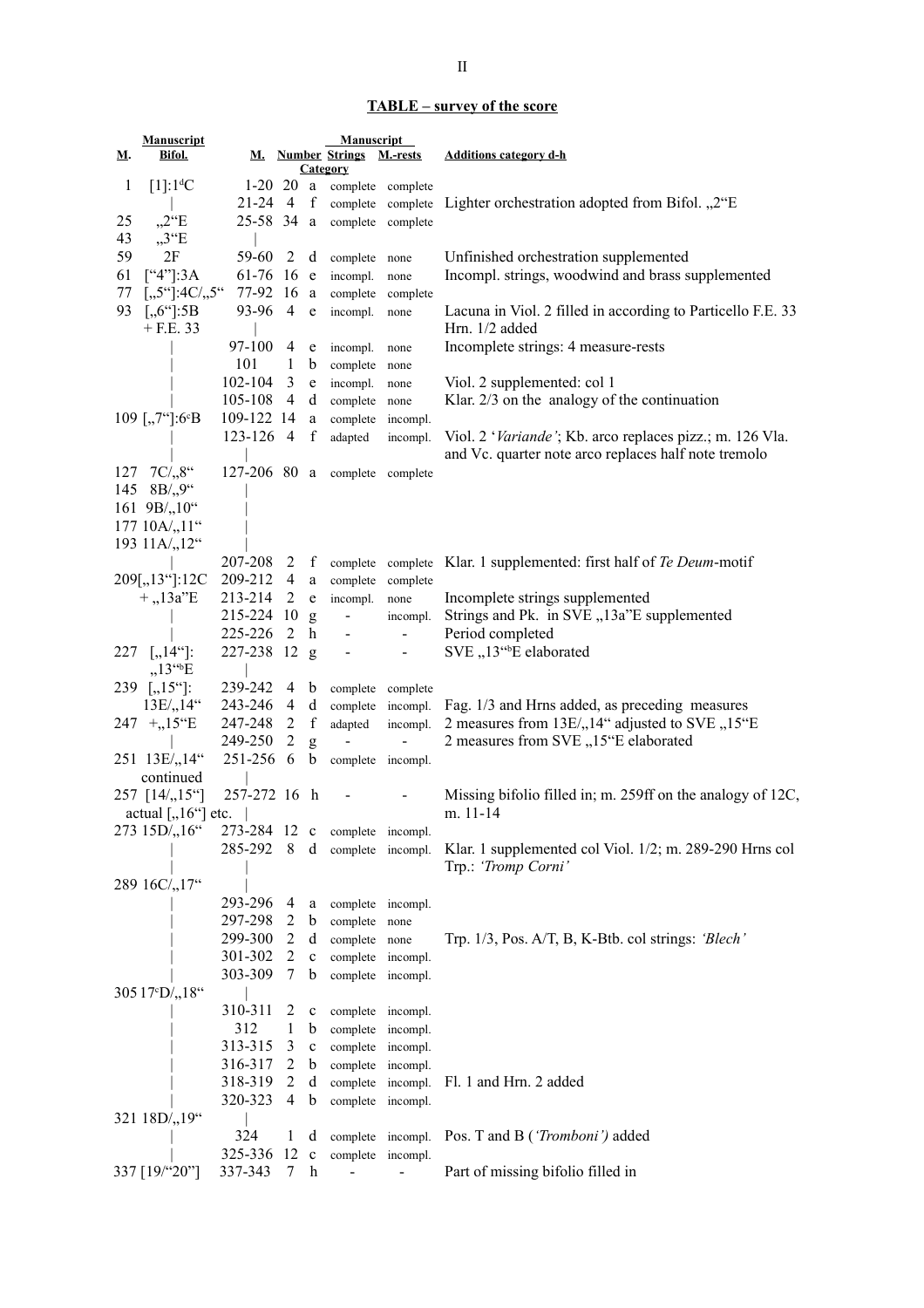| Manuscript                                   |                |                                |              | <b>Manuscript</b>               |                          |                                                             |
|----------------------------------------------|----------------|--------------------------------|--------------|---------------------------------|--------------------------|-------------------------------------------------------------|
| <b>Bifolio</b><br><u>М.</u>                  | <u>м.</u>      | <b>Number</b>                  |              | <b>Strings</b>                  | M.-rests                 | <b>Additions category d-h</b>                               |
|                                              | Category       |                                |              |                                 |                          |                                                             |
|                                              |                |                                |              |                                 |                          |                                                             |
| 344 F.E. 21-23<br>353 20F/ <sub>1</sub> ,21" | 344-352        | - 9                            | g            |                                 |                          | Particello sketches F.E. 21, 22, 23 elaborated              |
|                                              | 353-358        | - 6                            | $\mathbf{a}$ | complete                        | incompl.*                |                                                             |
|                                              | 359-374 16 c   |                                |              | complete none                   |                          |                                                             |
| 369 21D/ <sub>22</sub> "                     |                |                                |              |                                 |                          |                                                             |
|                                              | 375-388 14 d   |                                |              | complete none                   |                          | Ob. 1/2 suppl. (12 m.); Trp. 2 col 1 (10 m.); m. 383        |
| 385 22D/ <sub>23"</sub>                      |                |                                |              |                                 |                          | Woodw. added (8 m.); m. 387 Pos., K.-Btb. added (4 m.)      |
|                                              | 389-390        | 2                              | d            | complete incompl.               |                          |                                                             |
|                                              | 391-402 12 d   |                                |              | complete none                   |                          | Woodw. col Viol.; Pk. added; m. 392 Hrns suppl.; m. 399     |
| 401 23D/ <sub>24"</sub>                      |                |                                |              |                                 |                          | Pos. A/T added (4 m.)                                       |
|                                              | 403-406        | 4 b                            |              | rests                           | incompl.                 |                                                             |
|                                              | 407-409        | $3 \text{ } c$                 |              | rests                           | incompl.                 |                                                             |
|                                              | 410            | $\mathbf{1}$                   | $\mathbf b$  | rests                           | incompl.                 |                                                             |
|                                              | 411-414        | $\overline{4}$                 | d            | complete                        | none                     | Fl.1 col Viol. 1; Hrn. 1/2 according to exposition m. 85-88 |
|                                              | 415-416        | 2                              | b            | complete                        | none                     |                                                             |
| 417 [24/, 25"]:                              | 417-426 10 g   |                                |              |                                 | $\overline{\phantom{0}}$ | Particello sketches F.E. 24 and 25 elaborated               |
| F.E. 24, 25<br>$+5B$                         |                |                                |              |                                 |                          |                                                             |
| 427                                          | 427<br>428-430 | $\mathbf{1}$<br>$\mathfrak{Z}$ | $\mathbf b$  | complete none                   |                          |                                                             |
|                                              |                | 9                              | $\rm e$      | incompl.                        | none                     | Viol. 2 supplem. col 1 according to exposition m. 102-104   |
| 433 25D/ <sub>26</sub> "                     | 431-439        |                                | d            | complete none                   |                          | Klar. 2/3 according to exposition m. 105-113                |
|                                              | 440-462 23 b   |                                |              |                                 |                          |                                                             |
| 449 26F/ <sub>27</sub> "                     |                |                                |              | complete none                   |                          |                                                             |
|                                              | 463-464        | 2                              | d            |                                 |                          | Ob. 1 added                                                 |
| 465 [27/,,28"]:                              | 465-468        | $\overline{4}$                 | g            | complete none<br>$\overline{a}$ |                          | Particello sketch F.E. 24, adopted without additions        |
| F.E. 24/25                                   |                |                                |              |                                 |                          |                                                             |
|                                              | 469-480 12     |                                | g            |                                 |                          | Particello sketches F.E. 24 and 25 elaborated               |
|                                              | 481-484 4      |                                | h            |                                 | $\sim$                   | Lacuna filled in                                            |
| 485 28E/,,29"                                | 485-490        | - 6                            |              | d complete none                 |                          | Klar. col Vla                                               |
|                                              | 491-492        | $\overline{2}$                 | $\mathbf b$  | complete incompl.               |                          |                                                             |
|                                              | 493-498        | 6                              | d            | complete                        | incompl.                 | Klar. col Vla; 497-498 Ob. col Viol. 1/2                    |
|                                              | 499-514 16 d   |                                |              | complete                        | none                     | Orchestrated according to exposition; Fl. 1/2 added (1st    |
| 501 29E/,,30"                                |                |                                |              |                                 |                          | note original)                                              |
|                                              | 515-516        | 2 d                            |              | complete none                   |                          | Woodwind, Hrn. 1/2 supplemented (Ob. 1 original)            |
| 517 [30/,,31"]                               | 517-532 16 h   |                                |              |                                 |                          | Missing bifolio filled in                                   |
| 533 31E/,,32"                                | 533-542        | 10                             | d            | complete none                   |                          | Woodwind supplemented (Ob. 1 original)                      |
|                                              | 543-548        | 6                              | b            | complete                        | none                     |                                                             |

\* measure rests incompl. only in m. 357-358 woodw.

From the total of 548 measures, 209 measures have been additionally orchestrated, adapted or elaborated (d, e, f, g) and 45 measures are filled in lacunae (h) ; together 254 measures. The other 294 measures (a, b, c) remained without additions.

The most important additions and adaptations are also mentioned in the score at the bottom of the page. A complete description is given in the *Account of details*.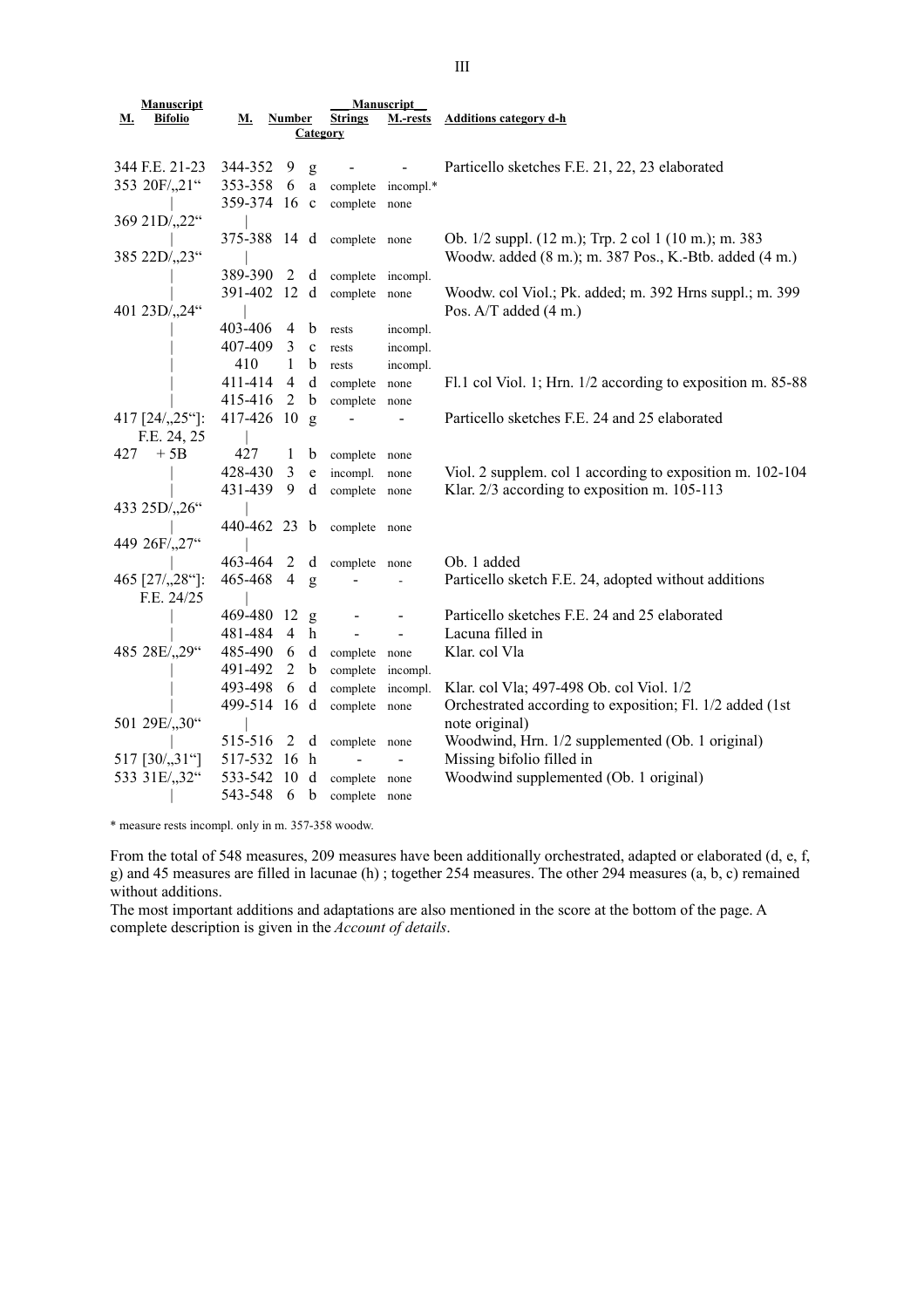#### **Performance indications**

Articulation, bowing and accents

- 1. The accents in Ob. 1, m. 22-24 are original.
- 2. The first start of the main theme, m. 51, has original bowing and accents.
- 3. The legato slurs in Viol. 1/2 in the first 2 measures of the Chorale, m. 163-164, are original.
- 4. Some accents in the Chorale are original.
- 5. In one place in the development, m. 273-274, the woodwind has original legato slurs.
- 6. Two original accents in the Fugue, in the Fag., m. 320.
- 7. Most ties over measures in the wind are original. Some have been added. On sustained notes in Vc. and Kb. ties have been added. All added ties are indicated in the score.
- 8. All tremolo indications are original.
- 9. In one place a pizzicato indication has been added: m. 453 in the Kb. in the recapitulation of the lyrical period.

Articulation, bowing and accents that can be concluded by analogy from what is in the manuscript have been supplemented. With restraint, some more indications have been added. The indications in the manuscript are mentioned in the score.

#### Tempo indications

The manuscript contains only very few tempo indications:

- On two discarded bifolios (with deviating periodic phrasing) there is indicated before the main theme: *accell. dim.* or *acc., langs., rit., and a tempo* in the main theme, m. 51. Bifolio "3"E, used in the score, has no tempo indications and no dim.
- m. 112 *'rit.'* in the middle of the lyrical period.
- m. 283 *'langs[am/amer]'* in the passage before the pizzicato in the development.
- m. 299 *'Sehr langs[am]'* shortly before the start of the Fugue.
- On a discarded bifolio, the Fugue start has *'langsam'*. On another discarded bifolio, at the same place the time is  $\frac{4}{4}$ .

One can possibly conclude that the main tempo is not slow. The character of the piece is different from the 'Feierlich, nicht schnell' of the finale of the eighth symphony. Here, 'Bewegt doch nicht zu schnell' or 'Allegro moderato' seems more appropriate. This, and the other tempo indications have been added. The tempo indications in the manuscript are mentioned in the score.

#### Dynamics

A great deal of the dynamics follow from the character of the themes and the orchestration. Only three indications on bifolios are original:

- m. 137 *p* at the start of the Chorale preparation in the exposition.

- m. 285 *f* in the pizzicato in the development.
- m. 506 *dim.*, at the end of the first sentence of the Chorale in the recapitulation.

In the particello sketch of the lyrical period are two indications:

- m. 123 in the score *pp* and m. 131 *ff.*

All other dynamics, limited to the most necessary, have been added.

#### Instrument names Horns/Wagner Tubas

On many prepared manuscript pages the staves for Hrn. 5/8 or Ten.- and Bass-Tuben 1/4 have the indication for the Tuben, others have as indication only 1/2, 3/4 or no indication. Most of these staves are empty. Where necessary, the composer changed the instrument names in *Corni in F* or *C. in F.*  In the score, where the staves are empty, the instrument names does not on every page follow the manuscript.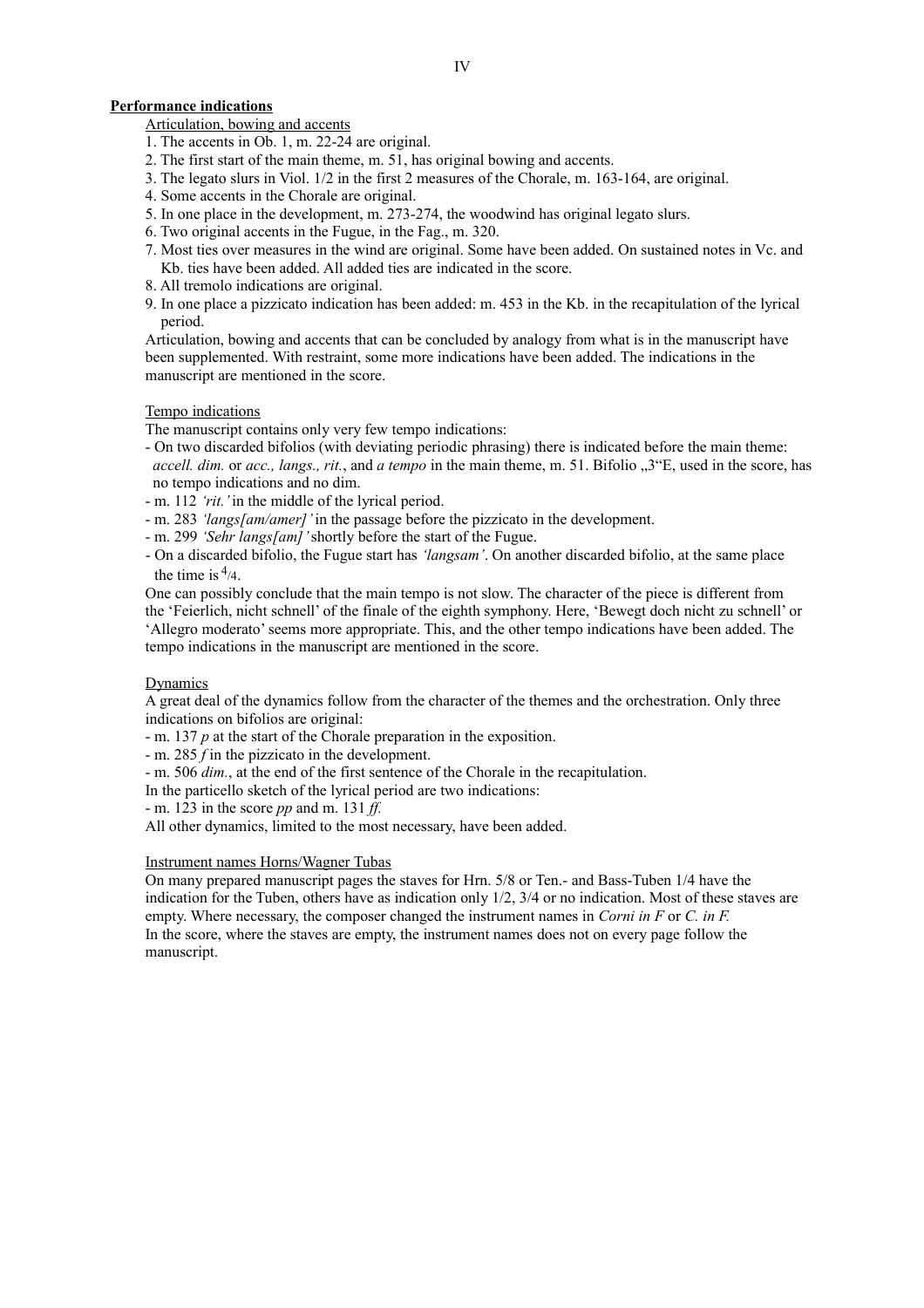#### **Account of details**

**Bold**: Adaptations and supplementations of structural importance, accounted for in the *Critical account* and also mentioned in the score, at the bottom of the page.

 $Ms =$  Manuscript:  $m =$  measure The German instrument names of the score have been maintained. Pitch names give the sound, not the notation in transposing instruments, unless mentioned otherwise.

measure

- 13 Rhythm Klar. 1 adjusted. In Ms. single-dotted note.
- 21 Octave leap Trp. 1 (Ms. pencil) left out. (Adopted by Carragan and S/M.) In Ms. a measure-rest in ink.
- **21-24** Orchestration adapted to m. 25-26 on Bg.  $\mu$ <sup>2"</sup>E. For argumentation see in the *Critical account*: *1. Introduction*
- 21-26 Ties Kb. added.
- 22-24 Accents Ob. 1 original.
- 24-26 Ties Ob. 1 added.
- 34 Vla. note b1 added according to m. 33. Not in Ms.
- 47-50 This passage in Bg. 2F: *accell. dim.* Metrical groups in 2F are different from those in , 3<sup>"E.</sup>
- 49-50 This passage in Bg. 2<sup>a</sup>C: *acc., langs., rit; a Tempo* in main theme, m. 51. Metrical groups in 2<sup>a</sup>C are different from those in  $.3^{\circ}$ E.
- 59-60 In Bg. 2F (the most recent Bifolio here), Hrns, Tbn. and Pk. empty. This passage in Bg.  $2^{\circ}C$ ,  $2^{\circ}C$  en  $2^{\circ}C$ : Fag. 1/3 lower octave, Pk.: c. Hrn.  $1/4$  supplemented according to Bg.  $\cdot$ ,  $3^{\circ}$ E. Tbn. 1/4 added. K.-Btb. m. 60 supplemented.
- 59-61 Fag.  $1/3$ , Trp.  $1/3$  and Pk. on the analogy of Bg.  $\mathcal{F}^{\prime}$ .
- 61-62 Orchestration supplemented. In Ms. only Fl. 1, Ob. 2, Viol. 1, Vla, Kb.
- 63-66 Strings supplemented. In Ms. Viol. 1 complete, Kb. almost complete; Vla, Vc. incomplete. Kb. m. 66 original. The chord *es Fundament* from Particello sketch F.E. 32 has been used – e-flat<sup>1</sup>, f<sup>1</sup> in Hrn. 1/2. Woodwind and Brass added.
- 67-70 Klar. 2/3 à 2, Hrn 3/4 à 2; in Ms. à 1. Viol. 2 col 1, tie Vla. and rests in Viol. 1/2 and Kb. added.
- 71-72 Dots in Kb. interpreted as half notes.
- 71-74 Pos. A/T m. 71 original, m. 72-74 added, according to Hrn. 1/2.
- 73-74 Kb. following letters: *ges, g, f, fis.*  $(G_1$ -flat,  $G_1$ ,  $F_1$ ,  $F_1$ -sharp.)
- 75-76 Hrn. 3/4 replace Hrn.1 because of continuation in Bg.  $4C/\sqrt{5}$ ". Pos. A/T à 2. Ties Pos. A/T, Pos. B and K.-Btb. added. Rests in strings apparent from continuation in Bg.  $4C/15$ .
- 89-90 Tie Kb. added.
- **93-96** Counterpoint from Particello sketch F.E. 33 used for empty Viol. 2 in Bg. 5B. For the argumentation see the *Critical account*: *2b. Gesangsperiode in the exposition* Hrn. 1/2 and Vla. added, col Vc. Ties Vc. and Kb. added.
- 97-100 Rests in strings added.
- 101-104 Ties Vc. and Kb. added.
- 102-104 Viol. 2 filled in, col Vln. 1.
- 105-108 Klar. 2/3 added on the analogy of the continuation.
- 107-108 Rests Kb. and rest and sixteenth note Vc. added according to Bg. 25D/, 26" (the corresponding passage in the recapitulation.)
- **123-126** Bg. 6<sup>c</sup>B is not definitive and contains sketches for a modification, of which the continuation has achieved its definitive form in Bg.  $7C/3$ ,  $8$ ". Therefore, the tremolo in Viol. 2 has been replaced by the *Variande* sketch in the empty staves, in order to connect with 7C/<sub>1</sub>8". The Flute triplets have been left out because of their absence in 7C/<sub>1</sub>,8". The tremolo in Vla. and Vc. has been closed with an arco chord in m. 126. The arco in the Kb., m. 123, can be concluded from the discarded bifolio 7B. For the argumentation see also the *Critical account*: *2b. Gesangsperiode in the exposition*. The corresponding passage in Particello sketch. F.E. 34 has the indication *pp*.
- 131 In Particello sketch. F.E. 34: *ff*. The 2nd note in the K.-Btb. has by mistake the note E1.
- 139-147 Measure-rests added in Hrn. 2.
- 149-150 Ties Hrn. 7/8 added.
- 160 Ob. 2/3 deviating, according to Ms.
- 169-170 Ties Hrn. 5/8 and Trp. 1/3 added.
- 185-186 Tie Klar. 1 added.
- 189-194 Several ties in the brass added, according to the first sentence of the Chorale: 189-190 Pos. B and K.-Btb.; 191-192 Hrn. 5/6, Pos. A/T and B, K.-Btb.; 193-194 Pos. A/T and B, K.-Btb.
- 195-196 Ties Pos. A/T and B and K.-Btb added.
- 197-198 Ties Pos. B and K.-Btb. added.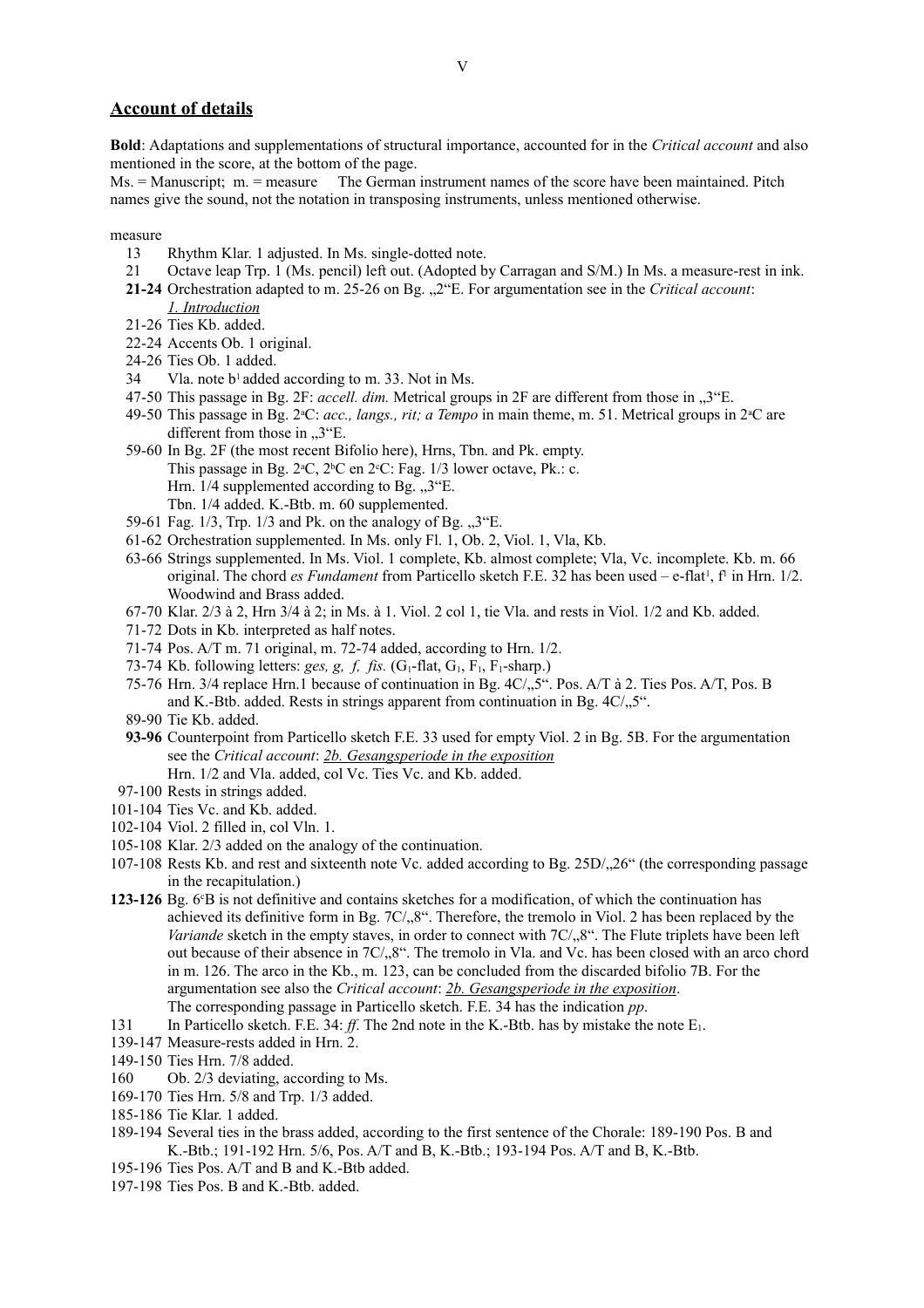- **207-238** For argumentation see *Critical account*: *3. Beginning of the second part.*
- **207-208** Klar. 1 added as supplementation of the Te Deum motif in the next 2 m.; in Ms. rests.
- 209-210 Ob. from SVE "13a"E replaced by Klar. The note e is too low for the Ob.
- 213-214 Viol. 2 col 1; Vla. m. 214 according to m. 213; Vc. and Kb. rests, as in preceding measures.
- **215-224** Elaboration of SVE "13a"E: Pk. supplemented (3 m.); ties Fl. 1 added, half note in m. 220 replaced by whole note; Strings supplemented. In Ms. only Fl. 1 and Ob. 1.
- **225-226** 2 measures added in order to complete the period.
- **227-238** Elaboration of SVE  $, 13^{\text{th}}E, m. 5-16$ : 6 m. continuation of the ostinato triplets; addition of the introduction motif from  $SVE = 13b^{\circ}E$ ; in m. 232 modulation as in Bg. 12C m. 10 (*gilt*, valid). The next 6 m. have been elaborated according to the continuation in m. 1 from Bg.  $13E/14$ " (m. 239 in the score). Therefore, the Ob.-line from  $.13^{\text{th}}E$  has been moved to the bass, which is apparent from this m. 239.
- 241-242 Ob. 1 (pencil) left out; is incompatible with the other voices. In Ms. also rests.
- 243-246 Fag. 1/3 and Hrn. 1/4 added, col Vla. and Vc. as in the two preceding measures.
- 245-246 Fl. 2 (pencil) raised an octave. Ms. b-flat is too low.
- 247-248 Ob. 2 in Ms. by mistake in Ob. 1. Pencil-sketch Ob. 2 left out; is incompatible with the other voices.
- **247-250** In SVE "15"E Bruckner expanded the period which in 13E/<sub>2</sub>,14" was 8 m., into 10 m. Therefore 2 m. in 13E/<sub>1</sub>,14" have been adapted and 2 m. from SVE <sub>1</sub>,15"E have been inserted in 13E/<sub>1</sub>,14". For the argumentation see the *Critical account*: *3. Beginning of the second part.*
- 252 Fag. 1/2 not clear in the second half of the measure. Maybe placed 1 m. too early. Left out.
- 252;254 The closing notes of the motifs in Fag. 1 and 2 have been standardised: Fag. 1 quarter note*,* Fag. 2 eighth note. In Ms. not consistent.
- **257-272** Missing bifolio filled in: 2 m. supplementation of the inverted introduction-motif period; 14 m. containing the inverted Te Deum-motif, on the analogy of Bg. 12C, m. 11-14, and connecting to Bg. 15D/"16". For the argumentation see the *Critical account*: *3. Beginning of the second part.*
- 273 Tie in Kb. from m. 272 added.
- 273-274 Fl. 1 pencil. Fag. 1 and 2 in Ms. by mistake in Klar. 2/3 and Fag. 1 respectively.
- 275-276 Ob. 1 (pencil) left out. In Ms. also rests in ink.
- 276 Quarter note rest in Viol. 2 and Vc. supplemented.
- $276-284$  This part of Bg. 15D/ $\alpha$ 16" is very difficult to interpret. Especially in the wind, there are many obscurities and modifications. The ambiguity of the introduction-motif (Neapolitan sixths, tritone-transitions) is carried to an extreme here. The most important dilemmas follow hereafter.
- 276-277 Motif in Trp. 1 transposed to Hrn. 1: twice the text *1. Hrn*. The 2nd note could be a b-flat.
- 278-279 The motif in Pos. A is not clear; the eighth note and the quarter note can be read as f also.
- 279-280 Fag. 1 and 2 have the note A, but at Fag. 1 was written the letter *g*. The last 2 notes B-flat?
- 279-281 Text in the free stave: *pizz. , a| a , , a| a*. Probably meant as modification of the Kb., which has rests here. In the score, the Kb. has been changed according to the text.
- 281-283 In Ms. the flute-motifs were clearly crossed out. Ob. 2/3 according to the sketch in the Trp. with the text *Oboi*. The tonality was several times indicated as *Ad[ur]* (A major). Viol. 1 according to the sketch in Hrn. 3/4 with the text *Violin*.
- 281 In Ms. in Trp. 1 a whole note  $d^2$  and a quarter note  $a^1$ . Text near Trp. 1:  $a a \mid a$ . This text was followed and the note d<sup>2</sup> left out.
- 283-284 The sketch in the free stave has been given to the K.-Btb. as continuation of the motif in m. 282-283.
- 285-292 Klar. 1 col Viol. 1/2; the first note is in the Ms. Sketch in Hrn. 7/8, Trp. 1 left out. Not compatible.
- 288 Last note Viol. 1 is d<sup>2</sup> ; however with letter *e*.
- 289-290 Hrn. 1/4 col Trp. according to the text *Tromp Corni.*
- 292 Last note Vla. is in Ms.  $e^2$ ; Kb. e-flat. The Vla. has been changed into e-flat<sup>2</sup>.
- 293-294 Text in Ms. *Blech Holz*, however, the brass has rests, just as the strings.
- 295-296 In Ms. no rests in Hrn. 1/4.
- 297-300 In Ms. several wind parts and string drafts were erased.
- 299-300 Trp. 1/3, Pos. A/T, B and K-Btb. added col strings. Text in Ms.: *Blech.*
- 301-302 In Ms. several woodwind parts were erased. Measure rests not clear. Fag. 1 (col Vla. and Vc.), although not clear, has been adopted. The sketch for Pos. A and B has not been adopted because the Ms. has also rests.
- 305 On the discarded bifolio 17C the text *Langsam* at the start of the Fugue. On the discarded bifolio 17F the time is *4/4.*
- 305-307 Ties Trp. 1/3 added.
- 310 The quarter notes  $d^2$  and  $d^1$  in Trp. 1 and 2 probably belong to an erased sketch. Left out.
- 311 The quarter note b-flat<sup>1</sup> in Hrn. 1 (pencil) not adopted because in the two preceding measures in the Ms. the sustained note  $a<sup>1</sup>$  was erased. The 3-measures motif appears indeed some measures further (m. 313-315, Trp. 2; m. 317-319, Trps. and Hrns).
- 313-315 The sketch in the Trps. has both a sustained chord and the dotted motif. Five Trps. would be needed.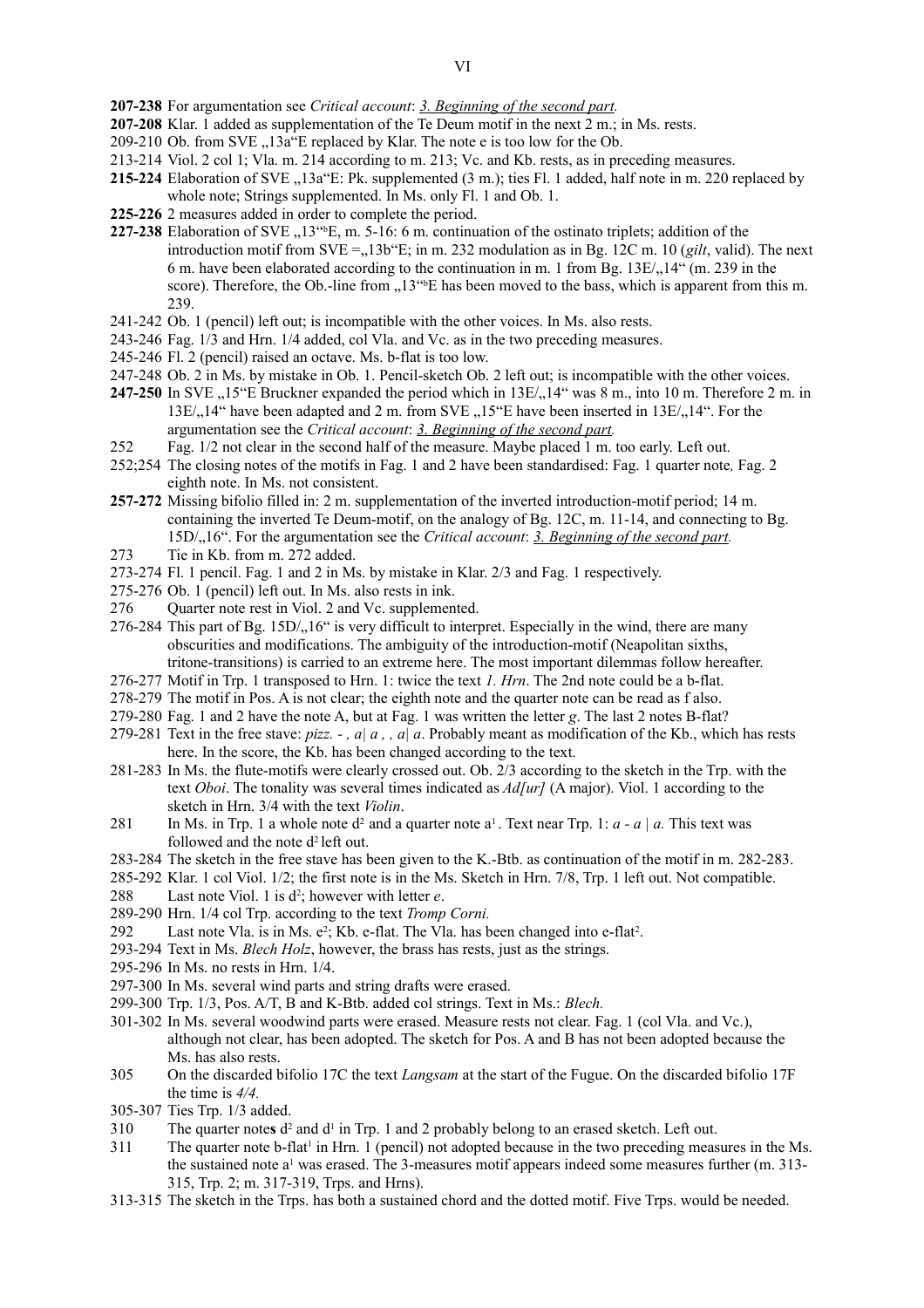Because there are no arguments to make a choice, both possibilities have been adopted. The lowest voice has been given to Pos-A. The sustained  $d^2$  only in Trp. 2. The ties have been added. The sketch with the dotted motif above the stave of Trp. 1, literally  $c<sup>3</sup>$  which does not occur in Bruckner, has been interpreted as the upper octave f<sup>2</sup> of the Trp. 3 motif. (Moreover, c would not fit in the context.)

The sustained note  $a<sup>1</sup>$  in Hrn. 1 has been left out because in Ms. the next two measures in Hrn. 1 were crossed out. Compare the similar situation in the remark for m. 311.

- 317-318 Ties in Hrns and Trps added.
- 318 Fl. 1 and tie added.
- 318-319 Hrn. 2 added.
- 320 Accents Fag. 1 original.
- 321-323 Ties Viol. 2 added.
- 324 Pos. T and B added col Vla. and Vc., according to the text *Tromboni*. In B.-Pos. sketch for Viol. 2.
- 325-333 In Ms. m. 325 Ob. 1 col Viol. 2 and partly also col Viol. 1; Ob. 2/3 col Viol. 2 respectively Viol. 1; Klar. 1/3 col Viol. 2. In the next 8 measures, Ob. 1/3 and Klar. 1/3 has been supplemented.
- 326 Hrn. 1/2 supplemented.
- 326-333 In Ms. the syncopated motifs in alto clef in Tbn. 3/4 are probably a sketch for an older version of the Vla. In the Vla. there are erasures and some passages were pasted over. Some traces (a tie, the position of erased notes) of the older version are still visible and they are similar with the sketch. The last measure of the Tbn-sketch was erased. The conclusion should be that the sketch must not be used. 329 Hrn. 1/4 supplemented.
- 331-333 Trp. 2/3 in Ms. m. 333 quarter notes; chord supplemented in preceding m. 331-332.
- 331 Hrn. 2 in Ms. by mistake note g, but text *gis* (g-sharp).
- 332 Hrn. 1/4 supplemented; the same chord in Ms. m. 331 and 333.
- 334-335 Ob. 1 adopted; tie added. The sketch in Trp. 1 seems to be a discarded draft for a fourth start *½ später*  $(half a measure after) on e-flat<sup>1</sup> in the Vla. For this reason not used.$
- $336$  The tie on  $f<sup>1</sup>$  in Viol. 2 into the next measure is original.
- **337-352** Missing bifolio: 7 measures have been filled in; 9 measures elaborated according to Particello sketches F.E. 21, 22, 23. For the argumentation see the *Critical account*: *4. Fugue.*
- 346 The note f in the sketch has been interpreted as f-sharp as in m. 347. The text says: *H-d[ur] Ten*. (Tenor B-major).
- 348 The third note in Vla. and Vc. is g-sharp<sup>1</sup> as in the Ms. sketch.
- 353 On the first page of Bifol. 20F/<sub>2</sub>21" the prepared Tbn.-indication was replaced by Bruckner by the indication C[orni].
- 353-354 Ties Klar. 1, Viol. 1/2, Pos. A/T, B and K.-Btb. Added.
- 356-357 Ties Klar. 1., Pos. A/T, B and K.-Btb. added.
- 356-358 Hrn. 1/2, 3/4, 7/8 à 2. Dissonant d and d<sup>1</sup>'s in the Hrns in Ms.
- 357-358 Fl. 2/3, Ob. 2/3, Klar. 2/3 col 1. Rests Fag. 1/3 added.
- 357 The 4th note in Klar. 1, in Ms. b (sound a, as Ob.). The Vla has g-sharp.
- 358 The 2nd note in Klar. 1 with the text *Cis* (c-sharp sound) is similar with the Vla. Too low for the B.- Klar. Therefore placed one octave higher.
- 359-374 The Klar. is incomplete in Ms., but the Vla. stave has 8 times the text *Cl*., *col Clar*. or *Clar Viola* and the Klar. staves have the text *col Viola*, *Clar. Br*., *Cl Viola* and *Alto*. Therefore Klar. 1/2 here supplemented col Vla.

In the free stave, m. 359, a sketch with the text *Fag*. In the Vc. the text *Fag.2.3.* Fag. 2/3 have been supplemented in the next 15 measures, according to the sketch.

- The rhythmic pattern in the brass seems to be four times: whole note, measure-rest, breve. It appears three times in the Hrns and then in the Trps.
- 359 Bruckner's indication *Tb* means probably that Hrn. 5/8 should be replaced by Ten.-Tbn. in B and Bass-Tbn. in F for at least 4 m. There is however no time to change the instruments in m. 358.
- 359 With the text *As d* (A-flat major).
- 361-362 The Hrn.-chord has been filled in according to the text *des, fes, as* (d-flat, f-flat, a-flat) (sound). Moreover the text *Des m* (D-flat minor).
- 361-363 Fl. 1/2 interpreted as a sketch for the Klar. First note is too low for the Fl.
- 363 The Hrn.-chord has been filled in according to the text *c es as* (c, e-flat, a-flat). In Ms. also the text *As b7*: (A-flat with flat 7th). See the notes g-flat<sup> $1/2$ </sup> in Vln  $1/2$ .

The text *des fes as* (d-flat, f-flat, a-flat) in the last quarter of the measure.

365;367;369 Hrn. 2 col 1.

- 367 Hrn. 3 in Ms. g (sound c<sup>1</sup>), Text *b7 b9* (flat 7th flat 9th). *b7* would be g-flat (sound c-sharp<sup>1</sup>). [b9 is the  $b$ -double flat<sup>2</sup> in the Vla.]
- 366 The sketch for Ob. 2/3 left out; too unclear.
- 369 Hrn. 3 in Ms. not clear: d-flat<sup>2</sup> or c-flat<sup>2</sup>? The text says *Des m* (D-flat minor) and moreover *b4* and *b6*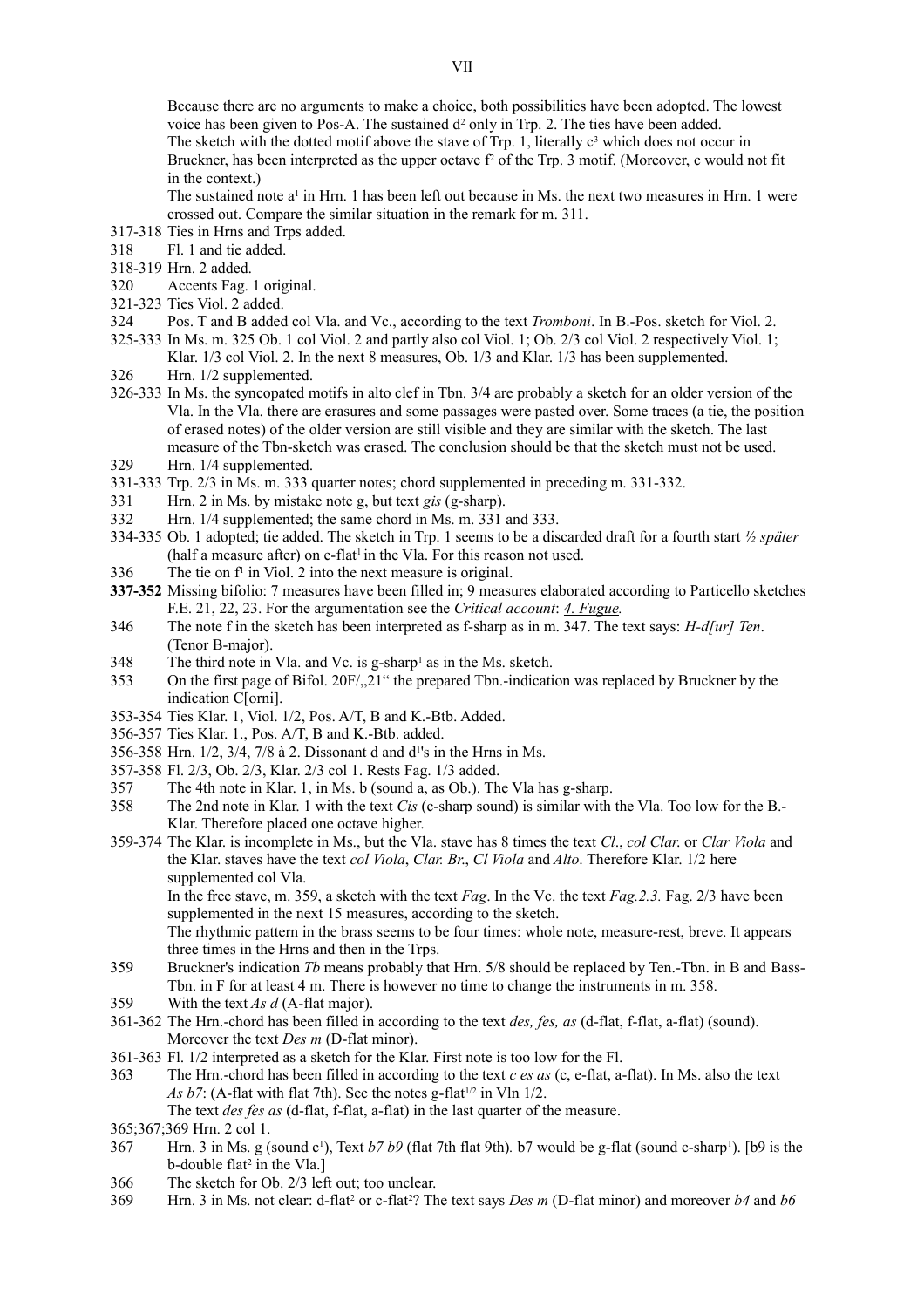(flat 4th and flat 6th; to be reckoned from a-flat in the bass). Therefore c-flat<sup>2</sup> (sound f-flat<sup>1</sup>) has been used. In Ms. two question-marks in the Hrns.

- 370 Hrn. 1/2 supplemented as in m. 369. Ties in Hrn. 1/4 added.
- 371 In Ms., the first Vla. note is d-sharp<sup>2</sup>, which is clearly a mistake. In Ob. 1 and Klar. 1 the note is c-sharp<sup>2</sup> . Also the text *Alt Adur* (alto A major) points to it.
- 371; 373-374 Trp. 2 added col 1.
- 372 In Ms. in Ob. 1 quarter note  $e^1$ , followed by rests. The text has: *e a cis e* (e, a, c-sharp, e); see the Vla. The note e<sup>1</sup> and the rests have been used. The last note e would be too low for the Ob. Elsewhere the text *e g cis e* (e, g, c-sharp, e). In Ms. the 2nd note in the Vla. is an a with letter *g*. The note a has been maintained.
	- The 7th note in the Vc. is not clear:  $e^1$  or  $f^1$ ? Adopted as  $e^1$ .
- 373-374 Ties Trp. 1/3 added.
- $375-386$  In Ms. Ob. 1, m.  $375$ , has a quarter note e-flat<sup>2</sup> (pencil). Ob. 1 and 2 added, col Trp. 1 (12 measures). Trp. 2 col 1 (10 m.).
- $376$  Second note Trp. 1 is not clear. Adopted as  $g<sup>1</sup>$  of the underlying pencil sketch.
- 381 Second note Trp. 1 is not clear:  $g<sup>1</sup>$  or g-flat<sup>1</sup>? Text above the first two notes  $\frac{es}{g}$  (e-flat/g). Adopted as  $g^1$  .
- 383-390 The orchestration has been supplemented with descending quarter notes in woodwind and lower brass because this climax calls for a heavier orchestration and because it is obvious. The orchestration is, although not the same, comparable with other performing versions. The Ms. has no indications.
- 383-386 Fl. 1/2 and Klar. 1 added. (in Ms. Fl. 1 continued in m. 387, 389-390.)
- 383-384 In Ms. two question-marks above Hrn. 1/2.
- 383 Half note g in Ten.-Tb. (pencil) not included.
- 385 Second note Trp. 1 not clear; b-flat<sup>1</sup> adopted from sketch in Trp. 2.
- 378-388 The motif in Ob. 2, m. 389-390, added in these two preceding measures.
- 388 Trp. 1 not clear: first note dotted? After it triplet? Text above Trp. 1*: , a g fis* (rest, a, g, f-sharp) (see the strings) and *eis* (e-sharp) near the last note. In m. 384 in Trp. 1 an erased sketch, like a triplet. In m. 389 a crossed out triplet in Fl. 1. In m. 389/390 a sketch in Pos.-B (meant for Klar.?) also with triplets. Only the first mentioned Trp. triplet has been included.
- 389 First two notes Ob. 1 not clear. Maybe, the tie in Trp. 1 from the preceding measure belongs to an earlier version of m. 388, without the triplet.
- 390 A question-mark in Fag. 1.
- 391 Fl. 2 col 1. Note f-sharp<sup>2</sup> in Trp. 2 (pencil) left out.
- 391-398 Klar. 1/3 added col Viol. 1/2. Pk. added: the rests in the two preceding measures are an indication.
- 392 Hrn. 1/2 à 2. In Ms. à 1. Hrn. 3/4 supplemented, according to m. 394 and 396.
- 392-398 Fl. 1/2 added: quarter note col Viol. 1, whole note according to m. 391, Fl. 1.
- 396-397 Ms. sketch in Trp. 1 was erased.
- 399-402 Fl. 1/2 and Ob. 1 added, col Viol. 1. Pos. A/T added.
- 399 The first note in Trp. 1 seems to be f-flat<sup>2</sup> with the text *Esd* (e-flat major). Two measures further Trp. 1 has e-flat<sup>2</sup>. Adopted as e-flat<sup>2</sup>.
- 404 Fl. 1 not clear: whole note  $c^2$  or c-sharp<sup>2</sup> or rest? Left out.
- 405-406 Fl. 2 added col 1.
- 407-409 These 3 measures in Ms. only sketchy. Three voices notated in Fag. 1 with the text *gilt* (valid). Used for Fag. 1/3. The natural before the note b in m. 407 is not clear. In Fl. 1 and 2 and Ob. 1 sketches with the text *Tb* and *Tuben 8bassa*. The note b-flat with text *es* (e-flat); e-flat does coincide with the dsharp<sup>1</sup> in the Fag. Sketches in Klar. 2/3 with the text *Tb* were crossed out. Above the Tbn-staves the text *wie Fag* (as Bassoon) and between the staves also the text *Tuben*. Only the Ten.-Tb was notated. This has been used à 2 and the B.-Tb. col Fag. 2/3 according to the above mentioned indications. Trp. 1/3 as in Ms.
- 409 Hrn. 1/2 à 2; in Ms. à 1. The notes noted down in the B.-Tbn are not clear: b? and d-sharp? This does not fit in the other voices. Therefore, the B.-Tbn have been included col Fag. 2/3, as in the preceding two measures. The rests in Ten.- and B.-Tbn. are original.
- 411 Near the third note in Viol. 2 ( $e^2$ ) the text *fis* (f-sharp);  $e^2$  has been maintained.
- 411-414 Fl. 1 added col Viol. 1. Hrn. 1/2 added col Vla. and Vc., as in the exposition.
- 414 Letter *e* near the quarter note f-sharp<sup>2</sup> in Viol. 1; f-sharp<sup>2</sup> has been maintained. In Ms. by mistake in Viol. 1 a half rest instead of a quarter note rest.
- **417-426** Elaboration of Particello sketch F.E. 24 and 25. For the argumentation see the *Critical account*: *5. Gesangsperiode in the recapitulation*. Hrn. 1/2 and Vla added col Vc. In the sketch, the second notes in m. 420 and 422 are illegible because of damage to the paper. The half notes in the sketch in m. 412 and 414 were shortened by Bruckner into quarter notes in the bifolio. Therefore, in m. 420 and 422 they have been interpreted as quarter notes also. The pitch follows from Viol. 1.
- 423-426 Klar. 1 added col Vla.